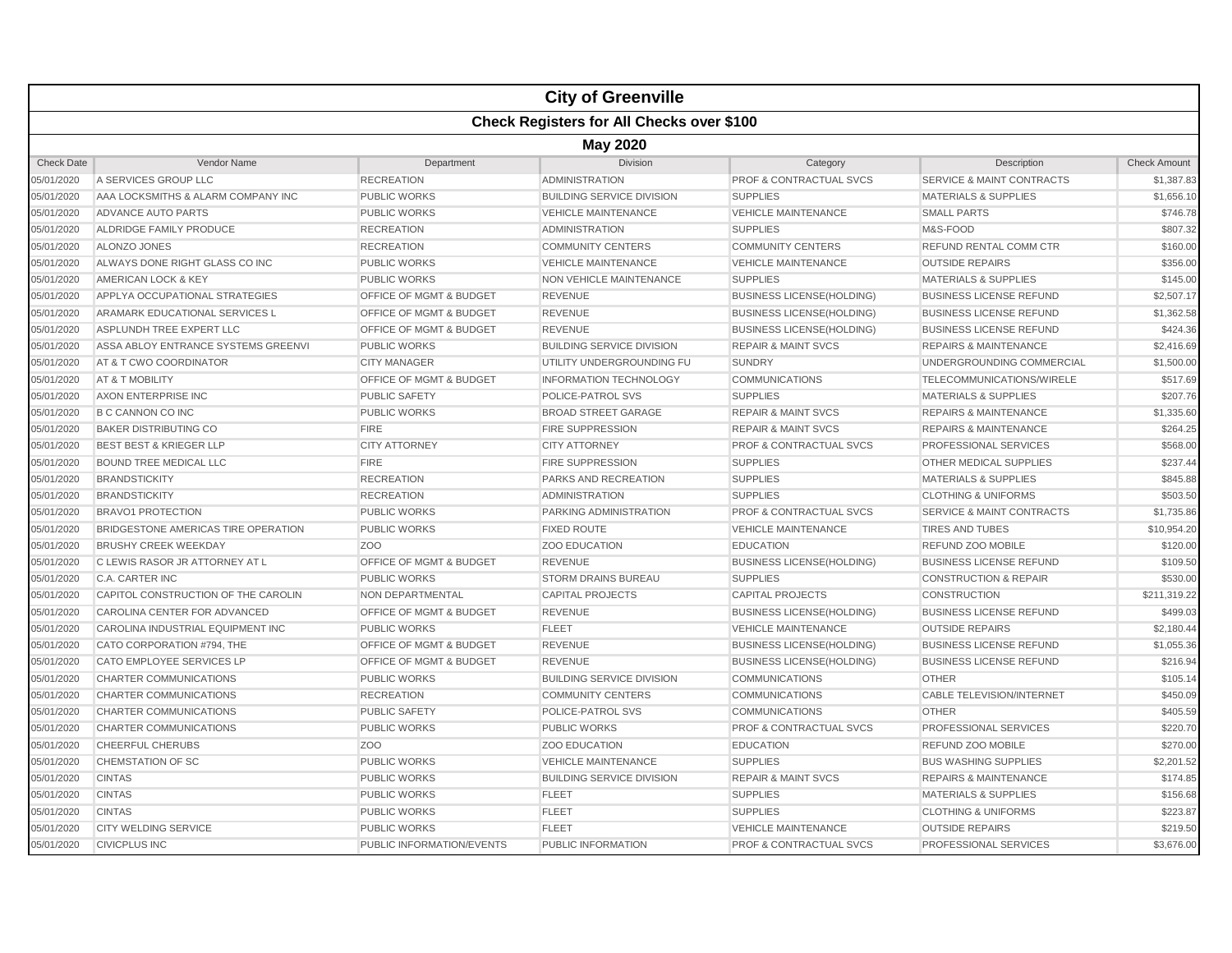|                   |                                                  |                                    | <b>City of Greenville</b>            |                                    |                                      |                     |  |  |  |
|-------------------|--------------------------------------------------|------------------------------------|--------------------------------------|------------------------------------|--------------------------------------|---------------------|--|--|--|
|                   | <b>Check Registers for All Checks over \$100</b> |                                    |                                      |                                    |                                      |                     |  |  |  |
|                   | <b>May 2020</b>                                  |                                    |                                      |                                    |                                      |                     |  |  |  |
| <b>Check Date</b> | Vendor Name                                      | Department                         | <b>Division</b>                      | Category                           | Description                          | <b>Check Amount</b> |  |  |  |
| 05/01/2020        | COASTAL CRUST WOOD FIRED PIZZA                   | <b>OFFICE OF MGMT &amp; BUDGET</b> | <b>REVENUE</b>                       | <b>BUSINESS LIC &amp; PERMITS</b>  | REFUND BUSINESS LICENSE              | \$1,626.62          |  |  |  |
| 05/01/2020        | <b>COMMERCE CLUB</b>                             | <b>CITY MANAGER</b>                | <b>CITY MANAGER</b>                  | <b>SUNDRY</b>                      | <b>MISCELLANEOUS</b>                 | \$261.32            |  |  |  |
| 05/01/2020        | <b>COMMUNITY JOURNALS LLC</b>                    | <b>NON DEPARTMENTAL</b>            | <b>MISC GRANTS</b>                   | <b>SUPPLIES</b>                    | <b>MATERIALS &amp; SUPPLIES</b>      | \$1,998.00          |  |  |  |
| 05/01/2020        | <b>COMPASS PEST MANAGEMENT</b>                   | OFFICE OF MGMT & BUDGET            | <b>REVENUE</b>                       | <b>BUSINESS LICENSE(HOLDING)</b>   | <b>BUSINESS LICENSE REFUND</b>       | \$229.92            |  |  |  |
| 05/01/2020        | <b>CONTINENTAL ENGINES</b>                       | <b>PUBLIC WORKS</b>                | <b>SEWERS BUREAU</b>                 | <b>SUPPLIES</b>                    | <b>MATERIALS &amp; SUPPLIES</b>      | \$763.23            |  |  |  |
| 05/01/2020        | <b>COVETRUS NORTH AMERICA</b>                    | <b>RECREATION</b>                  | ADMINISTRATION                       | <b>SUPPLIES</b>                    | M&S-MEDICINE                         | \$253.40            |  |  |  |
| 05/01/2020        | CREATIONWORKS LANDSCAPING LLC                    | <b>RECREATION</b>                  | <b>BEAUTIFICATION BUREAU</b>         | PROF & CONTRACTUAL SVCS            | <b>SERVICE &amp; MAINT CONTRACTS</b> | \$815.00            |  |  |  |
| 05/01/2020        | <b>CUMMINS ATLANTIC</b>                          | <b>PUBLIC WORKS</b>                | <b>FLEET</b>                         | <b>VEHICLE MAINTENANCE</b>         | <b>OUTSIDE REPAIRS</b>               | \$853.78            |  |  |  |
| 05/01/2020        | <b>CUMMINS ATLANTIC</b>                          | <b>FIRE</b>                        | <b>FIRE SUPPRESSION</b>              | <b>VEHICLE MAINTENANCE</b>         | <b>OUTSIDE REPAIRS</b>               | \$2,370.04          |  |  |  |
| 05/01/2020        | <b>DELAWARE ELEVATOR INC</b>                     | NON DEPARTMENTAL                   | <b>CAPITAL PROJECTS</b>              | <b>CAPITAL PROJECTS</b>            | <b>CONSTRUCTION</b>                  | \$35,461.12         |  |  |  |
| 05/01/2020        | <b>DELL MARKETING LP</b>                         | OFFICE OF MGMT & BUDGET            | <b>INFORMATION TECHNOLOGY</b>        | <b>MIS PROJECTS</b>                | <b>PCS/UPGRADES</b>                  | \$36,757.70         |  |  |  |
| 05/01/2020        | <b>DESIGNLAB INC</b>                             | <b>PUBLIC SAFETY</b>               | <b>POLICE-PATROL SVS</b>             | <b>SUPPLIES</b>                    | <b>CLOTHING &amp; UNIFORMS</b>       | \$1,207.91          |  |  |  |
| 05/01/2020        | <b>DISYS SOLUTIONS INC</b>                       | OFFICE OF MGMT & BUDGET            | <b>INFORMATION TECHNOLOGY</b>        | <b>PROF &amp; CONTRACTUAL SVCS</b> | <b>SERVICE &amp; MAINT CONTRACTS</b> | \$11,009.16         |  |  |  |
| 05/01/2020        | <b>DISYS SOLUTIONS INC</b>                       | NON DEPARTMENTAL                   | <b>CAPITAL PROJECTS</b>              | <b>CAPITAL PROJECTS</b>            | <b>EQUIPMENT</b>                     | \$40,687.81         |  |  |  |
| 05/01/2020        | DOBBINS TERMITE AND PEST CONTR                   | OFFICE OF MGMT & BUDGET            | <b>REVENUE</b>                       | <b>BUSINESS LICENSE(HOLDING)</b>   | <b>BUSINESS LICENSE REFUND</b>       | \$127.56            |  |  |  |
| 05/01/2020        | <b>DUKE ENERGY</b>                               | <b>PUBLIC WORKS</b>                | <b>SEWERS BUREAU</b>                 | <b>UTILITIES</b>                   | <b>ELECTRICITY</b>                   | \$104.18            |  |  |  |
| 05/01/2020        | <b>DUKE ENERGY</b>                               | <b>PUBLIC WORKS</b>                | <b>TRAFFIC ENGINEERING</b>           | <b>UTILITIES</b>                   | <b>ELECTRICITY</b>                   | \$831.14            |  |  |  |
| 05/01/2020        | <b>DUKE ENERGY</b>                               | <b>RECREATION</b>                  | PARKS MAINTENANCE                    | <b>UTILITIES</b>                   | <b>ELECTRICITY</b>                   | \$538.62            |  |  |  |
| 05/01/2020        | <b>EAGLE EMBROIDERY</b>                          | <b>PUBLIC WORKS</b>                | <b>ADMINISTRATION</b>                | <b>PROF &amp; CONTRACTUAL SVCS</b> | <b>ADVERTISING EXPENSE</b>           | \$1,589.00          |  |  |  |
| 05/01/2020        | <b>EASLEY LAWN AND GARDEN</b>                    | <b>FIRE</b>                        | <b>FIRE SUPPRESSION</b>              | <b>SUPPLIES</b>                    | <b>MATERIALS &amp; SUPPLIES</b>      | \$420.90            |  |  |  |
| 05/01/2020        | ECHOLS OIL COMPANY INC                           | <b>PUBLIC WORKS</b>                | <b>FIXED ROUTE</b>                   | <b>VEHICLE MAINTENANCE</b>         | <b>LUBRICANTS</b>                    | \$184.11            |  |  |  |
| 05/01/2020        | EVER DIXIE EMS SUPPLY CO                         | <b>FIRE</b>                        | <b>FIRE SUPPRESSION</b>              | <b>SUPPLIES</b>                    | <b>OTHER MEDICAL SUPPLIES</b>        | \$867.00            |  |  |  |
| 05/01/2020        | <b>FEDERAL EXPRESS CORP</b>                      | <b>RECREATION</b>                  | <b>ADMINISTRATION</b>                | <b>COMMUNICATIONS</b>              | POSTAGE                              | \$564.18            |  |  |  |
| 05/01/2020        | <b>FERGUSON FACILITIES SUPPLY</b>                | <b>RECREATION</b>                  | <b>ADMINISTRATION</b>                | <b>SUPPLIES</b>                    | <b>JANITORIAL SUPPLIES</b>           | \$158.74            |  |  |  |
| 05/01/2020        | <b>FGP INTERNATIONAL</b>                         | PUBLIC INFORMATION/EVENTS          | PUBLIC INFORMATION                   | <b>PROF &amp; CONTRACTUAL SVCS</b> | <b>TEMP PERSONNEL SVCS</b>           | \$501.32            |  |  |  |
| 05/01/2020        | <b>FORMS &amp; SUPPLY INC</b>                    | <b>PUBLIC WORKS</b>                | <b>CONSTRUCTION &amp; INSPECTION</b> | <b>SUPPLIES</b>                    | OFFICE SUPPLIES&MATERIALS            | \$190.99            |  |  |  |
| 05/01/2020        | <b>FROG 911</b>                                  | <b>FIRE</b>                        | <b>FIRE SUPPRESSION</b>              | <b>SUPPLIES</b>                    | <b>MATERIALS &amp; SUPPLIES</b>      | \$106.00            |  |  |  |
| 05/01/2020        | <b>GALLS LLC</b>                                 | <b>FIRE</b>                        | <b>FIRE SUPPRESSION</b>              | <b>SUPPLIES</b>                    | <b>CLOTHING &amp; UNIFORMS</b>       | \$161.82            |  |  |  |
| 05/01/2020        | <b>GILLIG LLC</b>                                | <b>PUBLIC WORKS</b>                | <b>VEHICLE MAINTENANCE</b>           | <b>VEHICLE MAINTENANCE</b>         | <b>SMALL PARTS</b>                   | \$1,027.64          |  |  |  |
| 05/01/2020        | <b>GILLIG LLC</b>                                | <b>PUBLIC WORKS</b>                | <b>VEHICLE MAINTENANCE</b>           | <b>VEHICLE MAINTENANCE</b>         | <b>PARTS</b>                         | \$2,847.01          |  |  |  |
| 05/01/2020        | GIMME-A-SIGN CO INC                              | NON DEPARTMENTAL                   | <b>CAPITAL PROJECTS</b>              | <b>CAPITAL PROJECTS</b>            | <b>PROJECT EXPENSE</b>               | \$413.08            |  |  |  |
| 05/01/2020        | GRAINGER 803858935                               | <b>PUBLIC WORKS</b>                | <b>FLEET</b>                         | <b>SUPPLIES</b>                    | <b>MATERIALS &amp; SUPPLIES</b>      | \$123.72            |  |  |  |
| 05/01/2020        | GRAINGER 803858935                               | <b>PUBLIC WORKS</b>                | <b>MAINTENANCE</b>                   | <b>REPAIR &amp; MAINT SVCS</b>     | <b>REPAIRS &amp; MAINTENANCE</b>     | \$382.92            |  |  |  |
| 05/01/2020        | <b>GREENVILLE AUTO REPAIR</b>                    | OFFICE OF MGMT & BUDGET            | <b>REVENUE</b>                       | <b>BUSINESS LICENSE(HOLDING)</b>   | <b>BUSINESS LICENSE REFUND</b>       | \$275.88            |  |  |  |
| 05/01/2020        | <b>GREENVILLE COUNTY</b>                         | <b>MUNICIPAL COURT</b>             | <b>MUNICIPAL COURT</b>               | <b>PROF &amp; CONTRACTUAL SVCS</b> | PROFESSIONAL SERVICES                | \$23,490.03         |  |  |  |
| 05/01/2020        | <b>GREENVILLE COUNTY IT SYSTEMS</b>              | OFFICE OF MGMT & BUDGET            | <b>INFORMATION TECHNOLOGY</b>        | <b>COMMUNICATIONS</b>              | TELECOMMUNICATIONS/WIRELE            | \$330.00            |  |  |  |
| 05/01/2020        | <b>GREENVILLE COUNTY IT SYSTEMS</b>              | <b>PUBLIC SAFETY</b>               | FED EQUITABLE SHAR DOJ               | MACHINERY AND EQUIPMENT            | DATA PROCESSING EQUIPMENT            | \$8,300.00          |  |  |  |
| 05/01/2020        | GREENVILLE OFFICE SUPPLY CO INC                  | <b>CITY ATTORNEY</b>               | <b>CITY ATTORNEY</b>                 | <b>SUPPLIES</b>                    | <b>MATERIALS &amp; SUPPLIES</b>      | \$177.48            |  |  |  |
| 05/01/2020        | GREENVILLE OFFICE SUPPLY CO INC                  | <b>FIRE</b>                        | <b>FIRE SERVICES</b>                 | <b>SUPPLIES</b>                    | <b>MATERIALS &amp; SUPPLIES</b>      | \$9,746.17          |  |  |  |
| 05/01/2020        | <b>GREENVILLE OFFICE SUPPLY CO INC</b>           | <b>PUBLIC WORKS</b>                | <b>FLEET</b>                         | <b>SUPPLIES</b>                    | <b>MATERIALS &amp; SUPPLIES</b>      | \$105.95            |  |  |  |
| 05/01/2020        | <b>HAT TRICK FARM</b>                            | <b>RECREATION</b>                  | <b>ADMINISTRATION</b>                | <b>SUPPLIES</b>                    | M&S-FOOD                             | \$425.00            |  |  |  |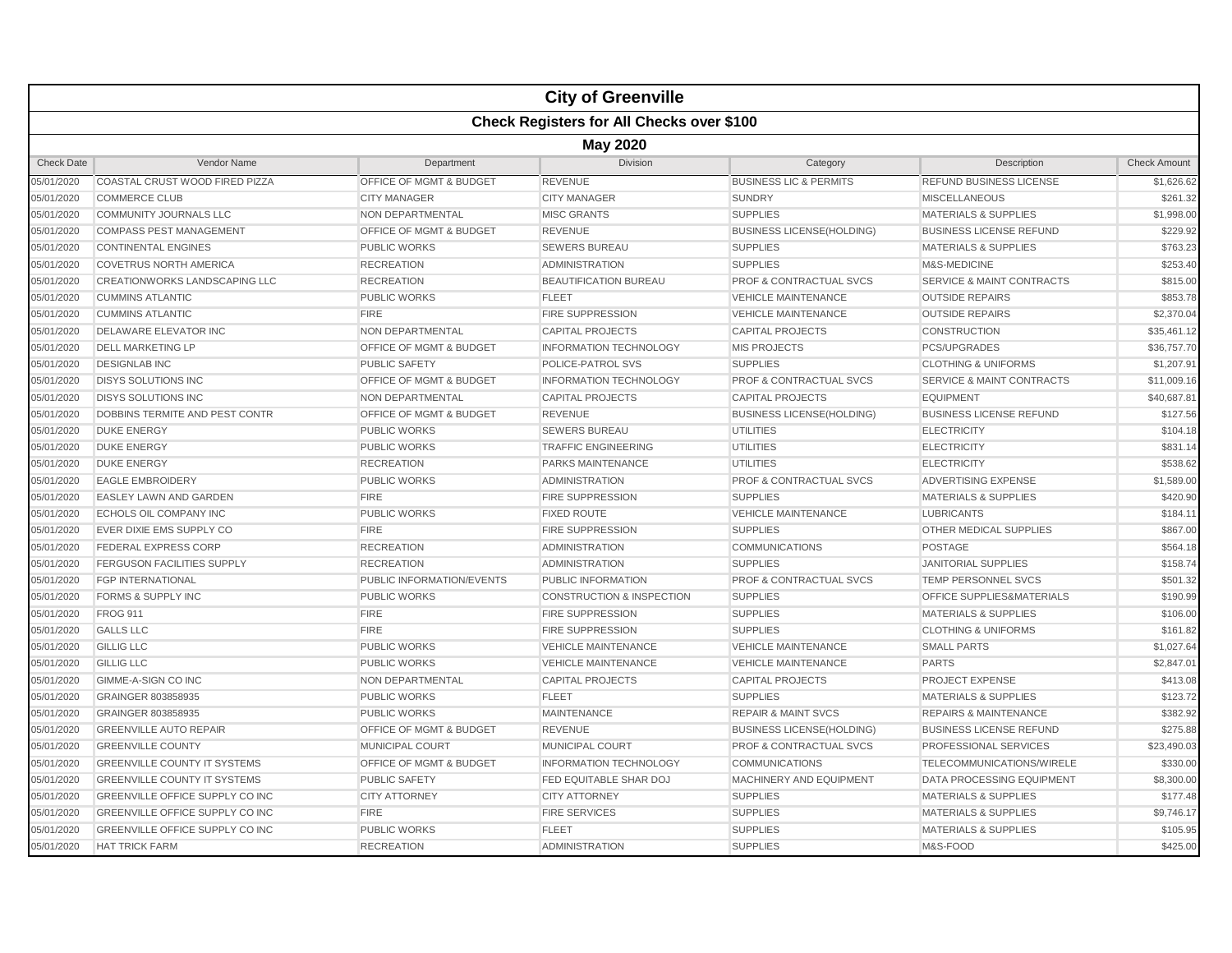|                   |                                                  |                                    | <b>City of Greenville</b>        |                                    |                                      |                     |  |  |  |
|-------------------|--------------------------------------------------|------------------------------------|----------------------------------|------------------------------------|--------------------------------------|---------------------|--|--|--|
|                   | <b>Check Registers for All Checks over \$100</b> |                                    |                                  |                                    |                                      |                     |  |  |  |
|                   | <b>May 2020</b>                                  |                                    |                                  |                                    |                                      |                     |  |  |  |
| <b>Check Date</b> | Vendor Name                                      | Department                         | <b>Division</b>                  | Category                           | Description                          | <b>Check Amount</b> |  |  |  |
| 05/01/2020        | HAYNSWORTH SINKLER BOYD PA                       | <b>CITY ATTORNEY</b>               | <b>CITY ATTORNEY</b>             | <b>PROF &amp; CONTRACTUAL SVCS</b> | PROFESSIONAL SERVICES                | \$1,320.00          |  |  |  |
| 05/01/2020        | <b>HOLDER ELECTRIC SUPPLY INC</b>                | NON DEPARTMENTAL                   | <b>CAPITAL PROJECTS</b>          | <b>CAPITAL PROJECTS</b>            | <b>EQUIPMENT</b>                     | \$245.45            |  |  |  |
| 05/01/2020        | HOME DEPOT CREDIT SERVICE 5898                   | <b>FIRE</b>                        | <b>FIRE SUPPRESSION</b>          | <b>SUPPLIES</b>                    | <b>MATERIALS &amp; SUPPLIES</b>      | \$352.96            |  |  |  |
| 05/01/2020        | HOME DEPOT CREDIT SERVICE 5906                   | <b>PUBLIC WORKS</b>                | <b>BUILDING SERVICE DIVISION</b> | <b>SUPPLIES</b>                    | <b>MATERIALS &amp; SUPPLIES</b>      | \$139.02            |  |  |  |
| 05/01/2020        | HOME DEPOT CREDIT SERVICE 5914                   | <b>RECREATION</b>                  | PUBLIC SERVICES                  | <b>REPAIR &amp; MAINT SVCS</b>     | <b>REPAIRS &amp; MAINTENANCE</b>     | \$186.00            |  |  |  |
| 05/01/2020        | HOME DEPOT CREDIT SERVICE 5914                   | NON DEPARTMENTAL                   | <b>CAPITAL PROJECTS</b>          | <b>CAPITAL PROJECTS</b>            | <b>EQUIPMENT</b>                     | \$255.30            |  |  |  |
| 05/01/2020        | HOME DEPOT CREDIT SERVICE 5922                   | <b>RECREATION</b>                  | <b>TOURISM DISTRICT</b>          | <b>SUPPLIES</b>                    | <b>MATERIALS &amp; SUPPLIES</b>      | \$183.46            |  |  |  |
| 05/01/2020        | <b>HOME DEPOT PRO</b>                            | <b>HUMAN RESOURCES</b>             | OCCUPATIONAL HEALTH              | <b>SUPPLIES</b>                    | <b>MATERIALS &amp; SUPPLIES</b>      | \$4,020.56          |  |  |  |
| 05/01/2020        | <b>HOME DEPOT PRO</b>                            | <b>PUBLIC WORKS</b>                | <b>VEHICLE MAINTENANCE</b>       | <b>SUPPLIES</b>                    | <b>BUS WASHING SUPPLIES</b>          | \$2,513.31          |  |  |  |
| 05/01/2020        | <b>INTERNAL REVENUE SERVICE</b>                  | OFFICE OF MGMT & BUDGET            | <b>ACCOUNTING</b>                | PR-WH                              | <b>GARNISHMENTS</b>                  | \$150.00            |  |  |  |
| 05/01/2020        | <b>IRENE HILL</b>                                | <b>PUBLIC WORKS</b>                | PARKING ADMINISTRATION           | <b>LIBERTY SQUARE GARAGE</b>       | <b>REFUND PARKING MONTHLY PMT</b>    | \$144.00            |  |  |  |
| 05/01/2020        | <b>IVEY COMMUNICATIONS INC</b>                   | <b>RECREATION</b>                  | <b>PUBLIC SERVICES</b>           | <b>PROF &amp; CONTRACTUAL SVCS</b> | <b>SERVICE &amp; MAINT CONTRACTS</b> | \$3,582.89          |  |  |  |
| 05/01/2020        | <b>IVEY COMMUNICATIONS INC</b>                   | <b>FIRE</b>                        | <b>FIRE SERVICES</b>             | <b>SUPPLIES</b>                    | <b>MATERIALS &amp; SUPPLIES</b>      | \$10,224.60         |  |  |  |
| 05/01/2020        | <b>IVEY COMMUNICATIONS INC</b>                   | NON DEPARTMENTAL                   | <b>CAPITAL PROJECTS</b>          | <b>CAPITAL PROJECTS</b>            | <b>EQUIPMENT</b>                     | \$24,710.95         |  |  |  |
| 05/01/2020        | KENTUCKY CHILD SUPPORT ENFORCEMENT               | OFFICE OF MGMT & BUDGET            | <b>ACCOUNTING</b>                | PR-WH                              | <b>GARNISHMENTS</b>                  | \$177.69            |  |  |  |
| 05/01/2020        | <b>LINA</b>                                      | <b>HUMAN RESOURCES</b>             | <b>HEALTH CARE</b>               | <b>OTHER INSURANCE</b>             | SHORT-TERM DISABILITY                | \$847.08            |  |  |  |
| 05/01/2020        | <b>LINA</b>                                      | <b>HUMAN RESOURCES</b>             | <b>HEALTH CARE</b>               | <b>OTHER INSURANCE</b>             | <b>LIFE INSURANCE</b>                | \$23,758.55         |  |  |  |
| 05/01/2020        | <b>LINA</b>                                      | <b>HUMAN RESOURCES</b>             | <b>HEALTH CARE</b>               | <b>OTHER INSURANCE</b>             | <b>LONG TERM DISABILITY</b>          | \$8,652.93          |  |  |  |
| 05/01/2020        | LINGUALINX LANGUAGE SOLUTIONS INC                | <b>PUBLIC WORKS</b>                | <b>FIXED ROUTE</b>               | <b>PRINTING</b>                    | <b>PRINTING &amp; BINDING</b>        | \$115.02            |  |  |  |
| 05/01/2020        | L-J INC                                          | <b>PUBLIC WORKS</b>                | <b>STORM DRAINS BUREAU</b>       | <b>SUPPLIES</b>                    | <b>CONSTRUCTION &amp; REPAIR</b>     | \$63,290.00         |  |  |  |
| 05/01/2020        | L-J INC                                          | NON DEPARTMENTAL                   | <b>CAPITAL PROJECTS</b>          | <b>CAPITAL PROJECTS</b>            | <b>CONSTRUCTION</b>                  | \$76,075.47         |  |  |  |
| 05/01/2020        | <b>MARATHON STAFFING INC</b>                     | <b>PUBLIC SAFETY</b>               | POLICE-DISPATCH BUREAU           | <b>PROF &amp; CONTRACTUAL SVCS</b> | <b>TEMP PERSONNEL SVCS</b>           | \$4,006.49          |  |  |  |
| 05/01/2020        | MARIETTA LAWN & GARDEN INC                       | <b>RECREATION</b>                  | PARKS MAINTENANCE                | <b>REPAIR &amp; MAINT SVCS</b>     | <b>SMALL ENGINE</b>                  | \$651.37            |  |  |  |
| 05/01/2020        | <b>MARTIN NURSERY LLC</b>                        | <b>RECREATION</b>                  | <b>TOURISM DISTRICT</b>          | <b>SUPPLIES</b>                    | <b>MATERIALS &amp; SUPPLIES</b>      | \$706.90            |  |  |  |
| 05/01/2020        | <b>MATTHEW MAXEY</b>                             | <b>PUBLIC WORKS</b>                | <b>PUBLIC WORKS</b>              | <b>TRAVEL &amp; TRAINING</b>       | <b>TRAVEL &amp; TRAINING</b>         | \$341.17            |  |  |  |
| 05/01/2020        | MDE INC                                          | <b>PUBLIC SAFETY</b>               | POLICE-PATROL SVS                | <b>SUNDRY</b>                      | <b>MISCELLANEOUS</b>                 | \$914.00            |  |  |  |
| 05/01/2020        | MELTING POT, THE                                 | <b>OFFICE OF MGMT &amp; BUDGET</b> | <b>REVENUE</b>                   | <b>BUSINESS LICENSE(HOLDING)</b>   | <b>BUSINESS LICENSE REFUND</b>       | \$3,270.00          |  |  |  |
| 05/01/2020        | MERUS REFRESHMENT SERVICES INC                   | <b>PUBLIC SAFETY</b>               | POLICE-PATROL SVS                | <b>SUPPLIES</b>                    | <b>MATERIALS &amp; SUPPLIES</b>      | \$176.27            |  |  |  |
| 05/01/2020        | MIKE'S BODY SHOP & TOWING INC                    | <b>PUBLIC WORKS</b>                | <b>VEHICLE MAINTENANCE</b>       | <b>VEHICLE MAINTENANCE</b>         | <b>OUTSIDE REPAIRS</b>               | \$227.50            |  |  |  |
| 05/01/2020        | MIKE'S BODY SHOP & TOWING INC                    | <b>PUBLIC WORKS</b>                | <b>FLEET</b>                     | <b>VEHICLE MAINTENANCE</b>         | <b>OUTSIDE REPAIRS</b>               | \$450.00            |  |  |  |
| 05/01/2020        | <b>MINUTEMAN PRESS</b>                           | <b>PUBLIC WORKS</b>                | <b>RECYCLING</b>                 | <b>SUPPLIES</b>                    | <b>MATERIALS &amp; SUPPLIES</b>      | \$378.42            |  |  |  |
| 05/01/2020        | <b>MKSK</b>                                      | NON DEPARTMENTAL                   | <b>CAPITAL PROJECTS</b>          | <b>CAPITAL PROJECTS</b>            | PLANNING/DESIGN                      | \$37,717.25         |  |  |  |
| 05/01/2020        | MORRIS BUSINESS SOLUTIONS                        | OFFICE OF MGMT & BUDGET            | <b>INFORMATION TECHNOLOGY</b>    | <b>PROF &amp; CONTRACTUAL SVCS</b> | <b>EQUIPMENT RENTAL</b>              | \$3,735.07          |  |  |  |
| 05/01/2020        | MORRIS BUSINESS SOLUTIONS                        | NON DEPARTMENTAL                   | <b>CAPITAL PROJECTS</b>          | <b>CAPITAL PROJECTS</b>            | <b>EQUIPMENT</b>                     | \$57,550.42         |  |  |  |
| 05/01/2020        | <b>NAPA AUTO PARTS</b>                           | <b>PUBLIC WORKS</b>                | <b>BUILDING SERVICE DIVISION</b> | <b>SUPPLIES</b>                    | <b>MATERIALS &amp; SUPPLIES</b>      | \$118.04            |  |  |  |
| 05/01/2020        | <b>NAPA AUTO PARTS</b>                           | <b>FIRE</b>                        | <b>FIRE SUPPRESSION</b>          | <b>VEHICLE MAINTENANCE</b>         | <b>PARTS</b>                         | \$136.69            |  |  |  |
| 05/01/2020        | <b>NAPA AUTO PARTS</b>                           | <b>FIRE</b>                        | <b>FIRE SERVICES</b>             | <b>SUPPLIES</b>                    | <b>MATERIALS &amp; SUPPLIES</b>      | \$141.57            |  |  |  |
| 05/01/2020        | NEIGHBORHOOD NETWORKS PUBLISHING                 | <b>RECREATION</b>                  | PUBLIC SERVICES                  | <b>SUPPLIES</b>                    | <b>SUPPLIES PROMOTIONS</b>           | \$100.00            |  |  |  |
| 05/01/2020        | NEOGOV GOVERNMENTJOBS.COM INC                    | OFFICE OF MGMT & BUDGET            | <b>INFORMATION TECHNOLOGY</b>    | <b>PROF &amp; CONTRACTUAL SVCS</b> | <b>SERVICE &amp; MAINT CONTRACTS</b> | \$13,262.19         |  |  |  |
| 05/01/2020        | <b>NGLIC</b>                                     | <b>HUMAN RESOURCES</b>             | <b>HEALTH CARE</b>               | <b>OTHER INSURANCE</b>             | VISION - SUPERIOR                    | \$9,658.76          |  |  |  |
| 05/01/2020        | NORTHERN SAFETY CO INC                           | <b>RECREATION</b>                  | PARKS AND RECREATION             | <b>SUPPLIES</b>                    | <b>MATERIALS &amp; SUPPLIES</b>      | \$274.54            |  |  |  |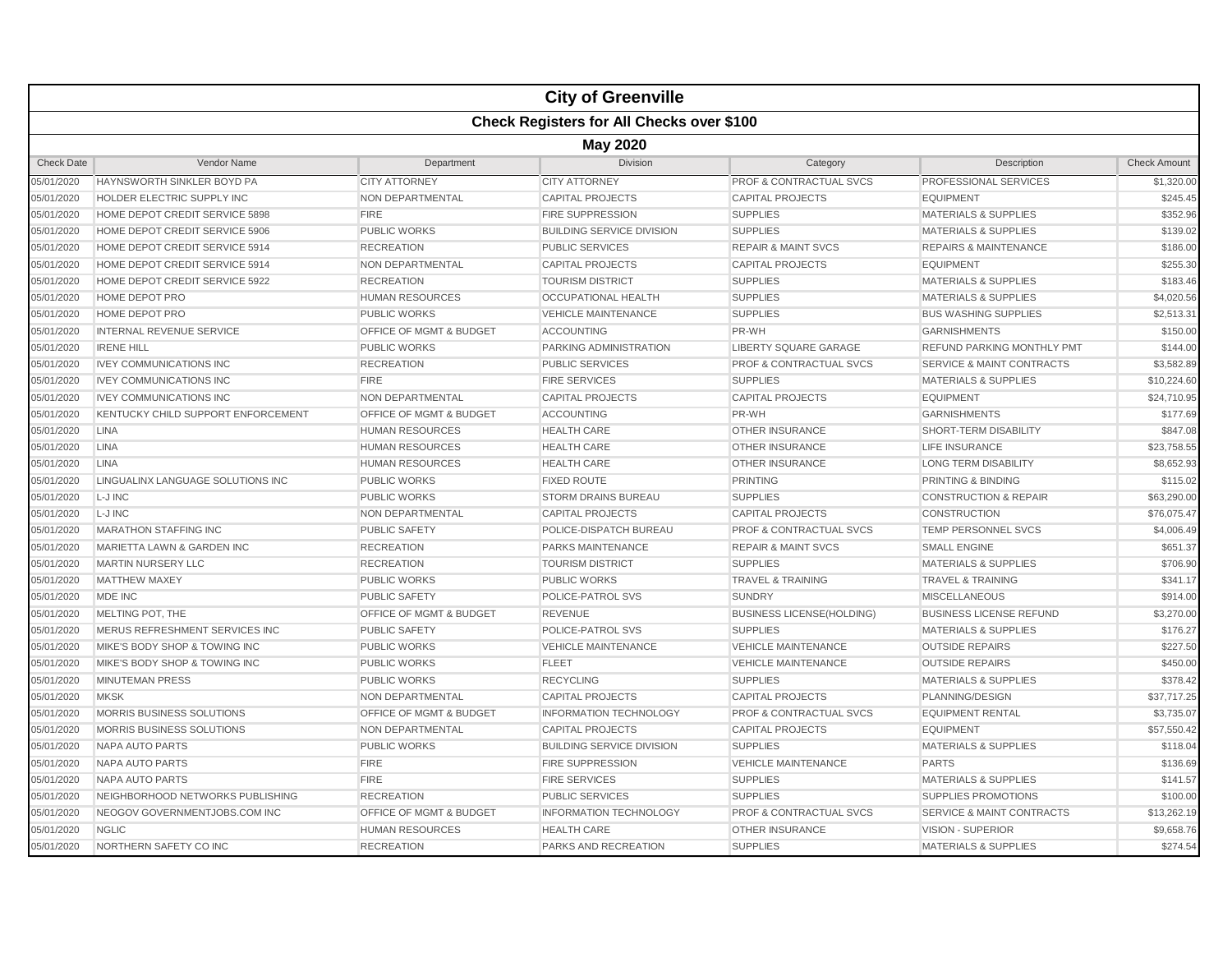|                   |                                                  |                                    | <b>City of Greenville</b>        |                                    |                                      |                     |  |  |  |
|-------------------|--------------------------------------------------|------------------------------------|----------------------------------|------------------------------------|--------------------------------------|---------------------|--|--|--|
|                   | <b>Check Registers for All Checks over \$100</b> |                                    |                                  |                                    |                                      |                     |  |  |  |
|                   | <b>May 2020</b>                                  |                                    |                                  |                                    |                                      |                     |  |  |  |
| <b>Check Date</b> | Vendor Name                                      | Department                         | <b>Division</b>                  | Category                           | Description                          | <b>Check Amount</b> |  |  |  |
| 05/01/2020        | PASCHAL, H W JR ATTORNEY AT LA                   | <b>OFFICE OF MGMT &amp; BUDGET</b> | <b>REVENUE</b>                   | <b>BUSINESS LICENSE(HOLDING)</b>   | <b>BUSINESS LICENSE REFUND</b>       | \$126.10            |  |  |  |
| 05/01/2020        | PELLA WINDOW AND DOOR LLC                        | <b>OFFICE OF MGMT &amp; BUDGET</b> | <b>REVENUE</b>                   | <b>BUSINESS LICENSE(HOLDING)</b>   | <b>BUSINESS LICENSE REFUND</b>       | \$272.73            |  |  |  |
| 05/01/2020        | PETERBILT STORE OF GREENVILLE, THE               | <b>PUBLIC WORKS</b>                | <b>VEHICLE MAINTENANCE</b>       | <b>VEHICLE MAINTENANCE</b>         | <b>SMALL PARTS</b>                   | \$106.75            |  |  |  |
| 05/01/2020        | PETERBILT STORE OF GREENVILLE, THE               | <b>PUBLIC WORKS</b>                | <b>VEHICLE MAINTENANCE</b>       | <b>VEHICLE MAINTENANCE</b>         | <b>PARTS</b>                         | \$235.53            |  |  |  |
| 05/01/2020        | PRESORT PLUS INC                                 | <b>RECREATION</b>                  | <b>PUBLIC SERVICES</b>           | <b>PRINTING</b>                    | PRINTING & BINDING                   | \$1,774.50          |  |  |  |
| 05/01/2020        | <b>RAYCO FIRE PROTECTION</b>                     | <b>PUBLIC WORKS</b>                | <b>CHURCH STREET GARAGE</b>      | <b>REPAIR &amp; MAINT SVCS</b>     | <b>REPAIRS &amp; MAINTENANCE</b>     | \$650.00            |  |  |  |
| 05/01/2020        | RIVER STREET DEVELOPMENT INC                     | <b>PUBLIC WORKS</b>                | <b>PUBLIC WORKS</b>              | <b>PROF &amp; CONTRACTUAL SVCS</b> | <b>SERVICE &amp; MAINT CONTRACTS</b> | \$140.00            |  |  |  |
| 05/01/2020        | RIVERPLACE DEVELOPMENT II LLC                    | <b>PUBLIC WORKS</b>                | RIVERPLACE GARAGE                | <b>UTILITIES</b>                   | <b>ELECTRICITY</b>                   | \$215.28            |  |  |  |
| 05/01/2020        | RODENT PRO.COM LLC                               | <b>RECREATION</b>                  | <b>ADMINISTRATION</b>            | <b>SUPPLIES</b>                    | M&S-FOOD                             | \$1,086.32          |  |  |  |
| 05/01/2020        | RON'S CARPET CLEANERS                            | <b>FIRE</b>                        | <b>FIRE SERVICES</b>             | PROF & CONTRACTUAL SVCS            | PROFESSIONAL SERVICES                | \$900.00            |  |  |  |
| 05/01/2020        | S C DEPARTMENT OF REVENUE                        | NON DEPARTMENTAL                   | <b>CAPITAL PROJECTS</b>          | <b>CAPITAL PROJECTS</b>            | <b>EQUIPMENT</b>                     | \$10,546.55         |  |  |  |
| 05/01/2020        | S C DEPARTMENT OF REVENUE                        | OFFICE OF MGMT & BUDGET            | <b>ACCOUNTING</b>                | PR-WH                              | <b>GARNISHMENTS</b>                  | \$156.90            |  |  |  |
| 05/01/2020        | <b>S C DEPARTMENT OF REVENUE</b>                 | <b>CITY MANAGER</b>                | NON-DEPARTMENTAL                 | <b>SUNDRY</b>                      | <b>TAXES</b>                         | \$1,367.00          |  |  |  |
| 05/01/2020        | <b>S C RETIREMENT SYSTEM</b>                     | OFFICE OF MGMT & BUDGET            | <b>ACCOUNTING</b>                | PR-WH                              | <b>RETIREMENT SVS PURCHASE</b>       | \$1,346.19          |  |  |  |
| 05/01/2020        | SAFETY PRODUCTS INC                              | PUBLIC WORKS                       | <b>RECYCLING</b>                 | <b>SUPPLIES</b>                    | <b>MATERIALS &amp; SUPPLIES</b>      | \$257.25            |  |  |  |
| 05/01/2020        | SAFETY PRODUCTS INC                              | <b>PUBLIC WORKS</b>                | <b>SEWERS BUREAU</b>             | <b>SUPPLIES</b>                    | <b>MATERIALS &amp; SUPPLIES</b>      | \$450.48            |  |  |  |
| 05/01/2020        | SAFETY PRODUCTS INC                              | <b>PUBLIC WORKS</b>                | <b>STREETS BUREAU</b>            | <b>SUPPLIES</b>                    | <b>MATERIALS &amp; SUPPLIES</b>      | \$480.99            |  |  |  |
| 05/01/2020        | <b>SAFETY PRODUCTS INC</b>                       | <b>PUBLIC WORKS</b>                | <b>STORM DRAINS BUREAU</b>       | <b>SUPPLIES</b>                    | <b>MATERIALS &amp; SUPPLIES</b>      | \$420.44            |  |  |  |
| 05/01/2020        | <b>SAFETY PRODUCTS INC</b>                       | <b>PUBLIC WORKS</b>                | <b>RESIDENTIAL COLL BUREAU</b>   | <b>SUPPLIES</b>                    | <b>MATERIALS &amp; SUPPLIES</b>      | \$213.57            |  |  |  |
| 05/01/2020        | <b>SC DHEC</b>                                   | <b>PUBLIC SAFETY</b>               | POLICE-PATROL SVS                | <b>SUNDRY</b>                      | <b>MISCELLANEOUS</b>                 | \$125.00            |  |  |  |
| 05/01/2020        | SC RESTAURANT AND LODGING ASSOC                  | OFFICE OF MGMT & BUDGET            | NON-DEPARTMENTAL                 | ACCOUNTS PAYABLE(MANUAL)           | <b>SPECIAL PROJECTS</b>              | \$18,000.00         |  |  |  |
| 05/01/2020        | <b>SC STATE DISBURSEMENT UNIT</b>                | OFFICE OF MGMT & BUDGET            | <b>ACCOUNTING</b>                | PR-WH                              | <b>GARNISHMENTS</b>                  | \$3,106.90          |  |  |  |
| 05/01/2020        | <b>SCRPA</b>                                     | <b>RECREATION</b>                  | PARKS AND RECREATION             | <b>SUPPLIES</b>                    | <b>MATERIALS &amp; SUPPLIES</b>      | \$650.00            |  |  |  |
| 05/01/2020        | <b>SERVOSITY INC</b>                             | <b>PUBLIC WORKS</b>                | <b>PARKING ADMINISTRATION</b>    | <b>PARKING DEPOSITS</b>            | <b>REFUND PARKING DEPOSIT</b>        | \$432.00            |  |  |  |
| 05/01/2020        | <b>SHERWIN WILLIAMS</b>                          | <b>RECREATION</b>                  | <b>ADMINISTRATION</b>            | <b>SUPPLIES</b>                    | M&S-MAINTENANCE                      | \$284.53            |  |  |  |
| 05/01/2020        | SOUTHEASTERN PAPER GROUP                         | <b>RECREATION</b>                  | <b>COMMUNITY CENTERS</b>         | <b>SUPPLIES</b>                    | SUPPLIES COMMUNITY CENTER            | \$227.67            |  |  |  |
| 05/01/2020        | SOUTHEASTERN PAPER GROUP                         | <b>PUBLIC WORKS</b>                | <b>BUILDING SERVICE DIVISION</b> | <b>SUPPLIES</b>                    | <b>JANITORIAL SUPPLIES</b>           | \$725.31            |  |  |  |
| 05/01/2020        | SPARE TIME ENTERTAINMENT                         | <b>RECREATION</b>                  | <b>COMMUNITY CENTERS</b>         | <b>SUPPLIES</b>                    | SUPPLIES COMMUNITY CENTER            | \$284.00            |  |  |  |
| 05/01/2020        | SPARTAN FIRE & EMERGENCY APPARATUS               | <b>FIRE</b>                        | <b>FIRE SUPPRESSION</b>          | <b>VEHICLE MAINTENANCE</b>         | <b>OUTSIDE REPAIRS</b>               | \$2,511.72          |  |  |  |
| 05/01/2020        | <b>SQUIRE PATTON BOGGS LLP</b>                   | <b>CITY MANAGER</b>                | <b>CITY MANAGER</b>              | <b>PROF &amp; CONTRACTUAL SVCS</b> | PROFESSIONAL SERVICES                | \$5,000.00          |  |  |  |
| 05/01/2020        | STONE AVE NURSERY LLC                            | <b>RECREATION</b>                  | <b>ADMINISTRATION</b>            | <b>SUNDRY</b>                      | <b>RESTRD DONATION EXPENSE</b>       | \$530.00            |  |  |  |
| 05/01/2020        | <b>SUPERION LLC</b>                              | <b>OFFICE OF MGMT &amp; BUDGET</b> | <b>INFORMATION TECHNOLOGY</b>    | <b>PROF &amp; CONTRACTUAL SVCS</b> | <b>SERVICE &amp; MAINT CONTRACTS</b> | \$13,838.16         |  |  |  |
| 05/01/2020        | TALENT MANAGEMENT SOLUTIONS                      | <b>RECREATION</b>                  | <b>ADMINISTRATION</b>            | <b>PROF &amp; CONTRACTUAL SVCS</b> | TEMP PERSONNEL SVCS                  | \$1,828.00          |  |  |  |
| 05/01/2020        | <b>TALENT MANAGEMENT SOLUTIONS</b>               | <b>PUBLIC WORKS</b>                | <b>FLEET</b>                     | <b>PROF &amp; CONTRACTUAL SVCS</b> | <b>TEMP PERSONNEL SVCS</b>           | \$1,003.20          |  |  |  |
| 05/01/2020        | TALENT MANAGEMENT SOLUTIONS                      | <b>PUBLIC WORKS</b>                | <b>FIXED ROUTE</b>               | <b>PROF &amp; CONTRACTUAL SVCS</b> | <b>TEMP PERSONNEL SVCS</b>           | \$4,594.70          |  |  |  |
| 05/01/2020        | TALENT MANAGEMENT SOLUTIONS                      | MUNICIPAL COURT                    | MUNICIPAL COURT                  | <b>PROF &amp; CONTRACTUAL SVCS</b> | <b>TEMP PERSONNEL SVCS</b>           | \$827.52            |  |  |  |
| 05/01/2020        | TERRACON CONSULTANTS INC                         | NON DEPARTMENTAL                   | <b>CAPITAL PROJECTS</b>          | <b>CAPITAL PROJECTS</b>            | <b>CONSTRUCTION</b>                  | \$1,216.25          |  |  |  |
| 05/01/2020        | THE PACKAGING SOURCE INC                         | <b>RECREATION</b>                  | PUBLIC SERVICES                  | <b>SUPPLIES</b>                    | <b>SALE GIFTS</b>                    | \$2,234.47          |  |  |  |
| 05/01/2020        | THOMSON REUTERS - ELITE                          | OFFICE OF MGMT & BUDGET            | <b>INFORMATION TECHNOLOGY</b>    | PROF & CONTRACTUAL SVCS            | <b>SERVICE &amp; MAINT CONTRACTS</b> | \$3,669.92          |  |  |  |
| 05/01/2020        | <b>THOMSON REUTERS - WEST</b>                    | PUBLIC SAFETY                      | POLICE-PATROL SVS                | <b>PROF &amp; CONTRACTUAL SVCS</b> | PROFESSIONAL SERVICES                | \$405.98            |  |  |  |
| 05/01/2020        | <b>TRANE</b>                                     | <b>PUBLIC WORKS</b>                | <b>BUILDING SERVICE DIVISION</b> | <b>SUPPLIES</b>                    | <b>MATERIALS &amp; SUPPLIES</b>      | \$3,616.72          |  |  |  |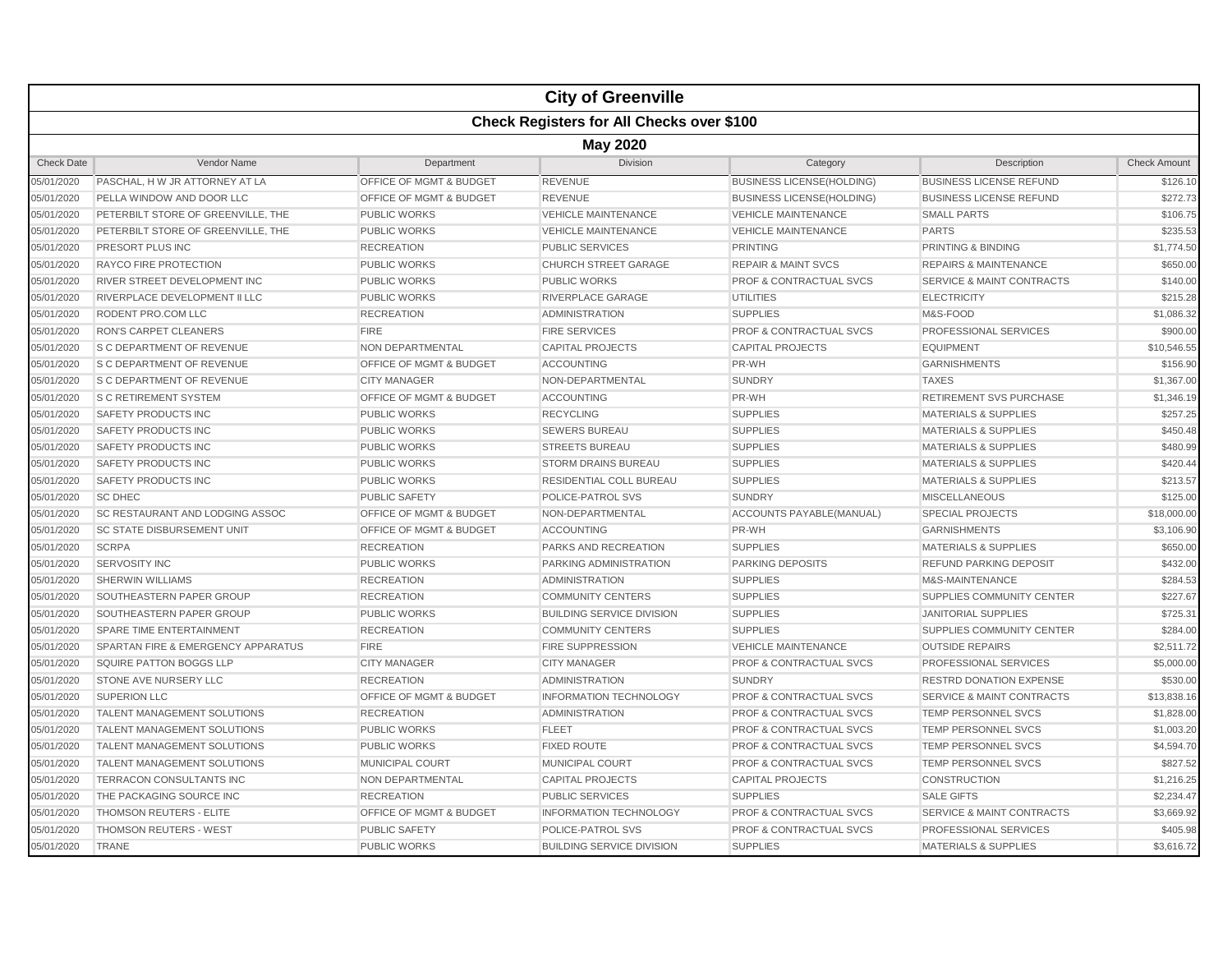|                   |                                                  |                                    | <b>City of Greenville</b>            |                                    |                                      |                     |  |  |  |
|-------------------|--------------------------------------------------|------------------------------------|--------------------------------------|------------------------------------|--------------------------------------|---------------------|--|--|--|
|                   | <b>Check Registers for All Checks over \$100</b> |                                    |                                      |                                    |                                      |                     |  |  |  |
|                   | <b>May 2020</b>                                  |                                    |                                      |                                    |                                      |                     |  |  |  |
| <b>Check Date</b> | Vendor Name                                      | Department                         | Division                             | Category                           | Description                          | <b>Check Amount</b> |  |  |  |
| 05/01/2020        | <b>TRANSIT LINE ART</b>                          | <b>PUBLIC WORKS</b>                | <b>FLEET</b>                         | <b>TRAVEL &amp; TRAINING</b>       | <b>TRAVEL &amp; TRAINING</b>         | \$1,122.50          |  |  |  |
| 05/01/2020        | <b>TRANTEX TRANSPORTATION PRODUCTS</b>           | <b>NON DEPARTMENTAL</b>            | <b>CAPITAL PROJECTS</b>              | <b>CAPITAL PROJECTS</b>            | <b>EQUIPMENT</b>                     | \$46,017.00         |  |  |  |
| 05/01/2020        | <b>TRUCOLOR</b>                                  | <b>RECREATION</b>                  | <b>COMMUNITY CENTERS</b>             | <b>SUPPLIES</b>                    | SUPPLIES COMMUNITY CENTER            | \$103.59            |  |  |  |
| 05/01/2020        | <b>TURNSTILES INC</b>                            | NON DEPARTMENTAL                   | <b>CAPITAL PROJECTS</b>              | <b>CAPITAL PROJECTS</b>            | <b>EQUIPMENT</b>                     | \$15,246.00         |  |  |  |
| 05/01/2020        | <b>UNIFIRST</b>                                  | <b>PUBLIC WORKS</b>                | <b>VEHICLE MAINTENANCE</b>           | <b>SUPPLIES</b>                    | <b>CLOTHING &amp; UNIFORMS</b>       | \$113.43            |  |  |  |
| 05/01/2020        | UNITED ELECTRICAL DISTRIBUTORS INC               | <b>NON DEPARTMENTAL</b>            | <b>CAPITAL PROJECTS</b>              | <b>CAPITAL PROJECTS</b>            | <b>EQUIPMENT</b>                     | \$240.03            |  |  |  |
| 05/01/2020        | UNITED WAY OF GREENVILLE COUNTY                  | OFFICE OF MGMT & BUDGET            | <b>ACCOUNTING</b>                    | PR-WH                              | <b>UNITED WAY</b>                    | \$2,186.57          |  |  |  |
| 05/01/2020        | URBAN DESIGN ASSOCIATES LTD                      | <b>ECONOMIC DEVELOPMENT</b>        | PLANNING AND ZONING                  | <b>PROF &amp; CONTRACTUAL SVCS</b> | PROFESSIONAL SERVICES                | \$34,750.03         |  |  |  |
| 05/01/2020        | <b>VISITGREENVILLESC</b>                         | <b>NON DEPARTMENTAL</b>            | <b>ADMISSIONS TAX</b>                | <b>PROF &amp; CONTRACTUAL SVCS</b> | <b>CONVENTION/VISITORS BUR</b>       | \$149,943.34        |  |  |  |
| 05/01/2020        | <b>VISITGREENVILLESC</b>                         | <b>NON DEPARTMENTAL</b>            | <b>ACCOMMODATION TAX</b>             | <b>PROF &amp; CONTRACTUAL SVCS</b> | <b>SPECIAL PROJECTS</b>              | \$432,936.51        |  |  |  |
| 05/01/2020        | <b>VISITGREENVILLESC</b>                         | NON DEPARTMENTAL                   | <b>HOSPITALITY TAX</b>               | <b>PROF &amp; CONTRACTUAL SVCS</b> | PROFESSIONAL SERVICES                | \$210,000.00        |  |  |  |
| 05/01/2020        | <b>VITAC CORPORATION</b>                         | NON DEPARTMENTAL                   | <b>CAPITAL PROJECTS</b>              | <b>CAPITAL PROJECTS</b>            | <b>EQUIPMENT</b>                     | \$280.00            |  |  |  |
| 05/01/2020        | <b>VULCAN CONSTRUCTION MATERIALS LLC</b>         | <b>PUBLIC WORKS</b>                | <b>STORM DRAINS BUREAU</b>           | <b>SUPPLIES</b>                    | <b>MATERIALS &amp; SUPPLIES</b>      | \$1,013.04          |  |  |  |
| 05/01/2020        | <b>VULCAN CONSTRUCTION MATERIALS LLC</b>         | <b>PUBLIC WORKS</b>                | <b>STREETS BUREAU</b>                | <b>SUPPLIES</b>                    | <b>MATERIALS &amp; SUPPLIES</b>      | \$675.36            |  |  |  |
| 05/01/2020        | VULCAN CONSTRUCTION MATERIALS LLC                | <b>PUBLIC WORKS</b>                | <b>SEWERS BUREAU</b>                 | <b>SUPPLIES</b>                    | <b>MATERIALS &amp; SUPPLIES</b>      | \$1,688.41          |  |  |  |
| 05/01/2020        | WALMART COMMUNITY/RFCSLLC                        | <b>RECREATION</b>                  | <b>COMMUNITY CENTERS</b>             | <b>SUPPLIES</b>                    | SUPPLIES COMMUNITY CENTER            | \$783.14            |  |  |  |
| 05/01/2020        | WYOMING CHILD SUPPORT ENFORCEMENT                | <b>OFFICE OF MGMT &amp; BUDGET</b> | <b>ACCOUNTING</b>                    | PR-WH                              | <b>GARNISHMENTS</b>                  | \$154.61            |  |  |  |
| 05/01/2020        | ZOO CONSERVATION OUTREACH GROUP                  | <b>RECREATION</b>                  | <b>PUBLIC SERVICES</b>               | <b>SUNDRY</b>                      | RESEARCH CONSERVATION EXP            | \$3,500.00          |  |  |  |
| 05/08/2020        | 131 FALLS STREET LLC                             | <b>RECREATION</b>                  | <b>PARKS AND RECREATION</b>          | <b>PROF &amp; CONTRACTUAL SVCS</b> | <b>RENTAL OF REAL PROPERTY</b>       | \$4,556.49          |  |  |  |
| 05/08/2020        | 131 FALLS STREET LLC                             | <b>RECREATION</b>                  | <b>COMMUNITY CENTERS</b>             | <b>PROF &amp; CONTRACTUAL SVCS</b> | RENTAL OF REAL PROPERTY              | \$4,556.49          |  |  |  |
| 05/08/2020        | A SERVICES GROUP LLC                             | <b>RECREATION</b>                  | <b>ADMINISTRATION</b>                | <b>PROF &amp; CONTRACTUAL SVCS</b> | <b>SERVICE &amp; MAINT CONTRACTS</b> | \$1,385.18          |  |  |  |
| 05/08/2020        | <b>ACE ENERGY</b>                                | <b>PUBLIC WORKS</b>                | <b>FLEET</b>                         | <b>VEHICLE MAINTENANCE</b>         | <b>FUEL</b>                          | \$8,150.83          |  |  |  |
| 05/08/2020        | ADVANCE AUTO PARTS                               | <b>PUBLIC WORKS</b>                | <b>VEHICLE MAINTENANCE</b>           | <b>VEHICLE MAINTENANCE</b>         | <b>SMALL PARTS</b>                   | \$290.40            |  |  |  |
| 05/08/2020        | ADVANCE AUTO PARTS                               | <b>PUBLIC WORKS</b>                | <b>VEHICLE MAINTENANCE</b>           | <b>VEHICLE MAINTENANCE</b>         | <b>PARTS</b>                         | \$563.74            |  |  |  |
| 05/08/2020        | <b>ADW ARCHITECTS PA</b>                         | NON DEPARTMENTAL                   | <b>CAPITAL PROJECTS</b>              | <b>CAPITAL PROJECTS</b>            | PLANNING/DESIGN                      | \$4,785.00          |  |  |  |
| 05/08/2020        | ARTISPHERE                                       | NON DEPARTMENTAL                   | <b>ACCOMMODATION TAX</b>             | <b>PROF &amp; CONTRACTUAL SVCS</b> | <b>SPECIAL PROJECTS</b>              | \$25,668.00         |  |  |  |
| 05/08/2020        | AT & T MOBILITY                                  | <b>PUBLIC WORKS</b>                | <b>FIXED ROUTE</b>                   | <b>COMMUNICATIONS</b>              | <b>CABLE TELEVISION/INTERNET</b>     | \$939.68            |  |  |  |
| 05/08/2020        | BATTERY SPECIALISTS INC                          | <b>PUBLIC WORKS</b>                | <b>VEHICLE MAINTENANCE</b>           | <b>VEHICLE MAINTENANCE</b>         | <b>SMALL PARTS</b>                   | \$173.68            |  |  |  |
| 05/08/2020        | <b>BENTEK INC</b>                                | <b>HUMAN RESOURCES</b>             | <b>HUMAN RESOURCES</b>               | <b>PROF &amp; CONTRACTUAL SVCS</b> | PROFESSIONAL SERVICES                | \$4,250.00          |  |  |  |
| 05/08/2020        | <b>BILL TAYLOR</b>                               | ECONOMIC DEVELOPMENT               | <b>BUILDING &amp; PROPERTY MAINT</b> | <b>TRAVEL &amp; TRAINING</b>       | <b>LOCAL TRANSPORTATION</b>          | \$254.73            |  |  |  |
| 05/08/2020        | <b>BOXWOOD MANOR LLC</b>                         | OFFICE OF MGMT & BUDGET            | <b>REVENUE</b>                       | <b>EXTERNAL REIMBURSEMENTS</b>     | VACANT LOT CLEARING                  | \$168.02            |  |  |  |
| 05/08/2020        | <b>BOXWOOD MANOR LLC</b>                         | OFFICE OF MGMT & BUDGET            | <b>REVENUE</b>                       | <b>FEES &amp; CHARGES</b>          | <b>CODE ENFORCEMT VIOLATIONS</b>     | \$290.00            |  |  |  |
| 05/08/2020        | <b>BRAGG WASTE SERVICES INC</b>                  | <b>RECREATION</b>                  | <b>PARKS MAINTENANCE</b>             | <b>PROF &amp; CONTRACTUAL SVCS</b> | <b>SERVICE &amp; MAINT CONTRACTS</b> | \$101.53            |  |  |  |
| 05/08/2020        | <b>BRAVO1 PROTECTION</b>                         | <b>PUBLIC WORKS</b>                | <b>PARKING ADMINISTRATION</b>        | <b>PROF &amp; CONTRACTUAL SVCS</b> | <b>SERVICE &amp; MAINT CONTRACTS</b> | \$1,764.00          |  |  |  |
| 05/08/2020        | <b>BUXTON COMPANY</b>                            | OFFICE OF MGMT & BUDGET            | <b>ADMINISTRATION</b>                | PROF & CONTRACTUAL SVCS            | PROFESSIONAL SERVICES                | \$4,500.00          |  |  |  |
| 05/08/2020        | C.A. CARTER INC                                  | <b>PUBLIC WORKS</b>                | <b>SEWERS BUREAU</b>                 | <b>SUPPLIES</b>                    | <b>MATERIALS &amp; SUPPLIES</b>      | \$618.33            |  |  |  |
| 05/08/2020        | <b>C.A. CARTER INC</b>                           | <b>PUBLIC WORKS</b>                | <b>STORM DRAINS BUREAU</b>           | <b>SUPPLIES</b>                    | <b>MATERIALS &amp; SUPPLIES</b>      | \$618.34            |  |  |  |
| 05/08/2020        | <b>C.A. CARTER INC</b>                           | <b>PUBLIC WORKS</b>                | <b>STREETS BUREAU</b>                | <b>SUPPLIES</b>                    | <b>MATERIALS &amp; SUPPLIES</b>      | \$618.33            |  |  |  |
| 05/08/2020        | CAROLINA CHAIN - DUNCAN SC                       | <b>RECREATION</b>                  | TREE MAINTENANCE BUREAU              | <b>SUPPLIES</b>                    | <b>MATERIALS &amp; SUPPLIES</b>      | \$220.42            |  |  |  |
| 05/08/2020        | CAROLINA INDUSTRIAL EQUIPMENT INC                | <b>PUBLIC WORKS</b>                | <b>FLEET</b>                         | <b>VEHICLE MAINTENANCE</b>         | <b>OUTSIDE REPAIRS</b>               | \$3,314.02          |  |  |  |
| 05/08/2020        | CAROLINA INTERNATIONAL TRUCKS                    | <b>PUBLIC WORKS</b>                | <b>FLEET</b>                         | <b>VEHICLE MAINTENANCE</b>         | <b>OUTSIDE REPAIRS</b>               | \$329.28            |  |  |  |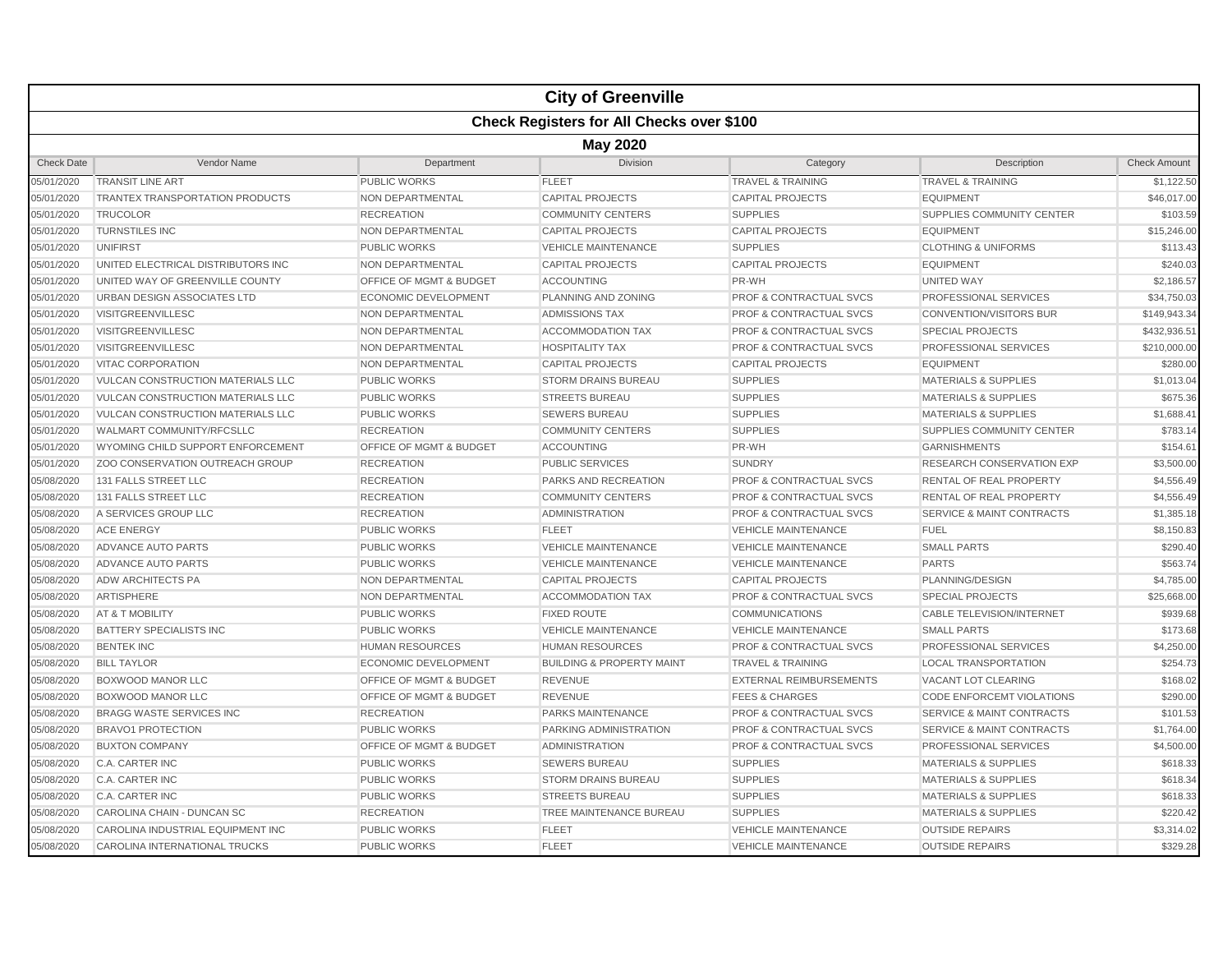|                   |                                                  |                                    | <b>City of Greenville</b>            |                                    |                                 |                     |  |  |  |
|-------------------|--------------------------------------------------|------------------------------------|--------------------------------------|------------------------------------|---------------------------------|---------------------|--|--|--|
|                   | <b>Check Registers for All Checks over \$100</b> |                                    |                                      |                                    |                                 |                     |  |  |  |
|                   | <b>May 2020</b>                                  |                                    |                                      |                                    |                                 |                     |  |  |  |
| <b>Check Date</b> | Vendor Name                                      | Department                         | <b>Division</b>                      | Category                           | Description                     | <b>Check Amount</b> |  |  |  |
| 05/08/2020        | CAROLINA LAWN & TRACTOR INC                      | <b>RECREATION</b>                  | <b>PARKS MAINTENANCE</b>             | <b>REPAIR &amp; MAINT SVCS</b>     | <b>SMALL ENGINE</b>             | \$356.77            |  |  |  |
| 05/08/2020        | CEC CONSTRUCTION LLC                             | NON DEPARTMENTAL                   | <b>CAPITAL PROJECTS</b>              | <b>CAPITAL PROJECTS</b>            | <b>CONSTRUCTION</b>             | \$96,624.00         |  |  |  |
| 05/08/2020        | CHRISTOPHER SALTERS                              | <b>ECONOMIC DEVELOPMENT</b>        | <b>BUILDING &amp; PROPERTY MAINT</b> | <b>TRAVEL &amp; TRAINING</b>       | <b>LOCAL TRANSPORTATION</b>     | \$286.35            |  |  |  |
| 05/08/2020        | <b>CINTAS</b>                                    | <b>PUBLIC WORKS</b>                | <b>FLEET</b>                         | <b>SUPPLIES</b>                    | <b>CLOTHING &amp; UNIFORMS</b>  | \$160.61            |  |  |  |
| 05/08/2020        | CLINE HOSE & HYDRAULICS LLC                      | <b>PUBLIC WORKS</b>                | <b>FLEET</b>                         | <b>VEHICLE MAINTENANCE</b>         | <b>OUTSIDE REPAIRS</b>          | \$574.71            |  |  |  |
| 05/08/2020        | CNT/THE TOOL SHED                                | <b>RECREATION</b>                  | RIGHTS-OF-WAY                        | <b>SUPPLIES</b>                    | <b>MATERIALS &amp; SUPPLIES</b> | \$249.10            |  |  |  |
| 05/08/2020        | CREATIONWORKS LANDSCAPING LLC                    | C.D. DIVISION                      | <b>CDBG PROJECTS</b>                 | <b>CD PROJECTS</b>                 | <b>LAND ACQUISITION</b>         | \$2,985.00          |  |  |  |
| 05/08/2020        | <b>DESIGNLAB INC</b>                             | <b>PUBLIC SAFETY</b>               | POLICE-PATROL SVS                    | <b>SUPPLIES</b>                    | <b>CLOTHING &amp; UNIFORMS</b>  | \$385.72            |  |  |  |
| 05/08/2020        | <b>DICK SMITH FORD</b>                           | <b>PUBLIC WORKS</b>                | <b>SEWERS BUREAU</b>                 | <b>VEHICLES</b>                    | <b>VEHICLE</b>                  | \$72,668.00         |  |  |  |
| 05/08/2020        | DIEBOLD NIXDORF INC                              | OFFICE OF MGMT & BUDGET            | <b>REVENUE</b>                       | <b>BUSINESS LICENSE(HOLDING)</b>   | <b>BUSINESS LICENSE REFUND</b>  | \$299.76            |  |  |  |
| 05/08/2020        | <b>DIGITAL SCIENTISTS</b>                        | <b>PUBLIC WORKS</b>                | <b>PARKING ADMINISTRATION</b>        | <b>PARKING DEPOSITS</b>            | <b>REFUND PARKING DEPOSIT</b>   | \$216.00            |  |  |  |
| 05/08/2020        | <b>DIGITAL SCIENTISTS</b>                        | <b>PUBLIC WORKS</b>                | PARKING ADMINISTRATION               | <b>ONE GARAGE</b>                  | REFUND PARKING MONTHLY PMT      | \$216.00            |  |  |  |
| 05/08/2020        | <b>DUKE ENERGY</b>                               | <b>RECREATION</b>                  | <b>ADMINISTRATION</b>                | <b>UTILITIES</b>                   | <b>ELECTRICITY</b>              | \$2,923.70          |  |  |  |
| 05/08/2020        | <b>DUKE ENERGY</b>                               | <b>PUBLIC SAFETY</b>               | POLICE-PATROL SVS                    | <b>UTILITIES</b>                   | <b>ELECTRICITY</b>              | \$248.99            |  |  |  |
| 05/08/2020        | <b>DUKE ENERGY</b>                               | <b>RECREATION</b>                  | PARKS MAINTENANCE                    | <b>UTILITIES</b>                   | <b>ELECTRICITY</b>              | \$5,497.83          |  |  |  |
| 05/08/2020        | <b>DUKE ENERGY</b>                               | <b>PUBLIC WORKS</b>                | <b>CHURCH STREET GARAGE</b>          | <b>UTILITIES</b>                   | <b>ELECTRICITY</b>              | \$2,165.47          |  |  |  |
| 05/08/2020        | <b>DUKE ENERGY</b>                               | <b>RECREATION</b>                  | <b>COMMUNITY CENTERS</b>             | <b>UTILITIES</b>                   | <b>ELECTRICITY</b>              | \$1,482.90          |  |  |  |
| 05/08/2020        | <b>DUKE ENERGY</b>                               | <b>PUBLIC WORKS</b>                | RIVERPLACE GARAGE                    | <b>UTILITIES</b>                   | <b>ELECTRICITY</b>              | \$2,936.20          |  |  |  |
| 05/08/2020        | <b>DUKE ENERGY</b>                               | <b>PUBLIC WORKS</b>                | <b>BUILDING SERVICE DIVISION</b>     | <b>UTILITIES</b>                   | <b>ELECTRICITY</b>              | \$16,403.96         |  |  |  |
| 05/08/2020        | <b>DUKE ENERGY</b>                               | <b>PUBLIC WORKS</b>                | <b>TRAFFIC ENGINEERING</b>           | <b>UTILITIES</b>                   | <b>ELECTRICITY</b>              | \$1,075.43          |  |  |  |
| 05/08/2020        | <b>DUKE ENERGY</b>                               | <b>FIRE</b>                        | <b>FIRE SERVICES</b>                 | <b>UTILITIES</b>                   | <b>ELECTRICITY</b>              | \$2,804.50          |  |  |  |
| 05/08/2020        | ECHOLS OIL COMPANY INC                           | <b>PUBLIC WORKS</b>                | <b>FLEET</b>                         | <b>VEHICLE MAINTENANCE</b>         | <b>FUEL</b>                     | \$766.51            |  |  |  |
| 05/08/2020        | <b>EMERYS TREE SERVICE INC</b>                   | <b>RECREATION</b>                  | TREE MAINTENANCE BUREAU              | <b>PROF &amp; CONTRACTUAL SVCS</b> | PROFESSIONAL SERVICES           | \$6,000.00          |  |  |  |
| 05/08/2020        | <b>EMPLOYMENT SCREENING RESOURCES</b>            | <b>HUMAN RESOURCES</b>             | <b>HUMAN RESOURCES</b>               | <b>PROF &amp; CONTRACTUAL SVCS</b> | <b>PROFESSIONAL SERVICES</b>    | \$549.50            |  |  |  |
| 05/08/2020        | EVER DIXIE EMS SUPPLY CO                         | <b>RECREATION</b>                  | <b>PARKS AND RECREATION</b>          | <b>SUPPLIES</b>                    | <b>MATERIALS &amp; SUPPLIES</b> | \$119.00            |  |  |  |
| 05/08/2020        | EVER DIXIE EMS SUPPLY CO                         | <b>FIRE</b>                        | <b>FIRE SERVICES</b>                 | <b>SUPPLIES</b>                    | <b>MATERIALS &amp; SUPPLIES</b> | \$825.00            |  |  |  |
| 05/08/2020        | <b>FERGUSON FACILITIES SUPPLY</b>                | <b>RECREATION</b>                  | <b>ADMINISTRATION</b>                | <b>SUPPLIES</b>                    | <b>JANITORIAL SUPPLIES</b>      | \$491.84            |  |  |  |
| 05/08/2020        | <b>FGP INTERNATIONAL</b>                         | PUBLIC INFORMATION/EVENTS          | PUBLIC INFORMATION                   | <b>PROF &amp; CONTRACTUAL SVCS</b> | TEMP PERSONNEL SVCS             | \$960.87            |  |  |  |
| 05/08/2020        | <b>GEORGE COLEMAN FORD INC</b>                   | <b>PUBLIC WORKS</b>                | <b>VEHICLE MAINTENANCE</b>           | <b>VEHICLE MAINTENANCE</b>         | <b>PARTS</b>                    | \$717.08            |  |  |  |
| 05/08/2020        | <b>GFOASC</b>                                    | OFFICE OF MGMT & BUDGET            | <b>ACCOUNTING</b>                    | <b>TRAVEL &amp; TRAINING</b>       | <b>TRAVEL &amp; TRAINING</b>    | \$100.00            |  |  |  |
| 05/08/2020        | <b>GILLIG LLC</b>                                | <b>PUBLIC WORKS</b>                | <b>VEHICLE MAINTENANCE</b>           | <b>VEHICLE MAINTENANCE</b>         | <b>SMALL PARTS</b>              | \$248.15            |  |  |  |
| 05/08/2020        | <b>GOLDEN STRIP GLASS INC</b>                    | NON DEPARTMENTAL                   | <b>CAPITAL PROJECTS</b>              | <b>CAPITAL PROJECTS</b>            | <b>EQUIPMENT</b>                | \$1,200.00          |  |  |  |
| 05/08/2020        | <b>GOODYEAR COMMERCIAL TIRE</b>                  | <b>FIRE</b>                        | <b>FIRE SUPPRESSION</b>              | <b>VEHICLE MAINTENANCE</b>         | <b>PARTS</b>                    | \$1,129.46          |  |  |  |
| 05/08/2020        | GRAINGER 803858935                               | <b>PUBLIC WORKS</b>                | <b>FLEET</b>                         | <b>SUPPLIES</b>                    | <b>MATERIALS &amp; SUPPLIES</b> | \$261.10            |  |  |  |
| 05/08/2020        | <b>GREENVILLE AIRPORT COMMISSION</b>             | NON DEPARTMENTAL                   | <b>ACCOMMODATION TAX</b>             | <b>PROF &amp; CONTRACTUAL SVCS</b> | <b>SPECIAL PROJECTS</b>         | \$12,092.50         |  |  |  |
| 05/08/2020        | <b>GREENVILLE AIRPORT COMMISSION</b>             | <b>OFFICE OF MGMT &amp; BUDGET</b> | NON-DEPARTMENTAL                     | <b>ACCOUNTS PAYABLE (MANUAL)</b>   | <b>SPECIAL PROJECTS</b>         | \$20,500.00         |  |  |  |
| 05/08/2020        | <b>GREENVILLE NEWS</b>                           | <b>ECONOMIC DEVELOPMENT</b>        | PLANNING AND ZONING                  | <b>SUNDRY</b>                      | <b>MISCELLANEOUS</b>            | \$142.00            |  |  |  |
| 05/08/2020        | GREENVILLE OFFICE SUPPLY CO INC                  | OFFICE OF MGMT & BUDGET            | <b>REVENUE</b>                       | <b>SUPPLIES</b>                    | OFFICE SUPPLIES&MATERIALS       | \$365.76            |  |  |  |
| 05/08/2020        | GREENVILLE OFFICE SUPPLY CO INC                  | <b>PUBLIC WORKS</b>                | <b>CONSTRUCTION &amp; INSPECTION</b> | <b>SUPPLIES</b>                    | OFFICE SUPPLIES&MATERIALS       | \$123.26            |  |  |  |
| 05/08/2020        | <b>HOGAN CONSTRUCTION GROUP LLC</b>              | NON DEPARTMENTAL                   | <b>CAPITAL PROJECTS</b>              | <b>CAPITAL PROJECTS</b>            | <b>CONSTRUCTION</b>             | \$520,804.97        |  |  |  |
| 05/08/2020        | HOME DEPOT CREDIT SERVICE 5906                   | <b>PUBLIC WORKS</b>                | <b>BUILDING SERVICE DIVISION</b>     | <b>SUPPLIES</b>                    | <b>MATERIALS &amp; SUPPLIES</b> | \$165.91            |  |  |  |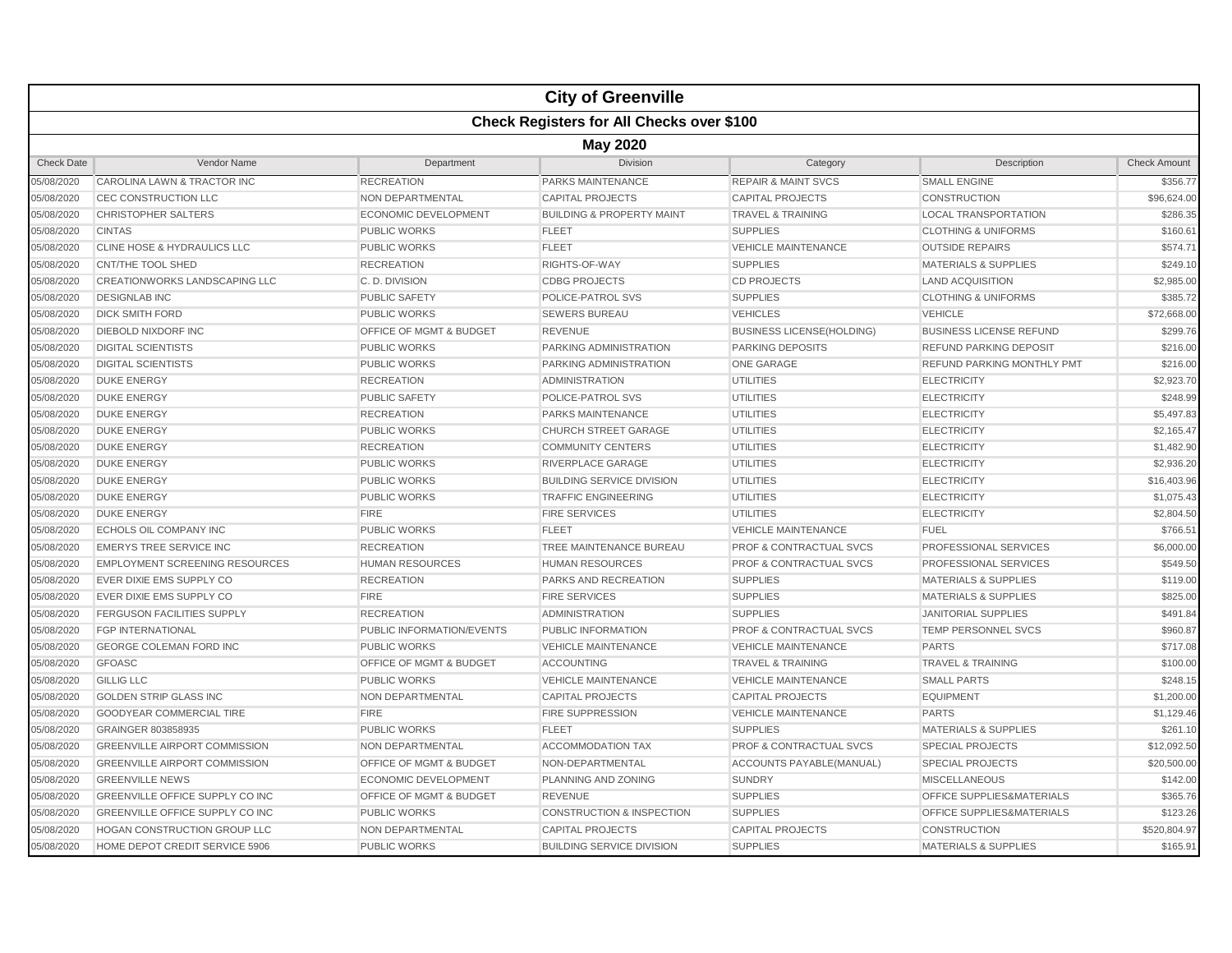|                   |                                                  |                             | <b>City of Greenville</b>            |                                    |                                      |                     |  |  |  |
|-------------------|--------------------------------------------------|-----------------------------|--------------------------------------|------------------------------------|--------------------------------------|---------------------|--|--|--|
|                   | <b>Check Registers for All Checks over \$100</b> |                             |                                      |                                    |                                      |                     |  |  |  |
|                   | <b>May 2020</b>                                  |                             |                                      |                                    |                                      |                     |  |  |  |
| <b>Check Date</b> | Vendor Name                                      | Department                  | <b>Division</b>                      | Category                           | Description                          | <b>Check Amount</b> |  |  |  |
| 05/08/2020        | HOME DEPOT CREDIT SERVICE 5914                   | <b>NON DEPARTMENTAL</b>     | <b>CAPITAL PROJECTS</b>              | <b>CAPITAL PROJECTS</b>            | <b>EQUIPMENT</b>                     | \$1,045.77          |  |  |  |
| 05/08/2020        | HOME DEPOT CREDIT SERVICE 5922                   | <b>RECREATION</b>           | <b>TOURISM DISTRICT</b>              | <b>SUPPLIES</b>                    | <b>MATERIALS &amp; SUPPLIES</b>      | \$181.73            |  |  |  |
| 05/08/2020        | HOME DEPOT PRO                                   | <b>PUBLIC WORKS</b>         | <b>NON VEHICLE MAINTENANCE</b>       | <b>SUPPLIES</b>                    | <b>JANITORIAL SUPPLIES</b>           | \$214.81            |  |  |  |
| 05/08/2020        | HOME DEPOT PRO                                   | <b>PUBLIC WORKS</b>         | <b>VEHICLE MAINTENANCE</b>           | <b>SUPPLIES</b>                    | <b>MATERIALS &amp; SUPPLIES</b>      | \$127.34            |  |  |  |
| 05/08/2020        | <b>HOME DEPOT PRO</b>                            | PUBLIC WORKS                | RESIDENTIAL COLL BUREAU              | <b>SUPPLIES</b>                    | <b>MATERIALS &amp; SUPPLIES</b>      | \$517.86            |  |  |  |
| 05/08/2020        | HOME DEPOT PRO                                   | <b>PUBLIC WORKS</b>         | <b>FLEET</b>                         | <b>SUPPLIES</b>                    | <b>MATERIALS &amp; SUPPLIES</b>      | \$369.90            |  |  |  |
| 05/08/2020        | <b>HOME DEPOT PRO</b>                            | <b>PUBLIC SAFETY</b>        | POLICE-PATROL SVS                    | <b>SUPPLIES</b>                    | <b>MATERIALS &amp; SUPPLIES</b>      | \$528.96            |  |  |  |
| 05/08/2020        | <b>IVEY COMMUNICATIONS INC</b>                   | NON DEPARTMENTAL            | <b>CAPITAL PROJECTS</b>              | <b>CAPITAL PROJECTS</b>            | <b>EQUIPMENT</b>                     | \$11,070.76         |  |  |  |
| 05/08/2020        | J A PIPER ROOFING CO                             | <b>RECREATION</b>           | <b>COMMUNITY CENTERS</b>             | <b>PROF &amp; CONTRACTUAL SVCS</b> | <b>PROFESSIONAL SERVICES</b>         | \$2,500.00          |  |  |  |
| 05/08/2020        | <b>JAMES PATRICK TIMMS</b>                       | <b>ECONOMIC DEVELOPMENT</b> | <b>BUILDING &amp; PROPERTY MAINT</b> | <b>TRAVEL &amp; TRAINING</b>       | <b>LOCAL TRANSPORTATION</b>          | \$488.18            |  |  |  |
| 05/08/2020        | JET-VAC SEWER EQUIPMENT CO                       | <b>PUBLIC WORKS</b>         | <b>SEWERS BUREAU</b>                 | <b>SUPPLIES</b>                    | <b>MATERIALS &amp; SUPPLIES</b>      | \$377.77            |  |  |  |
| 05/08/2020        | <b>JOEL PATTERSON</b>                            | <b>ECONOMIC DEVELOPMENT</b> | <b>BUILDING &amp; PROPERTY MAINT</b> | <b>TRAVEL &amp; TRAINING</b>       | <b>LOCAL TRANSPORTATION</b>          | \$413.43            |  |  |  |
| 05/08/2020        | JOSEPHINE CURETON TRUST                          | <b>PUBLIC WORKS</b>         | <b>PARKING LOTS</b>                  | <b>PROF &amp; CONTRACTUAL SVCS</b> | PARKING-LEASES                       | \$1,049.41          |  |  |  |
| 05/08/2020        | <b>KESSLER CONSULTING INC</b>                    | <b>PUBLIC WORKS</b>         | <b>RESIDENTIAL COLL BUREAU</b>       | <b>PROF &amp; CONTRACTUAL SVCS</b> | <b>PROFESSIONAL SERVICES</b>         | \$1,410.00          |  |  |  |
| 05/08/2020        | <b>KEVIN HUGHES</b>                              | <b>ECONOMIC DEVELOPMENT</b> | <b>BUILDING &amp; PROPERTY MAINT</b> | <b>TRAVEL &amp; TRAINING</b>       | <b>LOCAL TRANSPORTATION</b>          | \$479.55            |  |  |  |
| 05/08/2020        | <b>LANDSCAPERS SUPPLY</b>                        | <b>PUBLIC WORKS</b>         | <b>STORM DRAINS BUREAU</b>           | <b>SUPPLIES</b>                    | <b>CONSTRUCTION &amp; REPAIR</b>     | \$811.44            |  |  |  |
| 05/08/2020        | <b>LAWN &amp; ORDER LLC</b>                      | <b>PUBLIC WORKS</b>         | PARKING ADMINISTRATION               | <b>PROF &amp; CONTRACTUAL SVCS</b> | <b>SERVICE &amp; MAINT CONTRACTS</b> | \$425.00            |  |  |  |
| 05/08/2020        | LOWES                                            | <b>PUBLIC WORKS</b>         | <b>STORM DRAINS BUREAU</b>           | <b>SUPPLIES</b>                    | <b>CONSTRUCTION &amp; REPAIR</b>     | \$127.17            |  |  |  |
| 05/08/2020        | MARATHON STAFFING INC                            | <b>PUBLIC SAFETY</b>        | POLICE-DISPATCH BUREAU               | <b>PROF &amp; CONTRACTUAL SVCS</b> | TEMP PERSONNEL SVCS                  | \$4,136.74          |  |  |  |
| 05/08/2020        | <b>MARIA CROMER</b>                              | <b>PUBLIC WORKS</b>         | CONSTRUCTION & INSPECTION            | <b>SUPPLIES</b>                    | <b>MATERIALS &amp; SUPPLIES</b>      | \$127.19            |  |  |  |
| 05/08/2020        | MARIETTA LAWN & GARDEN INC                       | <b>RECREATION</b>           | <b>PARKS MAINTENANCE</b>             | <b>SUPPLIES</b>                    | <b>MATERIALS &amp; SUPPLIES</b>      | \$370.07            |  |  |  |
| 05/08/2020        | <b>MARQUAYLA SMITH</b>                           | <b>RECREATION</b>           | <b>COMMUNITY CENTERS</b>             | <b>COMMUNITY CENTERS</b>           | REFUND RENTAL COMM CTR               | \$120.00            |  |  |  |
| 05/08/2020        | MARY DOUGLAS NEAL HIRSCH                         | <b>ECONOMIC DEVELOPMENT</b> | <b>ECONOMIC DEVELOPMENT</b>          | <b>TRAVEL &amp; TRAINING</b>       | <b>TRAVEL &amp; TRAINING</b>         | \$1,786.98          |  |  |  |
| 05/08/2020        | <b>MCG MECHANICAL INC</b>                        | <b>PUBLIC WORKS</b>         | <b>SEWERS BUREAU</b>                 | <b>SUPPLIES</b>                    | <b>MATERIALS &amp; SUPPLIES</b>      | \$1,548.75          |  |  |  |
| 05/08/2020        | MCG MECHANICAL INC                               | <b>PUBLIC WORKS</b>         | <b>STORM DRAINS BUREAU</b>           | <b>SUPPLIES</b>                    | <b>MATERIALS &amp; SUPPLIES</b>      | \$1,548.75          |  |  |  |
| 05/08/2020        | MCG MECHANICAL INC                               | <b>PUBLIC WORKS</b>         | RESIDENTIAL COLL BUREAU              | <b>SUPPLIES</b>                    | <b>MATERIALS &amp; SUPPLIES</b>      | \$1,548.75          |  |  |  |
| 05/08/2020        | <b>MCG MECHANICAL INC</b>                        | <b>PUBLIC WORKS</b>         | <b>STREETS BUREAU</b>                | <b>SUPPLIES</b>                    | <b>MATERIALS &amp; SUPPLIES</b>      | \$1,548.75          |  |  |  |
| 05/08/2020        | MCGRIFF INSURANCE SERVICES                       | <b>FIRE</b>                 | <b>FIRE</b>                          | <b>PROF &amp; CONTRACTUAL SVCS</b> | <b>PROFESSIONAL SERVICES</b>         | \$620.00            |  |  |  |
| 05/08/2020        | MERUS REFRESHMENT SERVICES INC                   | <b>PUBLIC WORKS</b>         | <b>FLEET</b>                         | <b>SUPPLIES</b>                    | <b>MATERIALS &amp; SUPPLIES</b>      | \$588.17            |  |  |  |
| 05/08/2020        | METROPOLITAN ARTS COUNCIL                        | NON DEPARTMENTAL            | <b>ACCOMMODATION TAX</b>             | PROF & CONTRACTUAL SVCS            | <b>SPECIAL PROJECTS</b>              | \$114,740.00        |  |  |  |
| 05/08/2020        | <b>MKSK</b>                                      | NON DEPARTMENTAL            | <b>CAPITAL PROJECTS</b>              | <b>CAPITAL PROJECTS</b>            | PLANNING/DESIGN                      | \$22,500.00         |  |  |  |
| 05/08/2020        | MOORE AND BALLIEW OIL COMPANY INC                | <b>PUBLIC WORKS</b>         | <b>FIXED ROUTE</b>                   | <b>VEHICLE MAINTENANCE</b>         | <b>LUBRICANTS</b>                    | \$1,401.40          |  |  |  |
| 05/08/2020        | MORRIS BUSINESS SOLUTIONS                        | NON DEPARTMENTAL            | <b>CAPITAL PROJECTS</b>              | <b>CAPITAL PROJECTS</b>            | <b>EQUIPMENT</b>                     | \$12,214.92         |  |  |  |
| 05/08/2020        | NAPA AUTO PARTS                                  | FIRE                        | <b>FIRE SUPPRESSION</b>              | <b>VEHICLE MAINTENANCE</b>         | <b>PARTS</b>                         | \$318.52            |  |  |  |
| 05/08/2020        | NITELITES OF GREENVILLE                          | NON DEPARTMENTAL            | <b>CAPITAL PROJECTS</b>              | <b>CAPITAL PROJECTS</b>            | <b>EQUIPMENT</b>                     | \$2,204.20          |  |  |  |
| 05/08/2020        | NORTHERN SAFETY CO INC                           | <b>RECREATION</b>           | <b>PARKS AND RECREATION</b>          | <b>SUPPLIES</b>                    | <b>MATERIALS &amp; SUPPLIES</b>      | \$400.68            |  |  |  |
| 05/08/2020        | OFFICE DEPOT BSD                                 | <b>FIRE</b>                 | <b>FIRE SUPPRESSION</b>              | <b>SUPPLIES</b>                    | OFFICE SUPPLIES&MATERIALS            | \$688.39            |  |  |  |
| 05/08/2020        | PALMETTO UTILITY PROTECTION INC                  | <b>PUBLIC WORKS</b>         | <b>SEWERS BUREAU</b>                 | PROF & CONTRACTUAL SVCS            | PROFESSIONAL SERVICES                | \$1,622.67          |  |  |  |
| 05/08/2020        | PANAGAKOS ASPHALT PAVING INC                     | <b>PUBLIC WORKS</b>         | <b>SEWERS BUREAU</b>                 | <b>SUPPLIES</b>                    | <b>MATERIALS &amp; SUPPLIES</b>      | \$161.12            |  |  |  |
| 05/08/2020        | PANAGAKOS ASPHALT PAVING INC                     | <b>PUBLIC WORKS</b>         | <b>STREETS BUREAU</b>                | <b>SUPPLIES</b>                    | <b>MATERIALS &amp; SUPPLIES</b>      | \$322.24            |  |  |  |
| 05/08/2020        | PANAGAKOS ASPHALT PAVING INC                     | <b>PUBLIC WORKS</b>         | <b>STORM DRAINS BUREAU</b>           | <b>SUPPLIES</b>                    | <b>MATERIALS &amp; SUPPLIES</b>      | \$161.12            |  |  |  |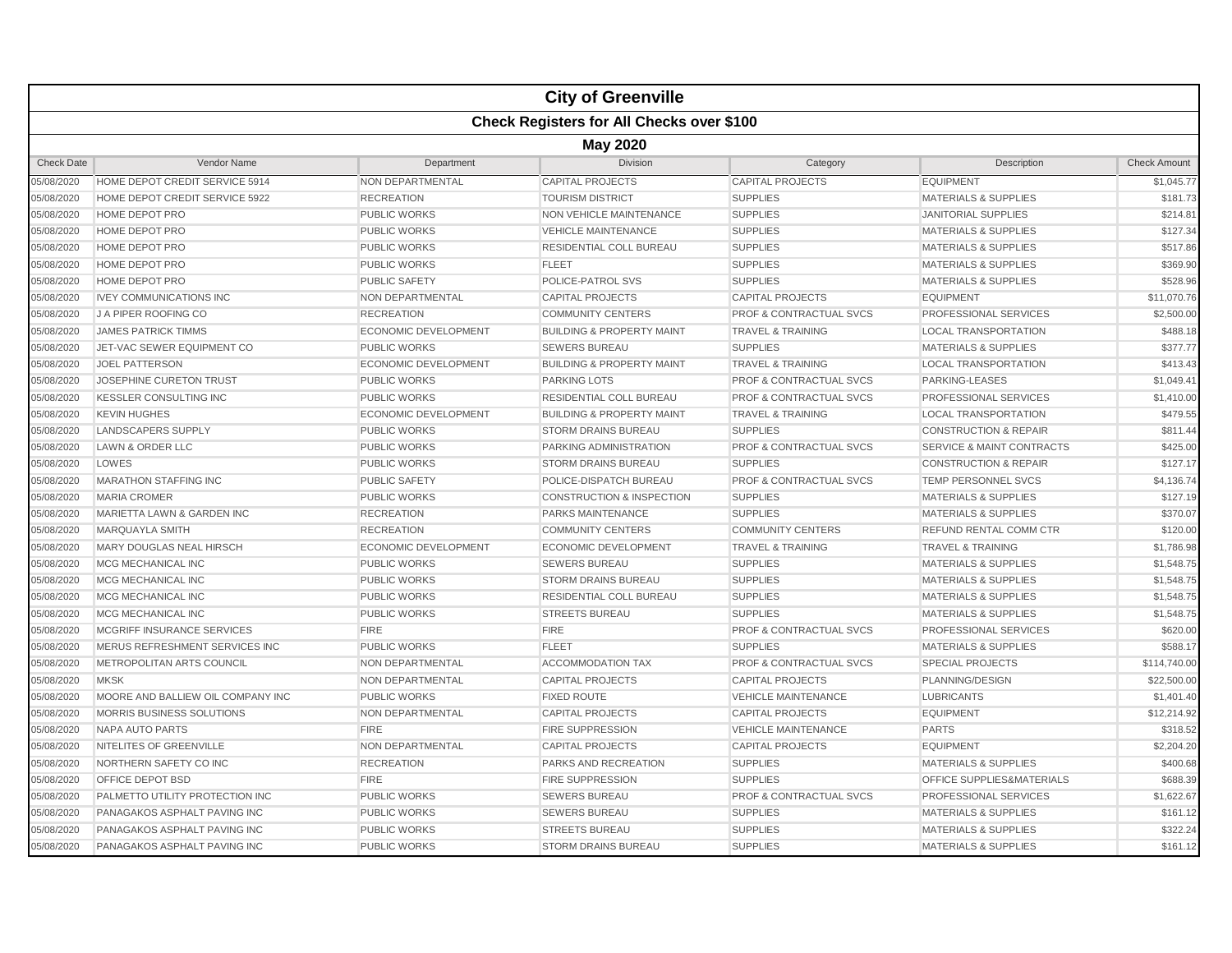|                   |                                                  |                                    | <b>City of Greenville</b>            |                                    |                                      |                     |  |  |  |
|-------------------|--------------------------------------------------|------------------------------------|--------------------------------------|------------------------------------|--------------------------------------|---------------------|--|--|--|
|                   | <b>Check Registers for All Checks over \$100</b> |                                    |                                      |                                    |                                      |                     |  |  |  |
|                   | <b>May 2020</b>                                  |                                    |                                      |                                    |                                      |                     |  |  |  |
| <b>Check Date</b> | Vendor Name                                      | Department                         | Division                             | Category                           | Description                          | <b>Check Amount</b> |  |  |  |
| 05/08/2020        | PRATT RECYCLING INC                              | <b>PUBLIC WORKS</b>                | <b>RECYCLING</b>                     | <b>PROF &amp; CONTRACTUAL SVCS</b> | <b>DISPOSAL CHARGES</b>              | \$35,786.90         |  |  |  |
| 05/08/2020        | PROFORMA RHINO GRAPHICS                          | <b>RECREATION</b>                  | <b>PARKS AND RECREATION</b>          | <b>SUPPLIES</b>                    | <b>MATERIALS &amp; SUPPLIES</b>      | \$676.23            |  |  |  |
| 05/08/2020        | <b>READ'S UNIFORMS INC</b>                       | <b>FIRE</b>                        | <b>FIRE SUPPRESSION</b>              | <b>SUPPLIES</b>                    | <b>CLOTHING &amp; UNIFORMS</b>       | \$427.81            |  |  |  |
| 05/08/2020        | RENAISSANCE CUSTOM HOMES LLC                     | <b>PUBLIC WORKS</b>                | <b>ENGINEERING</b>                   | <b>SUBDIVISION BONDS</b>           | SUBDIVISION PERMIT REFUND            | \$84,234.87         |  |  |  |
| 05/08/2020        | RENEWABLE WATER RESOURCES                        | OFFICE OF MGMT & BUDGET            | <b>REVENUE</b>                       | LIAB-REWA                          | <b>REWA</b>                          | \$61,750.00         |  |  |  |
| 05/08/2020        | ROSS PLUMBING CO LLC                             | OFFICE OF MGMT & BUDGET            | <b>REVENUE</b>                       | <b>BUSINESS LICENSE(HOLDING)</b>   | <b>BUSINESS LICENSE REFUND</b>       | \$114.00            |  |  |  |
| 05/08/2020        | <b>SAFE INDUSTRIES</b>                           | <b>FIRE</b>                        | <b>FIRE SUPPRESSION</b>              | <b>SUPPLIES</b>                    | <b>MATERIALS &amp; SUPPLIES</b>      | \$752.98            |  |  |  |
| 05/08/2020        | <b>SAFE INDUSTRIES</b>                           | <b>FIRE</b>                        | <b>FIRE SUPPRESSION</b>              | <b>SUPPLIES</b>                    | <b>CLOTHING &amp; UNIFORMS</b>       | \$2,621.38          |  |  |  |
| 05/08/2020        | SALUDA CONSTRUCTION LLC                          | <b>NON DEPARTMENTAL</b>            | <b>CAPITAL PROJECTS</b>              | <b>CAPITAL PROJECTS</b>            | <b>CONSTRUCTION</b>                  | \$141.975.00        |  |  |  |
| 05/08/2020        | SANTEE AUTOMOTIVE LLC                            | <b>FIRE</b>                        | <b>FIRE SUPPRESSION</b>              | <b>VEHICLES</b>                    | <b>VEHICLE</b>                       | \$23,290.00         |  |  |  |
| 05/08/2020        | <b>SEJ SERVICES LLC</b>                          | <b>PUBLIC WORKS</b>                | <b>RESIDENTIAL COLL BUREAU</b>       | <b>PROF &amp; CONTRACTUAL SVCS</b> | MAINTENANCE CONTRACTS                | \$1,650.00          |  |  |  |
| 05/08/2020        | <b>SEJ SERVICES LLC</b>                          | <b>PUBLIC WORKS</b>                | <b>STREETS BUREAU</b>                | <b>PROF &amp; CONTRACTUAL SVCS</b> | <b>SERVICE &amp; MAINT CONTRACTS</b> | \$550.00            |  |  |  |
| 05/08/2020        | <b>SEJ SERVICES LLC</b>                          | <b>FIRE</b>                        | <b>FIRE SUPPRESSION</b>              | <b>SUPPLIES</b>                    | <b>JANITORIAL SUPPLIES</b>           | \$300.00            |  |  |  |
| 05/08/2020        | <b>SEJ SERVICES LLC</b>                          | <b>FIRE</b>                        | <b>FIRE SERVICES</b>                 | <b>PROF &amp; CONTRACTUAL SVCS</b> | <b>SERVICE &amp; MAINT CONTRACTS</b> | \$750.00            |  |  |  |
| 05/08/2020        | <b>SEJ SERVICES LLC</b>                          | <b>PUBLIC WORKS</b>                | <b>NON VEHICLE MAINTENANCE</b>       | <b>PROF &amp; CONTRACTUAL SVCS</b> | <b>SERVICE &amp; MAINT CONTRACTS</b> | \$429.00            |  |  |  |
| 05/08/2020        | <b>SEJ SERVICES LLC</b>                          | <b>PUBLIC WORKS</b>                | <b>TRAFFIC ENGINEERING</b>           | <b>PROF &amp; CONTRACTUAL SVCS</b> | <b>SERVICE &amp; MAINT CONTRACTS</b> | \$348.00            |  |  |  |
| 05/08/2020        | <b>SEJ SERVICES LLC</b>                          | <b>RECREATION</b>                  | <b>PARKS MAINTENANCE</b>             | <b>PROF &amp; CONTRACTUAL SVCS</b> | <b>SERVICE &amp; MAINT CONTRACTS</b> | \$17,623.70         |  |  |  |
| 05/08/2020        | <b>SEJ SERVICES LLC</b>                          | <b>PUBLIC WORKS</b>                | <b>BUILDING SERVICE DIVISION</b>     | <b>PROF &amp; CONTRACTUAL SVCS</b> | <b>SERVICE &amp; MAINT CONTRACTS</b> | \$6,000.00          |  |  |  |
| 05/08/2020        | <b>SEJ SERVICES LLC</b>                          | <b>PUBLIC SAFETY</b>               | POLICE-PATROL SVS                    | <b>PROF &amp; CONTRACTUAL SVCS</b> | <b>SERVICE &amp; MAINT CONTRACTS</b> | \$1,150.00          |  |  |  |
| 05/08/2020        | <b>SEJ SERVICES LLC</b>                          | <b>RECREATION</b>                  | <b>TOURISM DISTRICT</b>              | <b>PROF &amp; CONTRACTUAL SVCS</b> | <b>SERVICE &amp; MAINT CONTRACTS</b> | \$4,445.50          |  |  |  |
| 05/08/2020        | <b>SEJ SERVICES LLC</b>                          | <b>MUNICIPAL COURT</b>             | MUNICIPAL COURT                      | <b>PROF &amp; CONTRACTUAL SVCS</b> | <b>SERVICE &amp; MAINT CONTRACTS</b> | \$1,400.00          |  |  |  |
| 05/08/2020        | <b>SEJ SERVICES LLC</b>                          | <b>PUBLIC WORKS</b>                | <b>STORM DRAINS BUREAU</b>           | <b>PROF &amp; CONTRACTUAL SVCS</b> | <b>SERVICE &amp; MAINT CONTRACTS</b> | \$550.00            |  |  |  |
| 05/08/2020        | SEWAH STUDIOS INC                                | <b>RECREATION</b>                  | <b>BEAUTIFICATION BUREAU</b>         | <b>SUPPLIES</b>                    | <b>MATERIALS &amp; SUPPLIES</b>      | \$2,090.00          |  |  |  |
| 05/08/2020        | <b>SIGNATURES</b>                                | <b>FIRE</b>                        | <b>FIRE SERVICES</b>                 | <b>SUPPLIES</b>                    | <b>MATERIALS &amp; SUPPLIES</b>      | \$2,835.50          |  |  |  |
| 05/08/2020        | <b>SITE DESIGN INC</b>                           | NON DEPARTMENTAL                   | <b>CAPITAL PROJECTS</b>              | <b>CAPITAL PROJECTS</b>            | PLANNING/DESIGN                      | \$836.25            |  |  |  |
| 05/08/2020        | SNIDER FLEET SOLUTIONS                           | <b>PUBLIC WORKS</b>                | <b>FLEET</b>                         | <b>VEHICLE MAINTENANCE</b>         | <b>OUTSIDE REPAIRS</b>               | \$3,710.80          |  |  |  |
| 05/08/2020        | SOUTHEASTERN DOCK & DOOR LLC                     | <b>PUBLIC WORKS</b>                | PARKING ADMINISTRATION               | <b>PROF &amp; CONTRACTUAL SVCS</b> | <b>SERVICE &amp; MAINT CONTRACTS</b> | \$408.00            |  |  |  |
| 05/08/2020        | SOUTHEASTERN PAPER GROUP                         | <b>RECREATION</b>                  | <b>TOURISM DISTRICT</b>              | <b>SUPPLIES</b>                    | <b>JANITORIAL SUPPLIES</b>           | \$469.36            |  |  |  |
| 05/08/2020        | SOUTHEASTERN PAPER GROUP                         | <b>PUBLIC WORKS</b>                | <b>BUILDING SERVICE DIVISION</b>     | <b>SUPPLIES</b>                    | <b>JANITORIAL SUPPLIES</b>           | \$356.18            |  |  |  |
| 05/08/2020        | <b>SPECIAL SYSTEMS INC</b>                       | <b>PUBLIC WORKS</b>                | <b>BROAD STREET GARAGE</b>           | <b>PROF &amp; CONTRACTUAL SVCS</b> | <b>SERVICE &amp; MAINT CONTRACTS</b> | \$800.00            |  |  |  |
| 05/08/2020        | SPECIALIZED CONTRACT ADMINISTRATORS              | OFFICE OF MGMT & BUDGET            | <b>RISK MANAGEMENT</b>               | <b>RISK MANAGEMENT</b>             | <b>WC SERVICE FEES</b>               | \$8,311.87          |  |  |  |
| 05/08/2020        | SPECIALIZED CONTRACT ADMINISTRATORS              | <b>OFFICE OF MGMT &amp; BUDGET</b> | <b>RISK MANAGEMENT</b>               | <b>SERVICE FEES</b>                | <b>ADMIN FEES-GEN/PROP LIA</b>       | \$16,875.63         |  |  |  |
| 05/08/2020        | <b>STEVEN GALLANT</b>                            | ECONOMIC DEVELOPMENT               | <b>BUILDING &amp; PROPERTY MAINT</b> | <b>TRAVEL &amp; TRAINING</b>       | <b>LOCAL TRANSPORTATION</b>          | \$310.50            |  |  |  |
| 05/08/2020        | <b>STRATTON HILLS PROPERTIES LLC</b>             | NON DEPARTMENTAL                   | <b>CAPITAL PROJECTS</b>              | <b>CAPITAL PROJECTS</b>            | <b>CONSTRUCTION</b>                  | \$7,443.50          |  |  |  |
| 05/08/2020        | <b>T2 SYSTEMS CANADA INC</b>                     | <b>PUBLIC WORKS</b>                | <b>ENFORCEMENT</b>                   | <b>PROF &amp; CONTRACTUAL SVCS</b> | <b>SERVICE &amp; MAINT CONTRACTS</b> | \$106.00            |  |  |  |
| 05/08/2020        | <b>TACO BELL #27339</b>                          | OFFICE OF MGMT & BUDGET            | <b>REVENUE</b>                       | <b>BUSINESS LICENSE(HOLDING)</b>   | <b>BUSINESS LICENSE REFUND</b>       | \$986.38            |  |  |  |
| 05/08/2020        | TALENT MANAGEMENT SOLUTIONS                      | <b>PUBLIC WORKS</b>                | <b>FIXED ROUTE</b>                   | <b>PROF &amp; CONTRACTUAL SVCS</b> | <b>TEMP PERSONNEL SVCS</b>           | \$4,722.85          |  |  |  |
| 05/08/2020        | <b>TALENT MANAGEMENT SOLUTIONS</b>               | <b>PUBLIC WORKS</b>                | <b>FLEET</b>                         | <b>PROF &amp; CONTRACTUAL SVCS</b> | TEMP PERSONNEL SVCS                  | \$1,003.20          |  |  |  |
| 05/08/2020        | <b>TALENT MANAGEMENT SOLUTIONS</b>               | MUNICIPAL COURT                    | <b>MUNICIPAL COURT</b>               | <b>PROF &amp; CONTRACTUAL SVCS</b> | <b>TEMP PERSONNEL SVCS</b>           | \$827.52            |  |  |  |
| 05/08/2020        | <b>TALENT MANAGEMENT SOLUTIONS</b>               | <b>RECREATION</b>                  | <b>ADMINISTRATION</b>                | <b>PROF &amp; CONTRACTUAL SVCS</b> | <b>TEMP PERSONNEL SVCS</b>           | \$1,828.00          |  |  |  |
| 05/08/2020        | <b>TERRACON CONSULTANTS INC</b>                  | <b>NON DEPARTMENTAL</b>            | <b>CAPITAL PROJECTS</b>              | <b>CAPITAL PROJECTS</b>            | PLANNING/DESIGN                      | \$1,350.00          |  |  |  |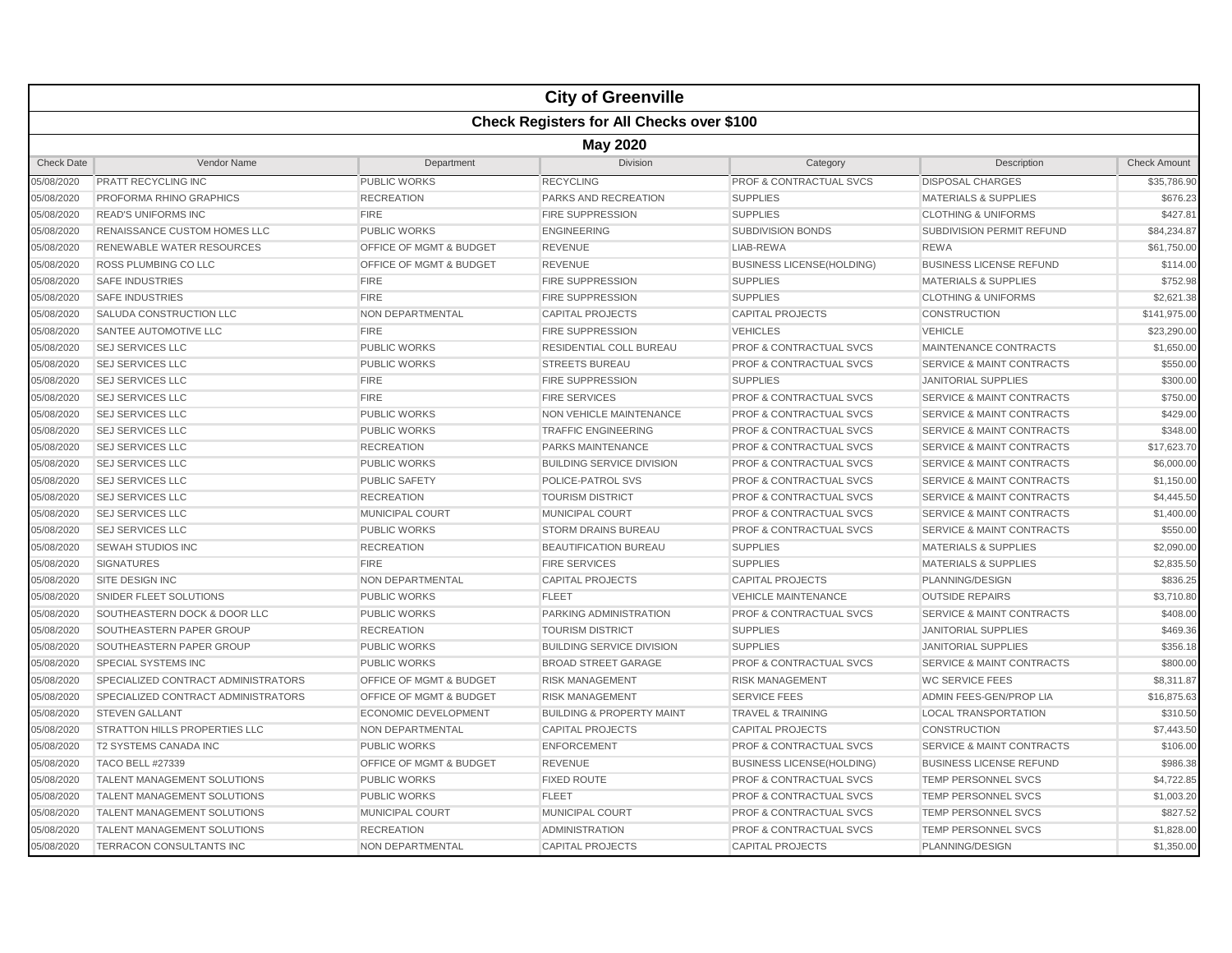|                   |                                                  |                                    | <b>City of Greenville</b>            |                                    |                                      |                     |  |  |  |
|-------------------|--------------------------------------------------|------------------------------------|--------------------------------------|------------------------------------|--------------------------------------|---------------------|--|--|--|
|                   | <b>Check Registers for All Checks over \$100</b> |                                    |                                      |                                    |                                      |                     |  |  |  |
|                   | <b>May 2020</b>                                  |                                    |                                      |                                    |                                      |                     |  |  |  |
| <b>Check Date</b> | Vendor Name                                      | Department                         | <b>Division</b>                      | Category                           | Description                          | <b>Check Amount</b> |  |  |  |
| 05/08/2020        | TERRACON CONSULTANTS INC                         | PUBLIC WORKS                       | STORMWATER MANAGEMENT                | PROF & CONTRACTUAL SVCS            | PROFESSIONAL SERVICES                | \$2,600.00          |  |  |  |
| 05/08/2020        | <b>TIM COGGINS</b>                               | ECONOMIC DEVELOPMENT               | <b>BUILDING &amp; PROPERTY MAINT</b> | <b>TRAVEL &amp; TRAINING</b>       | <b>LOCAL TRANSPORTATION</b>          | \$380.65            |  |  |  |
| 05/08/2020        | TURNER PADGET GRAHAM & LANEY P A                 | <b>CITY ATTORNEY</b>               | <b>CITY ATTORNEY</b>                 | PROF & CONTRACTUAL SVCS            | PROFESSIONAL SERVICES                | \$3,055.40          |  |  |  |
| 05/08/2020        | UNITED CHEMICAL & SUPPLY CO INC                  | <b>FIRE</b>                        | <b>FIRE SUPPRESSION</b>              | <b>SUPPLIES</b>                    | <b>JANITORIAL SUPPLIES</b>           | \$664.31            |  |  |  |
| 05/08/2020        | <b>VERIZON WIRELESS</b>                          | <b>FIRE</b>                        | <b>FIRE</b>                          | <b>COMMUNICATIONS</b>              | <b>OTHER</b>                         | \$3,444.07          |  |  |  |
| 05/08/2020        | <b>VORTEX SERVICES LLC</b>                       | <b>NON DEPARTMENTAL</b>            | <b>CAPITAL PROJECTS</b>              | <b>CAPITAL PROJECTS</b>            | <b>CONSTRUCTION</b>                  | \$345,563.05        |  |  |  |
| 05/08/2020        | WALMART COMMUNITY/RFCSLLC                        | <b>PUBLIC SAFETY</b>               | POLICE-PATROL SVS                    | <b>SUPPLIES</b>                    | <b>MATERIALS &amp; SUPPLIES</b>      | \$561.33            |  |  |  |
| 05/08/2020        | <b>WAYNE'S OVERHEAD DOORS</b>                    | <b>PUBLIC WORKS</b>                | <b>FLEET</b>                         | <b>PROF &amp; CONTRACTUAL SVCS</b> | <b>SERVICE &amp; MAINT CONTRACTS</b> | \$520.00            |  |  |  |
| 05/08/2020        | <b>WHITNEY GRANNAN</b>                           | Z <sub>OO</sub>                    | Z <sub>OO</sub>                      | <b>EDUCATION</b>                   | REFUND ZOO BIRTHDAY PARTY            | \$375.00            |  |  |  |
| 05/08/2020        | <b>WILDLANDS ENGINEERING INC</b>                 | NON DEPARTMENTAL                   | <b>CAPITAL PROJECTS</b>              | <b>CAPITAL PROJECTS</b>            | PLANNING/DESIGN                      | \$3,654.82          |  |  |  |
| 05/08/2020        | <b>WILLIAM BOWEN</b>                             | ECONOMIC DEVELOPMENT               | <b>BUILDING &amp; PROPERTY MAINT</b> | <b>TRAVEL &amp; TRAINING</b>       | <b>LOCAL TRANSPORTATION</b>          | \$361.10            |  |  |  |
| 05/08/2020        | WILLIS OF SOUTH CAROLINA INC                     | OFFICE OF MGMT & BUDGET            | <b>RISK MANAGEMENT</b>               | <b>SERVICE FEES</b>                | PREMIUM VEHICLE PROPERTY             | \$9,681.75          |  |  |  |
| 05/08/2020        | <b>WILLIS OF SOUTH CAROLINA INC</b>              | OFFICE OF MGMT & BUDGET            | <b>RISK MANAGEMENT</b>               | <b>SERVICE FEES</b>                | PREMIUM AUTO LIAB                    | \$31,025.00         |  |  |  |
| 05/08/2020        | WILLIS OF SOUTH CAROLINA INC                     | <b>OFFICE OF MGMT &amp; BUDGET</b> | <b>RISK MANAGEMENT</b>               | <b>SERVICE FEES</b>                | PREMIUM LAW ENFORCEMENT              | \$44,625.00         |  |  |  |
| 05/08/2020        | <b>WILLIS OF SOUTH CAROLINA INC</b>              | OFFICE OF MGMT & BUDGET            | <b>RISK MANAGEMENT</b>               | <b>SERVICE FEES</b>                | PREMIUM PUBLIC OFFICIALS             | \$12,791.25         |  |  |  |
| 05/08/2020        | WILLIS OF SOUTH CAROLINA INC                     | OFFICE OF MGMT & BUDGET            | <b>RISK MANAGEMENT</b>               | <b>SERVICE FEES</b>                | PREMIUM GENERAL LIAB                 | \$68,507.00         |  |  |  |
| 05/08/2020        | <b>WOOLPERT INC</b>                              | <b>NON DEPARTMENTAL</b>            | <b>CAPITAL PROJECTS</b>              | <b>CAPITAL PROJECTS</b>            | <b>CONSTRUCTION</b>                  | \$3,698.75          |  |  |  |
| 05/13/2020        | <b>GREENVILLE ZOO FOUNDATION</b>                 | ZO <sub>O</sub>                    | Z <sub>O</sub> O                     | <b>MEMBERSHIP</b>                  | <b>MEMBERSHIP</b>                    | \$4,615.00          |  |  |  |
| 05/13/2020        | S C DEPARTMENT OF REVENUE                        | ZO <sub>O</sub>                    | Z <sub>OO</sub>                      | <b>TAX LIABILITIES</b>             | <b>SALES TAXES</b>                   | \$770.39            |  |  |  |
| 05/13/2020        | <b>S C DEPARTMENT OF REVENUE</b>                 | Z <sub>O</sub> O                   | Z <sub>O</sub> O                     | <b>TAX LIABILITIES</b>             | <b>ADMISSION TAXES</b>               | \$1,973.98          |  |  |  |
| 05/15/2020        | <b>ACE ENERGY</b>                                | <b>PUBLIC WORKS</b>                | <b>FLEET</b>                         | <b>VEHICLE MAINTENANCE</b>         | <b>FUEL</b>                          | \$8,322.45          |  |  |  |
| 05/15/2020        | ADVANCE AUTO PARTS                               | <b>PUBLIC WORKS</b>                | <b>VEHICLE MAINTENANCE</b>           | <b>VEHICLE MAINTENANCE</b>         | <b>SMALL PARTS</b>                   | \$109.71            |  |  |  |
| 05/15/2020        | AECOM TECHNICAL SERVICES INC                     | <b>NON DEPARTMENTAL</b>            | <b>CAPITAL PROJECTS</b>              | <b>CAPITAL PROJECTS</b>            | PLANNING/DESIGN                      | \$7,350.00          |  |  |  |
| 05/15/2020        | ALDRIDGE FAMILY PRODUCE                          | <b>RECREATION</b>                  | <b>ADMINISTRATION</b>                | <b>SUPPLIES</b>                    | M&S-FOOD                             | \$496.73            |  |  |  |
| 05/15/2020        | <b>ALERT-ALL CORP</b>                            | <b>FIRE</b>                        | <b>FIRE SUPPRESSION</b>              | <b>SUPPLIES</b>                    | <b>MATERIALS &amp; SUPPLIES</b>      | \$310.00            |  |  |  |
| 05/15/2020        | <b>ANGIE PERRY</b>                               | <b>MUNICIPAL COURT</b>             | <b>MUNICIPAL COURT</b>               | <b>COURT LIABILITY</b>             | <b>COURT-RESTITUTION</b>             | \$482.71            |  |  |  |
| 05/15/2020        | ANSWERLIVE LLC GREENVILLE                        | <b>PUBLIC WORKS</b>                | PARKING ADMINISTRATION               | <b>PROF &amp; CONTRACTUAL SVCS</b> | <b>SERVICE &amp; MAINT CONTRACTS</b> | \$388.76            |  |  |  |
| 05/15/2020        | <b>ANTHONY E BAPTIST</b>                         | MUNICIPAL COURT                    | <b>MUNICIPAL COURT</b>               | <b>COURT LIABILITY</b>             | <b>COURT-RESTITUTION</b>             | \$131.00            |  |  |  |
| 05/15/2020        | <b>ARC</b>                                       | NON DEPARTMENTAL                   | <b>CAPITAL PROJECTS</b>              | <b>CAPITAL PROJECTS</b>            | PROJECT EXPENSE                      | \$2,101.03          |  |  |  |
| 05/15/2020        | AT&T                                             | OFFICE OF MGMT & BUDGET            | <b>INFORMATION TECHNOLOGY</b>        | <b>COMMUNICATIONS</b>              | TELECOMMUNICATIONS/WIRELE            | \$14,443.68         |  |  |  |
| 05/15/2020        | AXON ENTERPRISE INC                              | NON DEPARTMENTAL                   | <b>CAPITAL PROJECTS</b>              | <b>CAPITAL PROJECTS</b>            | <b>EQUIPMENT</b>                     | \$341,025.91        |  |  |  |
| 05/15/2020        | <b>BATTERY SPECIALISTS INC</b>                   | <b>FIRE</b>                        | <b>FIRE SUPPRESSION</b>              | <b>SUPPLIES</b>                    | <b>MATERIALS &amp; SUPPLIES</b>      | \$233.20            |  |  |  |
| 05/15/2020        | <b>BERNARD JURS</b>                              | <b>MUNICIPAL COURT</b>             | MUNICIPAL COURT                      | <b>COURT LIABILITY</b>             | <b>COURT-RESTITUTION</b>             | \$4,501.18          |  |  |  |
| 05/15/2020        | <b>BRANDON JONES</b>                             | <b>PUBLIC WORKS</b>                | PARKING ADMINISTRATION               | <b>LIBERTY SQUARE GARAGE</b>       | <b>REFUND PARKING MONTHLY PMT</b>    | \$100.80            |  |  |  |
| 05/15/2020        | <b>BRAVO1 PROTECTION</b>                         | <b>PUBLIC WORKS</b>                | <b>PARKING ADMINISTRATION</b>        | <b>PROF &amp; CONTRACTUAL SVCS</b> | <b>SERVICE &amp; MAINT CONTRACTS</b> | \$1,753.92          |  |  |  |
| 05/15/2020        | CAROLINA INDUSTRIAL EQUIPMENT INC                | <b>PUBLIC WORKS</b>                | <b>FLEET</b>                         | <b>VEHICLE MAINTENANCE</b>         | <b>OUTSIDE REPAIRS</b>               | \$1,895.43          |  |  |  |
| 05/15/2020        | CAROLINA LAWN & TRACTOR INC                      | <b>PUBLIC WORKS</b>                | <b>SEWERS BUREAU</b>                 | <b>SUPPLIES</b>                    | <b>MATERIALS &amp; SUPPLIES</b>      | \$508.76            |  |  |  |
| 05/15/2020        | CAROLINA TIME & PARKING GROUP                    | <b>PUBLIC WORKS</b>                | <b>RIVERPLACE GARAGE</b>             | <b>SUPPLIES</b>                    | <b>MATERIALS &amp; SUPPLIES</b>      | \$3,147.00          |  |  |  |
| 05/15/2020        | CAROLINA TIME & PARKING GROUP                    | <b>PUBLIC WORKS</b>                | PARKING ADMINISTRATION               | <b>REPAIR &amp; MAINT SVCS</b>     | <b>REPAIRS &amp; MAINTENANCE</b>     | \$202.50            |  |  |  |
| 05/15/2020        | <b>CHARTER COMMUNICATIONS</b>                    | <b>NON DEPARTMENTAL</b>            | <b>CAPITAL PROJECTS</b>              | <b>CAPITAL PROJECTS</b>            | <b>PROJECT MANAGEMENT</b>            | \$1,677.32          |  |  |  |
| 05/15/2020        | <b>CHARTER COMMUNICATIONS</b>                    | <b>FIRE</b>                        | <b>FIRE SUPPRESSION</b>              | <b>COMMUNICATIONS</b>              | <b>CABLE TELEVISION/INTERNET</b>     | \$2,203.88          |  |  |  |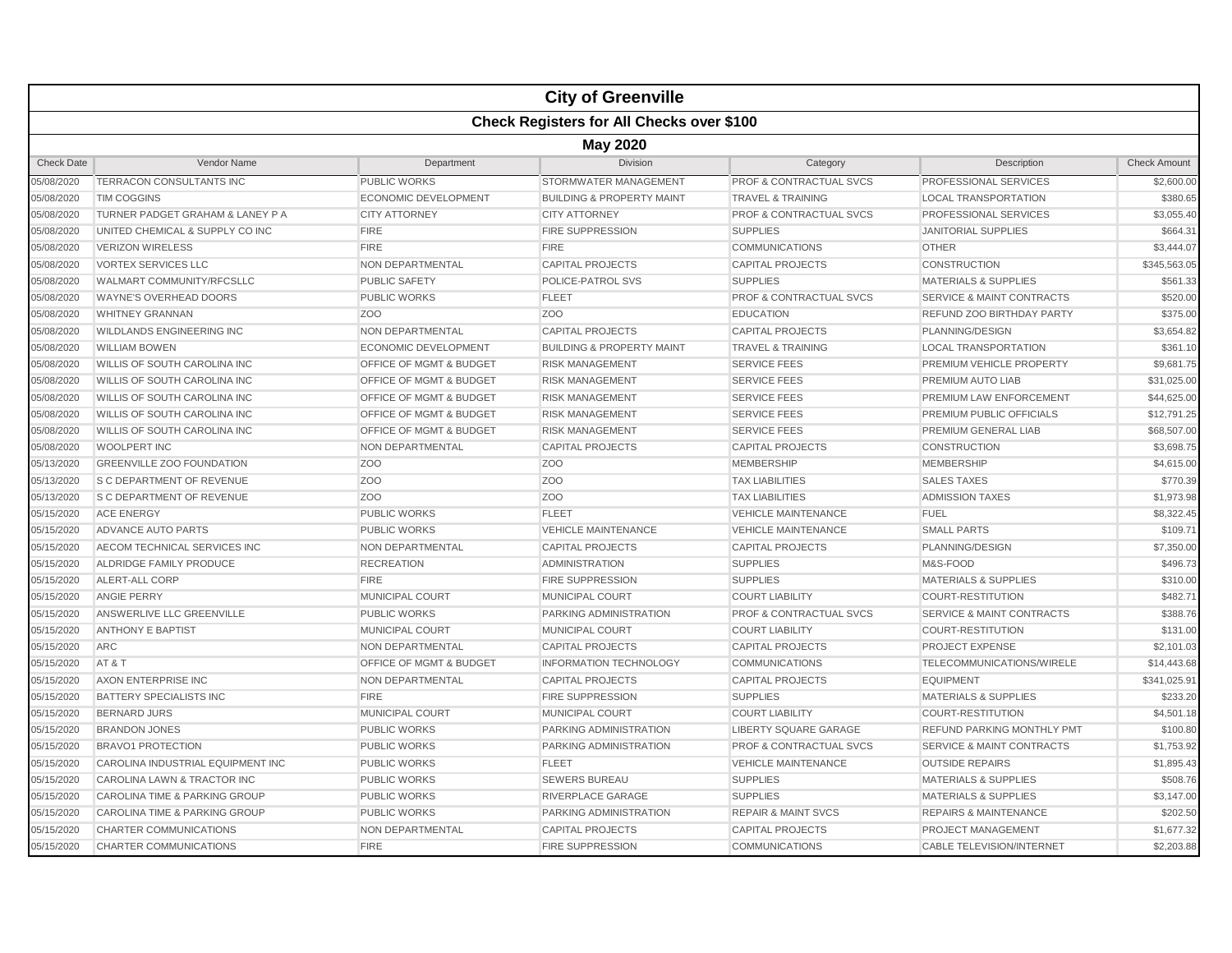|                   | <b>City of Greenville</b>                        |                         |                                  |                                    |                                      |                     |  |  |  |
|-------------------|--------------------------------------------------|-------------------------|----------------------------------|------------------------------------|--------------------------------------|---------------------|--|--|--|
|                   | <b>Check Registers for All Checks over \$100</b> |                         |                                  |                                    |                                      |                     |  |  |  |
|                   | <b>May 2020</b>                                  |                         |                                  |                                    |                                      |                     |  |  |  |
| <b>Check Date</b> | Vendor Name                                      | Department              | Division                         | Category                           | Description                          | <b>Check Amount</b> |  |  |  |
| 05/15/2020        | CHARTER COMMUNICATIONS                           | PUBLIC WORKS            | <b>PARKING LOTS</b>              | <b>COMMUNICATIONS</b>              | <b>WEST END PARK &amp; RIDE</b>      | \$149.64            |  |  |  |
| 05/15/2020        | <b>CHARTER COMMUNICATIONS</b>                    | OFFICE OF MGMT & BUDGET | <b>INFORMATION TECHNOLOGY</b>    | <b>COMMUNICATIONS</b>              | TELECOMMUNICATIONS/WIRELE            | \$8,027.76          |  |  |  |
| 05/15/2020        | <b>CHARTER COMMUNICATIONS</b>                    | <b>PUBLIC WORKS</b>     | <b>FLEET</b>                     | <b>PROF &amp; CONTRACTUAL SVCS</b> | <b>SERVICE &amp; MAINT CONTRACTS</b> | \$460.06            |  |  |  |
| 05/15/2020        | <b>CHARTER COMMUNICATIONS</b>                    | <b>PUBLIC WORKS</b>     | <b>STORM DRAINS BUREAU</b>       | <b>COMMUNICATIONS</b>              | <b>OTHER</b>                         | \$460.06            |  |  |  |
| 05/15/2020        | <b>CHARTER COMMUNICATIONS</b>                    | <b>PUBLIC SAFETY</b>    | POLICE-PATROL SVS                | <b>COMMUNICATIONS</b>              | <b>CABLE TELEVISION/INTERNET</b>     | \$738.44            |  |  |  |
| 05/15/2020        | CHARTER COMMUNICATIONS                           | <b>PUBLIC WORKS</b>     | PARKING ADMINISTRATION           | <b>COMMUNICATIONS</b>              | <b>CABLE TELEVISION/INTERNET</b>     | \$1,279.96          |  |  |  |
| 05/15/2020        | <b>CHARTER COMMUNICATIONS</b>                    | <b>PUBLIC WORKS</b>     | <b>SEWERS BUREAU</b>             | <b>COMMUNICATIONS</b>              | <b>OTHER</b>                         | \$460.06            |  |  |  |
| 05/15/2020        | <b>CHARTER COMMUNICATIONS</b>                    | <b>RECREATION</b>       | <b>COMMUNITY CENTERS</b>         | <b>COMMUNICATIONS</b>              | <b>CABLE TELEVISION/INTERNET</b>     | \$124.71            |  |  |  |
| 05/15/2020        | CHARTER COMMUNICATIONS                           | <b>PUBLIC WORKS</b>     | <b>BUILDING SERVICE DIVISION</b> | <b>COMMUNICATIONS</b>              | <b>CABLE TELEVISION/INTERNET</b>     | \$124.70            |  |  |  |
| 05/15/2020        | <b>CHARTER COMMUNICATIONS</b>                    | <b>PUBLIC WORKS</b>     | <b>RESIDENTIAL COLL BUREAU</b>   | <b>PROF &amp; CONTRACTUAL SVCS</b> | <b>MAINTENANCE CONTRACTS</b>         | \$460.06            |  |  |  |
| 05/15/2020        | CHARTER COMMUNICATIONS                           | <b>PUBLIC WORKS</b>     | <b>PARKING LOTS</b>              | <b>COMMUNICATIONS</b>              | <b>BSWA</b>                          | \$124.72            |  |  |  |
| 05/15/2020        | <b>CHARTER COMMUNICATIONS</b>                    | <b>PUBLIC WORKS</b>     | <b>STREETS BUREAU</b>            | <b>PROF &amp; CONTRACTUAL SVCS</b> | <b>SERVICE &amp; MAINT CONTRACTS</b> | \$460.06            |  |  |  |
| 05/15/2020        | <b>CINTAS</b>                                    | <b>PUBLIC WORKS</b>     | <b>FLEET</b>                     | <b>SUPPLIES</b>                    | <b>CLOTHING &amp; UNIFORMS</b>       | \$191.84            |  |  |  |
| 05/15/2020        | <b>CITY WELDING SERVICE</b>                      | NON DEPARTMENTAL        | <b>CAPITAL PROJECTS</b>          | <b>CAPITAL PROJECTS</b>            | <b>EQUIPMENT</b>                     | \$312.00            |  |  |  |
| 05/15/2020        | <b>CLEMSON UNIVERSITY FOUNDATION</b>             | <b>NON DEPARTMENTAL</b> | <b>HOSPITALITY TAX</b>           | <b>PROF &amp; CONTRACTUAL SVCS</b> | <b>SPECIAL PROJECTS</b>              | \$50,000.00         |  |  |  |
| 05/15/2020        | CONCRETE SUPPLY COMPANY LLC                      | <b>PUBLIC WORKS</b>     | <b>STREETS BUREAU</b>            | <b>SUPPLIES</b>                    | MATERIALS & SUPPLIES                 | \$1,295.32          |  |  |  |
| 05/15/2020        | <b>CORBIN TURF &amp; ORNAMENTAL SUPPLY INC</b>   | <b>RECREATION</b>       | <b>BEAUTIFICATION BUREAU</b>     | <b>SUPPLIES</b>                    | <b>MATERIALS &amp; SUPPLIES</b>      | \$1,270.68          |  |  |  |
| 05/15/2020        | <b>COVETRUS NORTH AMERICA</b>                    | <b>RECREATION</b>       | <b>ADMINISTRATION</b>            | <b>SUPPLIES</b>                    | M&S-MEDICINE                         | \$238.24            |  |  |  |
| 05/15/2020        | <b>COVETRUS NORTH AMERICA</b>                    | <b>RECREATION</b>       | <b>ADMINISTRATION</b>            | <b>SUPPLIES</b>                    | M&S-VETERINARY                       | \$358.46            |  |  |  |
| 05/15/2020        | CREATIONWORKS LANDSCAPING LLC                    | C. D. DIVISION          | <b>CDBG PROJECTS</b>             | <b>CD PROJECTS</b>                 | <b>LAND ACQUISITION</b>              | \$2,985.00          |  |  |  |
| 05/15/2020        | <b>CRESCENT SUPPLY CO INC</b>                    | <b>PUBLIC WORKS</b>     | RICHARDSON STREET GARAGE         | <b>SUPPLIES</b>                    | <b>MATERIALS &amp; SUPPLIES</b>      | \$697.06            |  |  |  |
| 05/15/2020        | <b>CUMMINS ATLANTIC</b>                          | <b>PUBLIC WORKS</b>     | <b>FIXED ROUTE</b>               | <b>VEHICLE MAINTENANCE</b>         | <b>LUBRICANTS</b>                    | \$1,557.47          |  |  |  |
| 05/15/2020        | D & B GLASS INC                                  | <b>NON DEPARTMENTAL</b> | <b>CAPITAL PROJECTS</b>          | <b>CAPITAL PROJECTS</b>            | <b>EQUIPMENT</b>                     | \$400.00            |  |  |  |
| 05/15/2020        | <b>DAVID CLEMENS</b>                             | MUNICIPAL COURT         | MUNICIPAL COURT                  | <b>COURT LIABILITY</b>             | <b>COURT-RESTITUTION</b>             | \$100.00            |  |  |  |
| 05/15/2020        | DAVIS & FLOYD INC                                | <b>NON DEPARTMENTAL</b> | <b>CAPITAL PROJECTS</b>          | <b>CAPITAL PROJECTS</b>            | PLANNING/DESIGN                      | \$10,130.00         |  |  |  |
| 05/15/2020        | <b>DELL MARKETING LP</b>                         | OFFICE OF MGMT & BUDGET | <b>INFORMATION TECHNOLOGY</b>    | <b>MIS PROJECTS</b>                | <b>PCS/UPGRADES</b>                  | \$2,266.25          |  |  |  |
| 05/15/2020        | <b>DELL MARKETING LP</b>                         | OFFICE OF MGMT & BUDGET | <b>INFORMATION TECHNOLOGY</b>    | <b>PROF &amp; CONTRACTUAL SVCS</b> | <b>SERVICE &amp; MAINT CONTRACTS</b> | \$26,458.84         |  |  |  |
| 05/15/2020        | <b>DESIGN THINKERS GROUP</b>                     | <b>PUBLIC WORKS</b>     | PARKING ADMINISTRATION           | RICHARDSON STREET GARAGE           | REFUND PARKING MONTHLY PMT           | \$144.00            |  |  |  |
| 05/15/2020        | <b>DESIGN THINKERS GROUP</b>                     | <b>PUBLIC WORKS</b>     | PARKING ADMINISTRATION           | <b>PARKING DEPOSITS</b>            | <b>REFUND PARKING DEPOSIT</b>        | \$144.00            |  |  |  |
| 05/15/2020        | DIXIE RUBBER & PLASTICS INC                      | NON DEPARTMENTAL        | <b>CAPITAL PROJECTS</b>          | <b>CAPITAL PROJECTS</b>            | <b>EQUIPMENT</b>                     | \$2,684.23          |  |  |  |
| 05/15/2020        | <b>DORA CHAVARRIA</b>                            | MUNICIPAL COURT         | MUNICIPAL COURT                  | <b>COURT LIABILITY</b>             | <b>COURT-RESTITUTION</b>             | \$200.00            |  |  |  |
| 05/15/2020        | <b>DOROTHY WALKER</b>                            | <b>RECREATION</b>       | <b>PUBLIC SERVICES</b>           | <b>BUILDING &amp; SPACE RENTAL</b> | REFUND RENTAL SEARS REC CTR          | \$280.00            |  |  |  |
| 05/15/2020        | <b>DUKE ENERGY</b>                               | <b>PUBLIC SAFETY</b>    | POLICE-PATROL SVS                | <b>UTILITIES</b>                   | <b>ELECTRICITY</b>                   | \$717.38            |  |  |  |
| 05/15/2020        | <b>DUKE ENERGY</b>                               | <b>PUBLIC WORKS</b>     | <b>BROAD STREET GARAGE</b>       | <b>UTILITIES</b>                   | <b>ELECTRICITY</b>                   | \$574.42            |  |  |  |
| 05/15/2020        | <b>DUKE ENERGY</b>                               | <b>PUBLIC WORKS</b>     | <b>COMMONS GARAGE</b>            | <b>UTILITIES</b>                   | <b>ELECTRICITY</b>                   | \$1,585.82          |  |  |  |
| 05/15/2020        | <b>DUKE ENERGY</b>                               | <b>PUBLIC WORKS</b>     | MAULDIN/SIMPSONVILLE ROUT        | <b>UTILITIES</b>                   | <b>ELECTRICITY</b>                   | \$1,561.41          |  |  |  |
| 05/15/2020        | <b>DUKE ENERGY</b>                               | <b>PUBLIC WORKS</b>     | <b>FIXED ROUTE</b>               | UTILITIES                          | <b>ELECTRICITY</b>                   | \$1,561.41          |  |  |  |
| 05/15/2020        | <b>DUKE ENERGY</b>                               | <b>PUBLIC WORKS</b>     | <b>NON VEHICLE MAINTENANCE</b>   | <b>UTILITIES</b>                   | <b>ELECTRICITY</b>                   | \$3,341.99          |  |  |  |
| 05/15/2020        | <b>DUKE ENERGY</b>                               | <b>PUBLIC WORKS</b>     | <b>ONE GARAGE</b>                | <b>UTILITIES</b>                   | <b>ELECTRICITY</b>                   | \$1,870.16          |  |  |  |
| 05/15/2020        | <b>DUKE ENERGY</b>                               | <b>PUBLIC WORKS</b>     | <b>BUILDING SERVICE DIVISION</b> | <b>UTILITIES</b>                   | <b>ELECTRICITY</b>                   | \$814.08            |  |  |  |
| 05/15/2020        | <b>DUKE ENERGY</b>                               | <b>FIRE</b>             | <b>FIRE SERVICES</b>             | <b>UTILITIES</b>                   | <b>ELECTRICITY</b>                   | \$728.16            |  |  |  |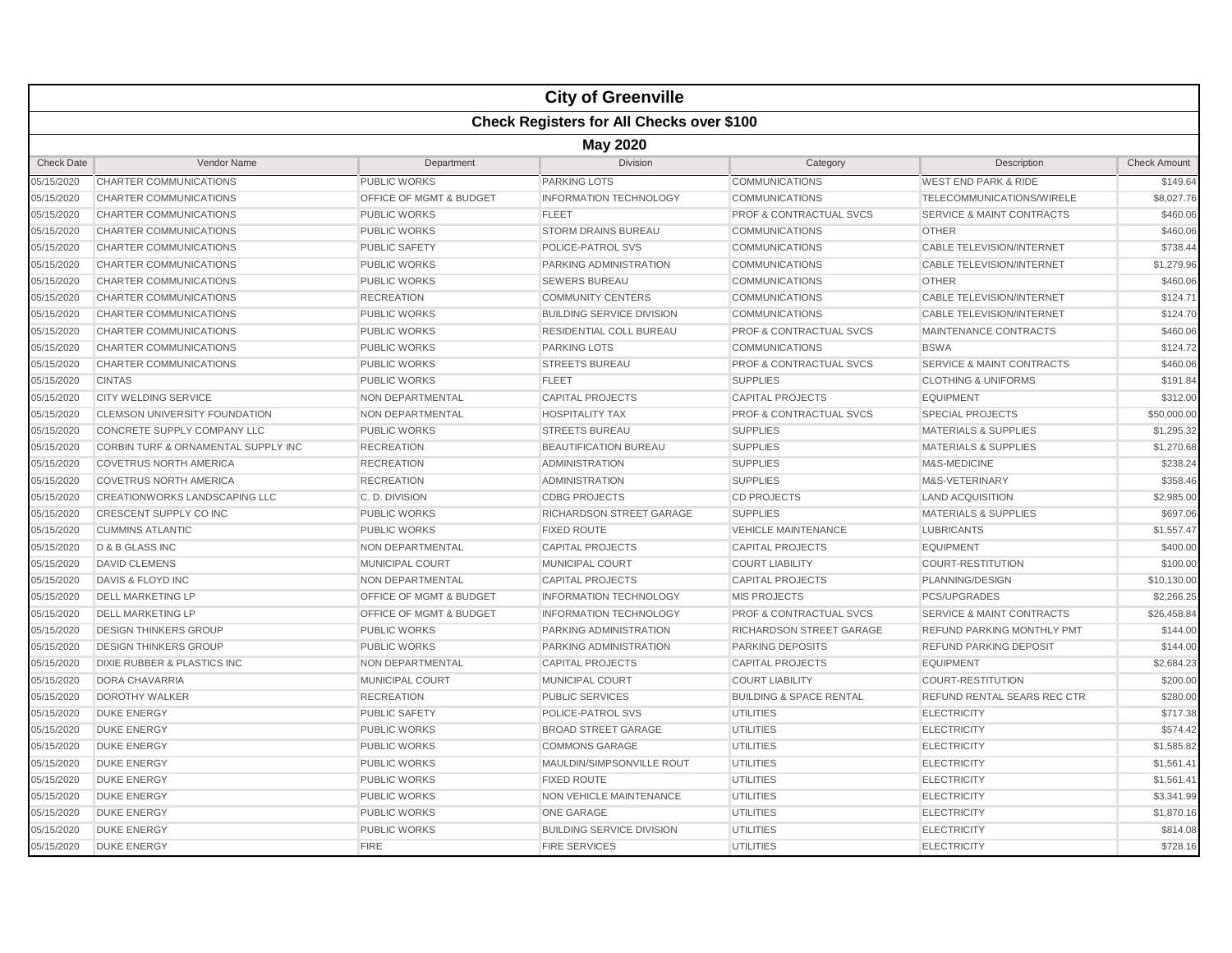|                   |                                                  |                         | <b>City of Greenville</b>        |                                    |                                      |                     |  |  |  |
|-------------------|--------------------------------------------------|-------------------------|----------------------------------|------------------------------------|--------------------------------------|---------------------|--|--|--|
|                   | <b>Check Registers for All Checks over \$100</b> |                         |                                  |                                    |                                      |                     |  |  |  |
|                   | <b>May 2020</b>                                  |                         |                                  |                                    |                                      |                     |  |  |  |
| <b>Check Date</b> | Vendor Name                                      | Department              | Division                         | Category                           | Description                          | <b>Check Amount</b> |  |  |  |
| 05/15/2020        | <b>DUKE ENERGY</b>                               | <b>PUBLIC WORKS</b>     | <b>PUBLIC WORKS</b>              | <b>UTILITIES</b>                   | <b>ELECTRICITY</b>                   | \$140.83            |  |  |  |
| 05/15/2020        | <b>DUKE ENERGY</b>                               | <b>PUBLIC WORKS</b>     | S. SPRING STREET GARAGE          | <b>UTILITIES</b>                   | <b>ELECTRICITY</b>                   | \$2.575.1'          |  |  |  |
| 05/15/2020        | <b>DUKE ENERGY</b>                               | <b>PUBLIC WORKS</b>     | <b>TRAFFIC ENGINEERING</b>       | <b>UTILITIES</b>                   | <b>ELECTRICITY</b>                   | \$105,453.81        |  |  |  |
| 05/15/2020        | <b>DUKE ENERGY</b>                               | <b>PUBLIC WORKS</b>     | POINSETT GARAGE                  | <b>UTILITIES</b>                   | <b>ELECTRICITY</b>                   | \$1,996.12          |  |  |  |
| 05/15/2020        | <b>DUKE ENERGY</b>                               | MUNICIPAL COURT         | MUNICIPAL COURT                  | <b>UTILITIES</b>                   | <b>ELECTRICITY</b>                   | \$717.39            |  |  |  |
| 05/15/2020        | <b>DUKE ENERGY</b>                               | <b>PUBLIC WORKS</b>     | <b>PARKING ADMINISTRATION</b>    | <b>UTILITIES</b>                   | <b>ELECTRICITY</b>                   | \$445.61            |  |  |  |
| 05/15/2020        | <b>DUKE ENERGY</b>                               | <b>PUBLIC WORKS</b>     | <b>RIVER STREET GARAGE</b>       | <b>UTILITIES</b>                   | <b>ELECTRICITY</b>                   | \$1,058.75          |  |  |  |
| 05/15/2020        | <b>DUKE ENERGY</b>                               | <b>RECREATION</b>       | PARKS MAINTENANCE                | <b>UTILITIES</b>                   | <b>ELECTRICITY</b>                   | \$13,699.72         |  |  |  |
| 05/15/2020        | <b>DUKE ENERGY</b>                               | <b>PUBLIC WORKS</b>     | <b>RICHARDSON STREET GARAGE</b>  | <b>UTILITIES</b>                   | <b>ELECTRICITY</b>                   | \$2,742.02          |  |  |  |
| 05/15/2020        | <b>DUKE ENERGY</b>                               | <b>PUBLIC WORKS</b>     | <b>LIBERTY SQUARE GARAGE</b>     | <b>UTILITIES</b>                   | <b>ELECTRICITY</b>                   | \$1,854.90          |  |  |  |
| 05/15/2020        | <b>DUKE ENERGY</b>                               | <b>RECREATION</b>       | <b>COMMUNITY CENTERS</b>         | <b>UTILITIES</b>                   | <b>ELECTRICITY</b>                   | \$1,111.91          |  |  |  |
| 05/15/2020        | <b>DUKE ENERGY</b>                               | <b>PUBLIC WORKS</b>     | N LAURENS ST GARAGE              | <b>UTILITIES</b>                   | <b>ELECTRICITY</b>                   | \$422.48            |  |  |  |
| 05/15/2020        | <b>ECHOLS OIL COMPANY INC</b>                    | <b>PUBLIC WORKS</b>     | <b>FLEET</b>                     | <b>VEHICLE MAINTENANCE</b>         | FUEL                                 | \$389.88            |  |  |  |
| 05/15/2020        | <b>EMERGENCYMD LLC</b>                           | <b>HUMAN RESOURCES</b>  | <b>OCCUPATIONAL HEALTH</b>       | <b>PROF &amp; CONTRACTUAL SVCS</b> | <b>PROFESSIONAL SERVICES</b>         | \$19,536.72         |  |  |  |
| 05/15/2020        | <b>ENNIS-FLINT INC</b>                           | PUBLIC WORKS            | <b>TRAFFIC ENGINEERING</b>       | <b>SUPPLIES</b>                    | M&S-MARKINGS                         | \$322.83            |  |  |  |
| 05/15/2020        | ENVIRONMENTAL LABORATORIES INC                   | <b>PUBLIC WORKS</b>     | <b>VEHICLE MAINTENANCE</b>       | <b>PROF &amp; CONTRACTUAL SVCS</b> | <b>SERVICE &amp; MAINT CONTRACTS</b> | \$534.72            |  |  |  |
| 05/15/2020        | <b>ERIC K BROWN</b>                              | MUNICIPAL COURT         | <b>MUNICIPAL COURT</b>           | <b>COURT LIABILITY</b>             | <b>COURT-RESTITUTION</b>             | \$100.00            |  |  |  |
| 05/15/2020        | <b>ETHAN J RUTLAND</b>                           | <b>PUBLIC WORKS</b>     | PARKING ADMINISTRATION           | RICHARDSON STREET GARAGE           | <b>REFUND PARKING MONTHLY PMT</b>    | \$160.00            |  |  |  |
| 05/15/2020        | <b>FLINT EQUIPMENT CO</b>                        | <b>PUBLIC WORKS</b>     | <b>FLEET</b>                     | <b>VEHICLE MAINTENANCE</b>         | <b>OUTSIDE REPAIRS</b>               | \$2,177.06          |  |  |  |
| 05/15/2020        | <b>FLOCK SAFETY</b>                              | <b>PUBLIC SAFETY</b>    | POLICE-PATROL SVS                | <b>SUPPLIES</b>                    | <b>MATERIALS &amp; SUPPLIES</b>      | \$22,000.00         |  |  |  |
| 05/15/2020        | <b>FLORIDA DISCOUNT DRUGS INC</b>                | <b>RECREATION</b>       | ADMINISTRATION                   | <b>SUPPLIES</b>                    | M&S-MEDICINE                         | \$150.00            |  |  |  |
| 05/15/2020        | <b>FRAN MOORE</b>                                | <b>PUBLIC SAFETY</b>    | POLICE-PATROL SVS                | <b>SUPPLIES</b>                    | <b>MATERIALS &amp; SUPPLIES</b>      | \$172.32            |  |  |  |
| 05/15/2020        | <b>GABE'S LOSS PREVENTION</b>                    | <b>MUNICIPAL COURT</b>  | <b>MUNICIPAL COURT</b>           | <b>COURT LIABILITY</b>             | <b>COURT-RESTITUTION</b>             | \$200.00            |  |  |  |
| 05/15/2020        | <b>GILLIG LLC</b>                                | <b>PUBLIC WORKS</b>     | <b>VEHICLE MAINTENANCE</b>       | <b>VEHICLE MAINTENANCE</b>         | <b>PARTS</b>                         | \$5.132.71          |  |  |  |
| 05/15/2020        | <b>GILLIG LLC</b>                                | <b>PUBLIC WORKS</b>     | <b>VEHICLE MAINTENANCE</b>       | <b>VEHICLE MAINTENANCE</b>         | <b>SMALL PARTS</b>                   | \$173.26            |  |  |  |
| 05/15/2020        | <b>GREENVILLE CONVENTION CENTER</b>              | <b>FIRE</b>             | <b>FIRE SERVICES</b>             | <b>SUPPLIES</b>                    | <b>MATERIALS &amp; SUPPLIES</b>      | \$455.06            |  |  |  |
| 05/15/2020        | <b>GREENVILLE LEGISLATIVE DELEGATION</b>         | <b>NON DEPARTMENTAL</b> | <b>CAPITAL PROJECTS</b>          | <b>CAPITAL PROJECTS</b>            | <b>CONSTRUCTION</b>                  | \$270,236.61        |  |  |  |
| 05/15/2020        | GREENVILLE OFFICE SUPPLY CO INC                  | <b>RECREATION</b>       | PARKS AND RECREATION             | <b>SUPPLIES</b>                    | OFFICE SUPPLIES&MATERIALS            | \$122.59            |  |  |  |
| 05/15/2020        | GREENVILLE OFFICE SUPPLY CO INC                  | <b>PUBLIC WORKS</b>     | PARKING ADMINISTRATION           | <b>SUPPLIES</b>                    | OFFICE SUPPLIES&MATERIALS            | \$254.59            |  |  |  |
| 05/15/2020        | GREENVILLE OFFICE SUPPLY CO INC                  | <b>PUBLIC WORKS</b>     | <b>TRAFFIC ENGINEERING</b>       | <b>SUPPLIES</b>                    | <b>MATERIALS &amp; SUPPLIES</b>      | \$366.89            |  |  |  |
| 05/15/2020        | GREENVILLE OFFICE SUPPLY CO INC                  | <b>RECREATION</b>       | <b>COMMUNITY CENTERS</b>         | <b>SUPPLIES</b>                    | <b>OFFICE SUPPLIES&amp;MATERIALS</b> | \$129.66            |  |  |  |
| 05/15/2020        | <b>GREENVILLE TURF &amp; TRACTOR</b>             | <b>PUBLIC WORKS</b>     | <b>SEWERS BUREAU</b>             | <b>SUPPLIES</b>                    | <b>MATERIALS &amp; SUPPLIES</b>      | \$707.83            |  |  |  |
| 05/15/2020        | <b>GREENVILLE WATER</b>                          | <b>PUBLIC WORKS</b>     | <b>BUILDING SERVICE DIVISION</b> | <b>UTILITIES</b>                   | <b>OTHER</b>                         | \$4,155.40          |  |  |  |
| 05/15/2020        | <b>GREENVILLE WATER</b>                          | <b>PUBLIC WORKS</b>     | NON VEHICLE MAINTENANCE          | <b>UTILITIES</b>                   | <b>WATER/WASTEWATER</b>              | \$369.04            |  |  |  |
| 05/15/2020        | <b>GREENWORKS RECYLING INC</b>                   | <b>RECREATION</b>       | TREE MAINTENANCE BUREAU          | PROF & CONTRACTUAL SVCS            | PROFESSIONAL SERVICES                | \$3,675.00          |  |  |  |
| 05/15/2020        | HAYNES ELECTRIC CONSTRUCTION                     | <b>PUBLIC WORKS</b>     | <b>TRAFFIC ENGINEERING</b>       | <b>PROF &amp; CONTRACTUAL SVCS</b> | <b>SPECIAL PROJECTS</b>              | \$11,050.00         |  |  |  |
| 05/15/2020        | HILL'S PET NUTRITION SALES INC                   | <b>RECREATION</b>       | <b>ADMINISTRATION</b>            | <b>SUPPLIES</b>                    | M&S-FOOD                             | \$204.14            |  |  |  |
| 05/15/2020        | HOME DEPOT CREDIT SERVICE 5914                   | NON DEPARTMENTAL        | <b>CAPITAL PROJECTS</b>          | <b>CAPITAL PROJECTS</b>            | EQUIPMENT                            | \$2,326.97          |  |  |  |
| 05/15/2020        | HOME DEPOT CREDIT SERVICE 5922                   | <b>RECREATION</b>       | <b>PARKS MAINTENANCE</b>         | <b>SUPPLIES</b>                    | <b>MATERIALS &amp; SUPPLIES</b>      | \$116.14            |  |  |  |
| 05/15/2020        | HOME DEPOT CREDIT SERVICE 5922                   | <b>RECREATION</b>       | PARKS AND RECREATION             | <b>SUPPLIES</b>                    | <b>MATERIALS &amp; SUPPLIES</b>      | \$190.67            |  |  |  |
| 05/15/2020        | <b>IDEXX LABORATORIES</b>                        | <b>RECREATION</b>       | <b>ADMINISTRATION</b>            | <b>PROF &amp; CONTRACTUAL SVCS</b> | <b>PROFESSIONAL SERVICES</b>         | \$1,637.71          |  |  |  |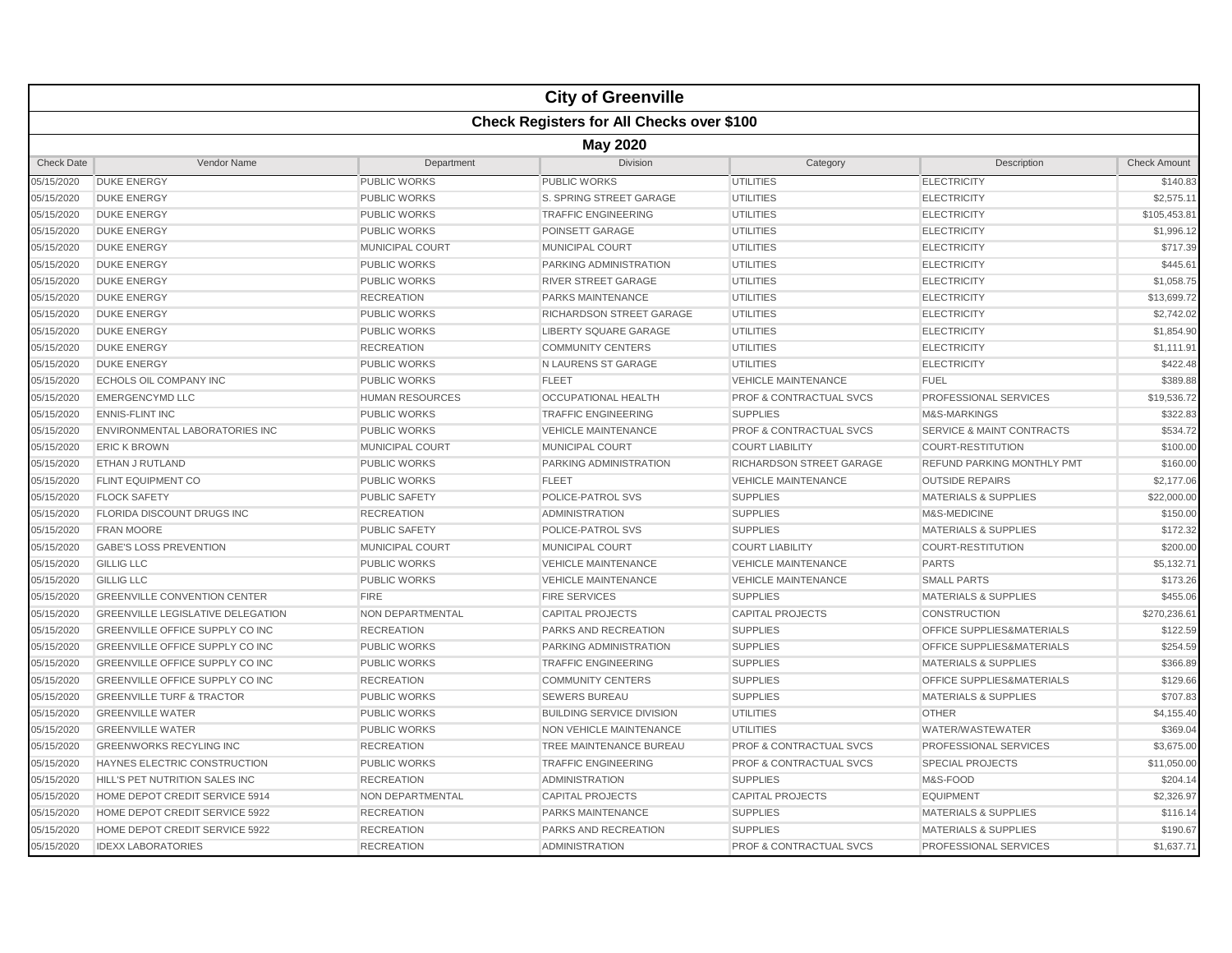|                   |                                                  |                                    | <b>City of Greenville</b>            |                                    |                                      |                     |  |  |  |
|-------------------|--------------------------------------------------|------------------------------------|--------------------------------------|------------------------------------|--------------------------------------|---------------------|--|--|--|
|                   | <b>Check Registers for All Checks over \$100</b> |                                    |                                      |                                    |                                      |                     |  |  |  |
|                   | <b>May 2020</b>                                  |                                    |                                      |                                    |                                      |                     |  |  |  |
| <b>Check Date</b> | Vendor Name                                      | Department                         | <b>Division</b>                      | Category                           | Description                          | <b>Check Amount</b> |  |  |  |
| 05/15/2020        | <b>INTERNAL REVENUE SERVICE</b>                  | <b>OFFICE OF MGMT &amp; BUDGET</b> | <b>ACCOUNTING</b>                    | PR-WH                              | <b>GARNISHMENTS</b>                  | \$150.00            |  |  |  |
| 05/15/2020        | <b>IRON MOUNTAIN 27128</b>                       | <b>OFFICE OF MGMT &amp; BUDGET</b> | <b>PURCHASING</b>                    | <b>PROF &amp; CONTRACTUAL SVCS</b> | PROFESSIONAL SERVICES                | \$293.62            |  |  |  |
| 05/15/2020        | <b>IRON MOUNTAIN 27128</b>                       | PUBLIC WORKS                       | <b>ADMINISTRATION</b>                | <b>PROF &amp; CONTRACTUAL SVCS</b> | PROFESSIONAL SERVICES                | \$140.94            |  |  |  |
| 05/15/2020        | <b>IVEY COMMUNICATIONS INC</b>                   | NON DEPARTMENTAL                   | <b>CAPITAL PROJECTS</b>              | <b>CAPITAL PROJECTS</b>            | <b>EQUIPMENT</b>                     | \$450.00            |  |  |  |
| 05/15/2020        | <b>IVEY COMMUNICATIONS INC</b>                   | <b>PUBLIC WORKS</b>                | RIVERPLACE GARAGE                    | <b>REPAIR &amp; MAINT SVCS</b>     | <b>REPAIRS &amp; MAINTENANCE</b>     | \$150.00            |  |  |  |
| 05/15/2020        | <b>IVEY COMMUNICATIONS INC</b>                   | <b>PUBLIC WORKS</b>                | <b>COMMONS GARAGE</b>                | <b>PROF &amp; CONTRACTUAL SVCS</b> | <b>SERVICE &amp; MAINT CONTRACTS</b> | \$3,772.02          |  |  |  |
| 05/15/2020        | J & R FENCE                                      | <b>RECREATION</b>                  | <b>TOURISM DISTRICT</b>              | <b>REPAIR &amp; MAINT SVCS</b>     | <b>REPAIRS &amp; MAINTENANCE</b>     | \$1,896.00          |  |  |  |
| 05/15/2020        | JACK DOHENY COMPANIES INC                        | <b>PUBLIC WORKS</b>                | <b>FLEET</b>                         | <b>VEHICLE MAINTENANCE</b>         | <b>OUTSIDE REPAIRS</b>               | \$819.58            |  |  |  |
| 05/15/2020        | <b>JARED LOPEZ</b>                               | <b>OFFICE OF MGMT &amp; BUDGET</b> | <b>INFORMATION TECHNOLOGY</b>        | <b>TRAVEL &amp; TRAINING</b>       | <b>LOCAL TRANSPORTATION</b>          | \$108.73            |  |  |  |
| 05/15/2020        | <b>JASON HURDICH</b>                             | <b>CITY MANAGER</b>                | <b>CITY MANAGER</b>                  | <b>PROF &amp; CONTRACTUAL SVCS</b> | PROFESSIONAL SERVICES                | \$506.29            |  |  |  |
| 05/15/2020        | <b>JIMMY GREEN</b>                               | <b>RECREATION</b>                  | <b>PUBLIC SERVICES</b>               | <b>RECREATION FEES</b>             | REFUND FIELD/COURT RENTAL            | \$230.00            |  |  |  |
| 05/15/2020        | <b>JONATHAN WEHRLY</b>                           | <b>PUBLIC SAFETY</b>               | POLICE-PATROL SVS                    | <b>SUPPLIES</b>                    | <b>CLOTHING &amp; UNIFORMS</b>       | \$106.00            |  |  |  |
| 05/15/2020        | <b>KBCM LLC</b>                                  | <b>CITY MANAGER</b>                | UTILITY UNDERGROUNDING FU            | <b>SUNDRY</b>                      | METER BOX CONVERSIONS                | \$2,400.00          |  |  |  |
| 05/15/2020        | <b>KCI TECHNOLOGIES INC</b>                      | NON DEPARTMENTAL                   | <b>CAPITAL PROJECTS</b>              | <b>CAPITAL PROJECTS</b>            | PLANNING/DESIGN                      | \$7,520.72          |  |  |  |
| 05/15/2020        | <b>KELLY SMOAK</b>                               | Z <sub>OO</sub>                    | Z <sub>O</sub> O                     | <b>EDUCATION</b>                   | REFUND ZOO BIRTHDAY PARTY            | \$365.00            |  |  |  |
| 05/15/2020        | KENTUCKY CHILD SUPPORT ENFORCEMENT               | OFFICE OF MGMT & BUDGET            | <b>ACCOUNTING</b>                    | PR-WH                              | <b>GARNISHMENTS</b>                  | \$177.69            |  |  |  |
| 05/15/2020        | <b>LAMAR ADVERTISING</b>                         | <b>RECREATION</b>                  | <b>PUBLIC SERVICES</b>               | <b>SUPPLIES</b>                    | <b>SUPPLIES PROMOTIONS</b>           | \$1,575.00          |  |  |  |
| 05/15/2020        | <b>LANDS END BUSINESS OUTFITTERS</b>             | <b>RECREATION</b>                  | <b>ADMINISTRATION</b>                | <b>SUPPLIES</b>                    | <b>CLOTHING &amp; UNIFORMS</b>       | \$141.61            |  |  |  |
| 05/15/2020        | <b>LANDS END BUSINESS OUTFITTERS</b>             | <b>PUBLIC WORKS</b>                | <b>CONSTRUCTION &amp; INSPECTION</b> | <b>SUPPLIES</b>                    | <b>CLOTHING &amp; UNIFORMS</b>       | \$102.66            |  |  |  |
| 05/15/2020        | <b>LANDSCAPERS SUPPLY</b>                        | <b>PUBLIC WORKS</b>                | <b>STORM DRAINS BUREAU</b>           | <b>SUPPLIES</b>                    | <b>CONSTRUCTION &amp; REPAIR</b>     | \$686.88            |  |  |  |
| 05/15/2020        | <b>LANDSCAPERS SUPPLY</b>                        | <b>RECREATION</b>                  | <b>PARKS MAINTENANCE</b>             | <b>SUPPLIES</b>                    | <b>MATERIALS &amp; SUPPLIES</b>      | \$190.78            |  |  |  |
| 05/15/2020        | LANDSCAPERS SUPPLY                               | <b>RECREATION</b>                  | <b>BEAUTIFICATION BUREAU</b>         | <b>SUPPLIES</b>                    | <b>MATERIALS &amp; SUPPLIES</b>      | \$492.71            |  |  |  |
| 05/15/2020        | <b>LANDSCAPERS SUPPLY</b>                        | <b>PUBLIC WORKS</b>                | <b>TRAFFIC ENGINEERING</b>           | <b>SUPPLIES</b>                    | <b>M&amp;S-MARKINGS</b>              | \$358.93            |  |  |  |
| 05/15/2020        | LEE TRANSPORT EQUIPMENT                          | <b>PUBLIC WORKS</b>                | <b>VEHICLE MAINTENANCE</b>           | <b>VEHICLE MAINTENANCE</b>         | <b>PARTS</b>                         | \$504.31            |  |  |  |
| 05/15/2020        | LEXISNEXIS 1239194                               | <b>PUBLIC SAFETY</b>               | POLICE-PATROL SVS                    | <b>PROF &amp; CONTRACTUAL SVCS</b> | PROFESSIONAL SERVICES                | \$318.00            |  |  |  |
| 05/15/2020        | LEXISNEXIS 1403290                               | <b>ECONOMIC DEVELOPMENT</b>        | <b>BUILDING &amp; PROPERTY MAINT</b> | <b>SUNDRY</b>                      | DUES, SUBSCRIPTN, PUBLICATN          | \$156.35            |  |  |  |
| 05/15/2020        | LOWES                                            | <b>PUBLIC WORKS</b>                | <b>MAINTENANCE</b>                   | <b>SUPPLIES</b>                    | <b>MATERIALS &amp; SUPPLIES</b>      | \$317.57            |  |  |  |
| 05/15/2020        | LOWES                                            | <b>FIRE</b>                        | <b>FIRE SUPPRESSION</b>              | <b>SUPPLIES</b>                    | <b>MATERIALS &amp; SUPPLIES</b>      | \$708.25            |  |  |  |
| 05/15/2020        | <b>LS3P ASSOCIATES LTD</b>                       | NON DEPARTMENTAL                   | <b>CAPITAL PROJECTS</b>              | <b>CAPITAL PROJECTS</b>            | PLANNING/DESIGN                      | \$645.00            |  |  |  |
| 05/15/2020        | MACK PEST SOLUTIONS INC                          | <b>PUBLIC WORKS</b>                | <b>BUILDING SERVICE DIVISION</b>     | PROF & CONTRACTUAL SVCS            | <b>SERVICE &amp; MAINT CONTRACTS</b> | \$346.00            |  |  |  |
| 05/15/2020        | MANSFIELD OIL COMPANY OF GAINESVILL              | <b>PUBLIC WORKS</b>                | <b>FLEET</b>                         | <b>VEHICLE MAINTENANCE</b>         | <b>FUEL CARD</b>                     | \$6,528.57          |  |  |  |
| 05/15/2020        | <b>MARATHON STAFFING INC</b>                     | <b>PUBLIC SAFETY</b>               | POLICE-DISPATCH BUREAU               | <b>PROF &amp; CONTRACTUAL SVCS</b> | TEMP PERSONNEL SVCS                  | \$3,782.02          |  |  |  |
| 05/15/2020        | MAVIN CONSTRUCTION LLC                           | NON DEPARTMENTAL                   | <b>CAPITAL PROJECTS</b>              | <b>CAPITAL PROJECTS</b>            | <b>CONSTRUCTION</b>                  | \$124,606.67        |  |  |  |
| 05/15/2020        | MCKINNEY DODGE CHRYSLER JEEP INC                 | <b>PUBLIC WORKS</b>                | <b>FLEET</b>                         | <b>VEHICLE MAINTENANCE</b>         | <b>OUTSIDE REPAIRS</b>               | \$330.00            |  |  |  |
| 05/15/2020        | MCMILLAN PAZDAN SMITH ARCHITECT LLC              | <b>CITY MANAGER</b>                | <b>CITY MANAGER</b>                  | <b>PROF &amp; CONTRACTUAL SVCS</b> | PROFESSIONAL SERVICES                | \$2,688.75          |  |  |  |
| 05/15/2020        | MCMILLION CONSULTING LLC                         | PUBLIC INFORMATION/EVENTS          | PUBLIC INFORMATION                   | <b>TRAVEL &amp; TRAINING</b>       | <b>TRAVEL &amp; TRAINING</b>         | \$525.00            |  |  |  |
| 05/15/2020        | MELISSA ANNE MULVIHILL                           | <b>MUNICIPAL COURT</b>             | <b>MUNICIPAL COURT</b>               | <b>COURT LIABILITY</b>             | <b>COURT-REFUNDS</b>                 | \$126.00            |  |  |  |
| 05/15/2020        | <b>MELISSA DERBY</b>                             | <b>MUNICIPAL COURT</b>             | <b>MUNICIPAL COURT</b>               | <b>COURT LIABILITY</b>             | <b>COURT-RESTITUTION</b>             | \$316.11            |  |  |  |
| 05/15/2020        | MICHELLE QUINLIVAN-SMITH                         | Z <sub>O</sub> O                   | <b>ZOO EDUCATION</b>                 | <b>EDUCATION</b>                   | REFUND ZOO OVERNIGHT WORKSHOP        | \$989.77            |  |  |  |
| 05/15/2020        | MIKE'S BODY SHOP & TOWING INC                    | <b>PUBLIC WORKS</b>                | <b>FLEET</b>                         | <b>VEHICLE MAINTENANCE</b>         | <b>OUTSIDE REPAIRS</b>               | \$225.00            |  |  |  |
| 05/15/2020        | MIKE'S BODY SHOP & TOWING INC                    | <b>PUBLIC WORKS</b>                | <b>VEHICLE MAINTENANCE</b>           | <b>VEHICLE MAINTENANCE</b>         | <b>OUTSIDE REPAIRS</b>               | \$1.634.43          |  |  |  |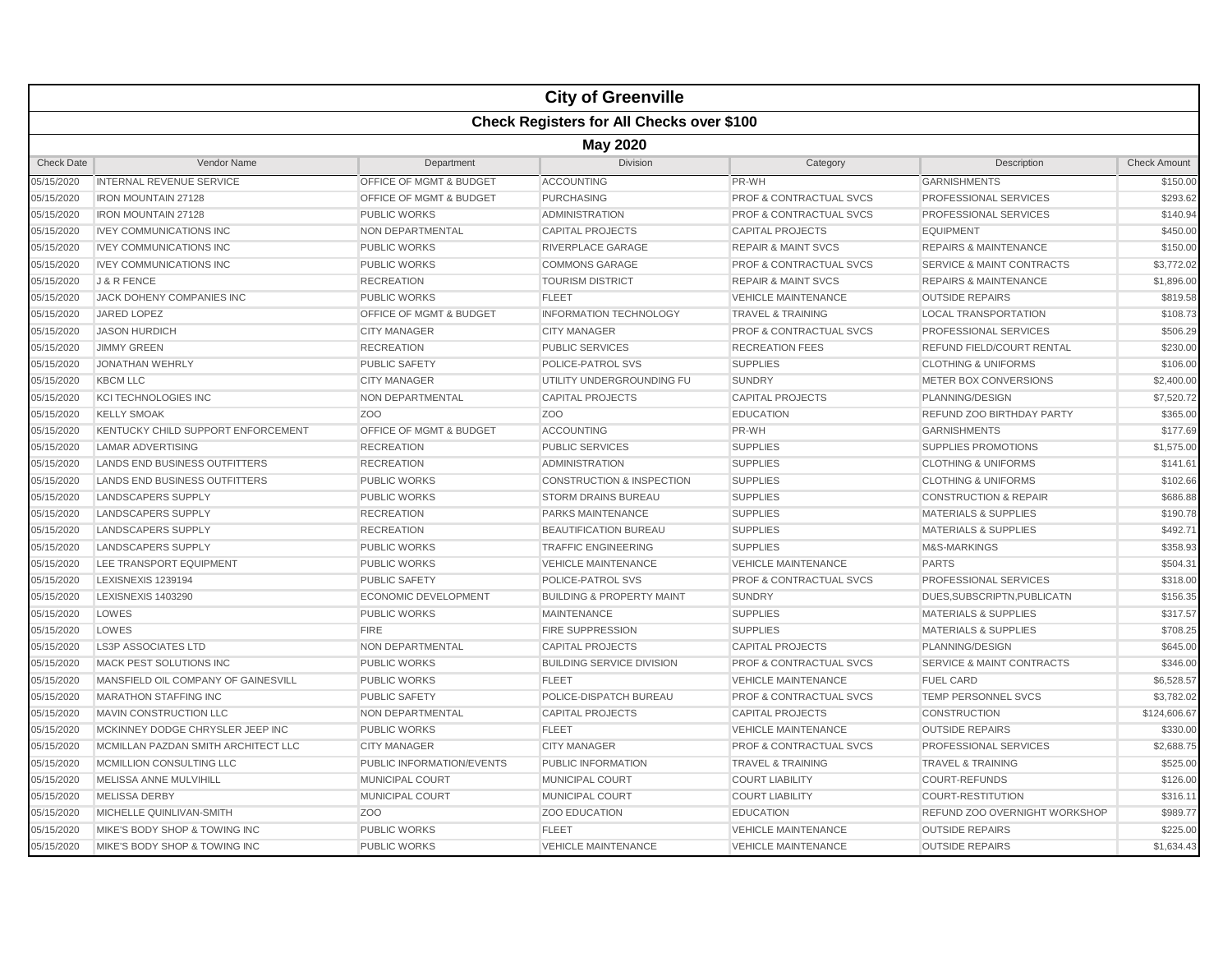|                   |                                                  |                                    | <b>City of Greenville</b>        |                                    |                                      |                     |  |  |  |  |
|-------------------|--------------------------------------------------|------------------------------------|----------------------------------|------------------------------------|--------------------------------------|---------------------|--|--|--|--|
|                   | <b>Check Registers for All Checks over \$100</b> |                                    |                                  |                                    |                                      |                     |  |  |  |  |
|                   | <b>May 2020</b>                                  |                                    |                                  |                                    |                                      |                     |  |  |  |  |
| <b>Check Date</b> | Vendor Name                                      | Department                         | <b>Division</b>                  | Category                           | Description                          | <b>Check Amount</b> |  |  |  |  |
| 05/15/2020        | <b>MINUTEMAN PRESS</b>                           | <b>PUBLIC WORKS</b>                | <b>RECYCLING</b>                 | <b>SUPPLIES</b>                    | <b>MATERIALS &amp; SUPPLIES</b>      | \$212.00            |  |  |  |  |
| 05/15/2020        | <b>MINUTEMAN PRESS</b>                           | <b>PUBLIC WORKS</b>                | <b>RECYCLING</b>                 | <b>PRINTING</b>                    | <b>PRINTING &amp; BINDING</b>        | \$776.98            |  |  |  |  |
| 05/15/2020        | <b>MKSK</b>                                      | NON DEPARTMENTAL                   | <b>CAPITAL PROJECTS</b>          | <b>CAPITAL PROJECTS</b>            | PLANNING/DESIGN                      | \$114,686.95        |  |  |  |  |
| 05/15/2020        | MOBILE COMMUNICATIONS AMERICA INC                | <b>PUBLIC WORKS</b>                | <b>BUILDING SERVICE DIVISION</b> | <b>COMMUNICATIONS</b>              | <b>OTHER</b>                         | \$152.64            |  |  |  |  |
| 05/15/2020        | MOBILE COMMUNICATIONS AMERICA INC                | PUBLIC WORKS                       | <b>TRAFFIC ENGINEERING</b>       | COMMUNICATIONS                     | <b>OTHER</b>                         | \$190.80            |  |  |  |  |
| 05/15/2020        | <b>MOBILITY WORKS LLC</b>                        | <b>PUBLIC WORKS</b>                | <b>VEHICLE MAINTENANCE</b>       | <b>VEHICLE MAINTENANCE</b>         | <b>PARTS</b>                         | \$403.76            |  |  |  |  |
| 05/15/2020        | MOORE AND BALLIEW OIL COMPANY INC                | <b>PUBLIC WORKS</b>                | <b>FIXED ROUTE</b>               | <b>VEHICLE MAINTENANCE</b>         | <b>LUBRICANTS</b>                    | \$3,480.00          |  |  |  |  |
| 05/15/2020        | MOTOROLA SOLUTIONS INC                           | <b>PUBLIC SAFETY</b>               | POLICE-DISPATCH BUREAU           | <b>REPAIR &amp; MAINT SVCS</b>     | RADIO MAINTENANCE                    | \$4,263.16          |  |  |  |  |
| 05/15/2020        | MUNICIPAL EMERGENCY SERVICES INC                 | <b>FIRE</b>                        | <b>FIRE SUPPRESSION</b>          | <b>SUPPLIES</b>                    | <b>MATERIALS &amp; SUPPLIES</b>      | \$200.00            |  |  |  |  |
| 05/15/2020        | <b>NAPA</b>                                      | <b>PUBLIC WORKS</b>                | <b>FLEET</b>                     | <b>VEHICLE MAINTENANCE</b>         | PARTS MANAGEMENT FEES                | \$16,519.75         |  |  |  |  |
| 05/15/2020        | <b>NAPA</b>                                      | <b>PUBLIC WORKS</b>                | <b>FLEET</b>                     | <b>VEHICLE MAINTENANCE</b>         | <b>PARTS</b>                         | \$71,857.04         |  |  |  |  |
| 05/15/2020        | <b>NAPA AUTO PARTS</b>                           | <b>FIRE</b>                        | <b>FIRE SUPPRESSION</b>          | <b>VEHICLE MAINTENANCE</b>         | <b>PARTS</b>                         | \$297.93            |  |  |  |  |
| 05/15/2020        | NORTHERN TOOL & EQUIPMENT                        | <b>FIRE</b>                        | <b>FIRE SUPPRESSION</b>          | <b>SUPPLIES</b>                    | <b>MATERIALS &amp; SUPPLIES</b>      | \$2,203.74          |  |  |  |  |
| 05/15/2020        | OCONEE PUBLISHING INC                            | <b>RECREATION</b>                  | <b>PUBLIC SERVICES</b>           | <b>SUPPLIES</b>                    | <b>SUPPLIES PROMOTIONS</b>           | \$120.00            |  |  |  |  |
| 05/15/2020        | OFFICE DEPOT BSD                                 | <b>PUBLIC SAFETY</b>               | <b>POLICE-PATROL SVS</b>         | <b>SUPPLIES</b>                    | <b>MATERIALS &amp; SUPPLIES</b>      | \$135.14            |  |  |  |  |
| 05/15/2020        | OGLETREE DEAKINS NASH SMOAK & STEWA              | <b>CITY ATTORNEY</b>               | <b>CITY ATTORNEY</b>             | <b>PROF &amp; CONTRACTUAL SVCS</b> | PROFESSIONAL SERVICES                | \$237.50            |  |  |  |  |
| 05/15/2020        | OGLETREE DEAKINS NASH SMOAK & STEWA              | <b>HUMAN RESOURCES</b>             | <b>HUMAN RESOURCES</b>           | PROF & CONTRACTUAL SVCS            | PROFESSIONAL SERVICES                | \$400.00            |  |  |  |  |
| 05/15/2020        | OHIOPYLE PRINTS INC                              | <b>RECREATION</b>                  | <b>PUBLIC SERVICES</b>           | <b>SUPPLIES</b>                    | <b>SALE GIFTS</b>                    | \$577.63            |  |  |  |  |
| 05/15/2020        | OVERHEAD DOOR COMPANY OF GREENVILLE              | <b>PUBLIC WORKS</b>                | <b>BUILDING SERVICE DIVISION</b> | <b>REPAIR &amp; MAINT SVCS</b>     | <b>REPAIRS &amp; MAINTENANCE</b>     | \$264.00            |  |  |  |  |
| 05/15/2020        | OVERHEAD DOOR COMPANY OF GREENVILLE              | <b>RECREATION</b>                  | <b>BEAUTIFICATION BUREAU</b>     | <b>REPAIR &amp; MAINT SVCS</b>     | <b>REPAIRS &amp; MAINTENANCE</b>     | \$2,931.65          |  |  |  |  |
| 05/15/2020        | OZONE COLLISION CENTER LLC                       | <b>PUBLIC WORKS</b>                | <b>FLEET</b>                     | <b>VEHICLE MAINTENANCE</b>         | <b>OUTSIDE REPAIRS</b>               | \$2,500.00          |  |  |  |  |
| 05/15/2020        | <b>PODER 102.9 FM</b>                            | <b>CITY MANAGER</b>                | <b>CITY MANAGER</b>              | <b>SUNDRY</b>                      | <b>MISCELLANEOUS</b>                 | \$500.00            |  |  |  |  |
| 05/15/2020        | PRESORT PLUS INC                                 | OFFICE OF MGMT & BUDGET            | <b>PURCHASING</b>                | <b>COMMUNICATIONS</b>              | <b>POSTAGE</b>                       | \$2,999.96          |  |  |  |  |
| 05/15/2020        | PRO CHEM INC                                     | <b>PUBLIC WORKS</b>                | <b>TRAFFIC ENGINEERING</b>       | <b>SUPPLIES</b>                    | <b>MATERIALS &amp; SUPPLIES</b>      | \$142.01            |  |  |  |  |
| 05/15/2020        | PROSOURCE LLC                                    | <b>PUBLIC WORKS</b>                | <b>BUILDING SERVICE DIVISION</b> | <b>SUPPLIES</b>                    | <b>MATERIALS &amp; SUPPLIES</b>      | \$195.70            |  |  |  |  |
| 05/15/2020        | RACHEL LONG-VALDE                                | <b>MUNICIPAL COURT</b>             | <b>MUNICIPAL COURT</b>           | <b>COURT LIABILITY</b>             | <b>COURT-RESTITUTION</b>             | \$620.00            |  |  |  |  |
| 05/15/2020        | <b>RED WING SHOE STORE</b>                       | <b>FIRE</b>                        | <b>FIRE SUPPRESSION</b>          | <b>SUPPLIES</b>                    | <b>CLOTHING &amp; UNIFORMS</b>       | \$420.00            |  |  |  |  |
| 05/15/2020        | <b>RED WING SHOE STORE</b>                       | <b>FIRE</b>                        | <b>FIRE PREVENTION</b>           | <b>SUPPLIES</b>                    | <b>CLOTHING &amp; UNIFORMS</b>       | \$230.00            |  |  |  |  |
| 05/15/2020        | <b>REYS</b>                                      | <b>MUNICIPAL COURT</b>             | <b>MUNICIPAL COURT</b>           | <b>COURT LIABILITY</b>             | <b>COURT-RESTITUTION</b>             | \$200.00            |  |  |  |  |
| 05/15/2020        | <b>ROB CROUCH</b>                                | <b>OFFICE OF MGMT &amp; BUDGET</b> | <b>INFORMATION TECHNOLOGY</b>    | <b>TRAVEL &amp; TRAINING</b>       | <b>LOCAL TRANSPORTATION</b>          | \$106.95            |  |  |  |  |
| 05/15/2020        | S C DEPARTMENT OF REVENUE                        | OFFICE OF MGMT & BUDGET            | <b>ACCOUNTING</b>                | PR-WH                              | <b>GARNISHMENTS</b>                  | \$156.90            |  |  |  |  |
| 05/15/2020        | <b>S C MANUFACTURERS ALLIANCE</b>                | NON DEPARTMENTAL                   | <b>ACCOMMODATION TAX</b>         | PROF & CONTRACTUAL SVCS            | <b>SPECIAL PROJECTS</b>              | \$3,000.00          |  |  |  |  |
| 05/15/2020        | <b>S C RETIREMENT SYSTEM</b>                     | OFFICE OF MGMT & BUDGET            | <b>ACCOUNTING</b>                | PR-WH                              | <b>RETIREMENT SVS PURCHASE</b>       | \$1,346.19          |  |  |  |  |
| 05/15/2020        | <b>SAFE INDUSTRIES</b>                           | FIRE                               | <b>FIRE SUPPRESSION</b>          | <b>SUPPLIES</b>                    | <b>MATERIALS &amp; SUPPLIES</b>      | \$13,822.40         |  |  |  |  |
| 05/15/2020        | <b>SAFEWARE INC</b>                              | <b>FIRE</b>                        | <b>FIRE SUPPRESSION</b>          | <b>SUPPLIES</b>                    | <b>MATERIALS &amp; SUPPLIES</b>      | \$171.92            |  |  |  |  |
| 05/15/2020        | SALUDA CONSTRUCTION LLC                          | <b>NON DEPARTMENTAL</b>            | <b>CAPITAL PROJECTS</b>          | <b>CAPITAL PROJECTS</b>            | <b>CONSTRUCTION</b>                  | \$121,465.00        |  |  |  |  |
| 05/15/2020        | <b>SC STATE DISBURSEMENT UNIT</b>                | OFFICE OF MGMT & BUDGET            | <b>ACCOUNTING</b>                | PR-WH                              | <b>GARNISHMENTS</b>                  | \$3,106.90          |  |  |  |  |
| 05/15/2020        | <b>SEJ SERVICES LLC</b>                          | <b>PUBLIC WORKS</b>                | PARKING ADMINISTRATION           | <b>PROF &amp; CONTRACTUAL SVCS</b> | <b>SERVICE &amp; MAINT CONTRACTS</b> | \$600.00            |  |  |  |  |
| 05/15/2020        | <b>SHARON PHILLIPS</b>                           | <b>RECREATION</b>                  | <b>PUBLIC SERVICES</b>           | <b>BUILDING &amp; SPACE RENTAL</b> | REFUND RENTAL SEARS REC CTR          | \$525.00            |  |  |  |  |
| 05/15/2020        | <b>SHERWIN WILLIAMS</b>                          | NON DEPARTMENTAL                   | <b>CAPITAL PROJECTS</b>          | <b>CAPITAL PROJECTS</b>            | <b>EQUIPMENT</b>                     | \$708.66            |  |  |  |  |
| 05/15/2020        | SIERRA WIRELESS AMERICA INC                      | <b>PUBLIC SAFETY</b>               | POLICE-PATROL SVS                | <b>PROF &amp; CONTRACTUAL SVCS</b> | <b>SERVICE &amp; MAINT CONTRACTS</b> | \$660.00            |  |  |  |  |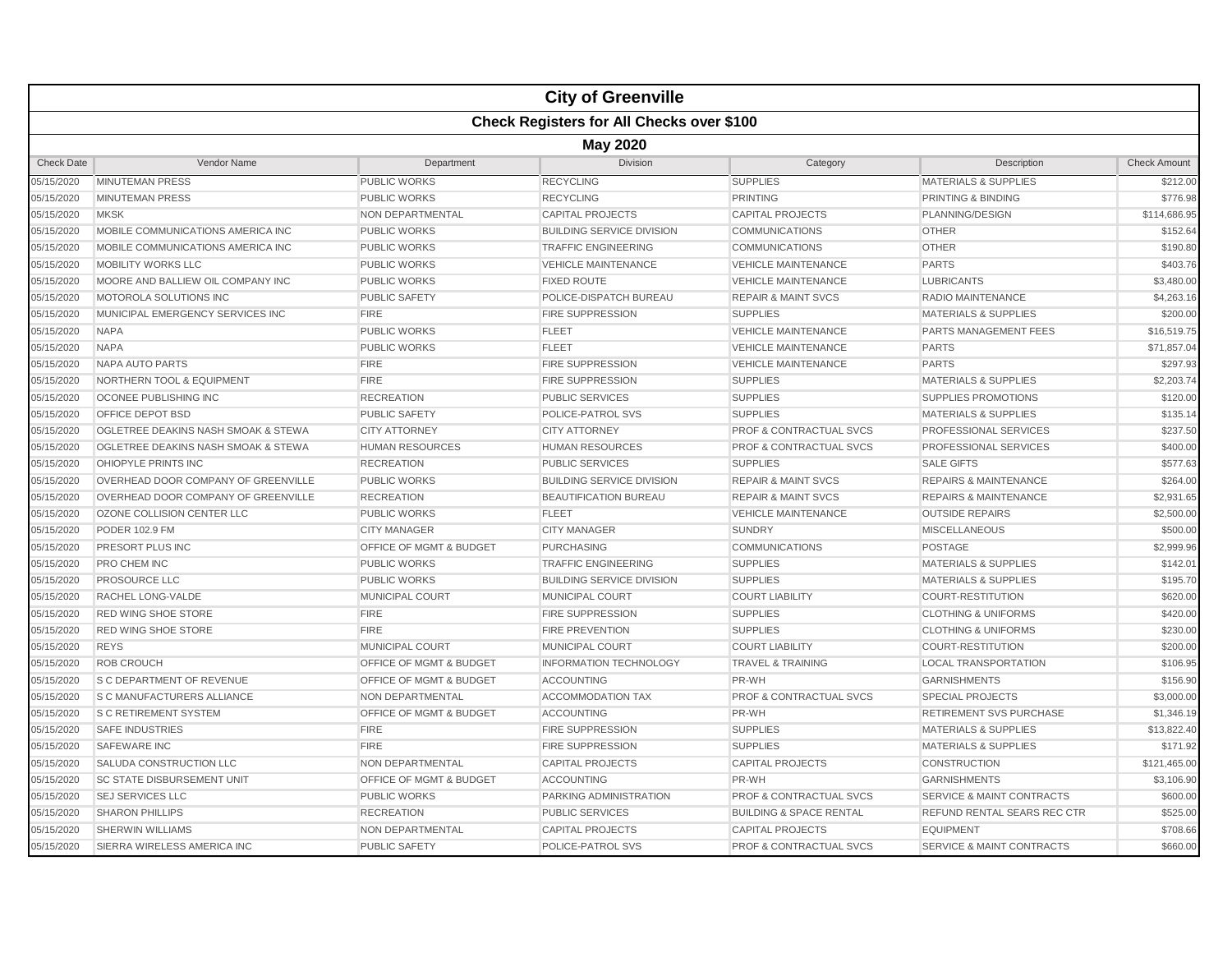|                   |                                                  |                           | <b>City of Greenville</b>      |                                    |                                      |                     |  |  |  |  |
|-------------------|--------------------------------------------------|---------------------------|--------------------------------|------------------------------------|--------------------------------------|---------------------|--|--|--|--|
|                   | <b>Check Registers for All Checks over \$100</b> |                           |                                |                                    |                                      |                     |  |  |  |  |
|                   | <b>May 2020</b>                                  |                           |                                |                                    |                                      |                     |  |  |  |  |
| <b>Check Date</b> | Vendor Name                                      | Department                | Division                       | Category                           | Description                          | <b>Check Amount</b> |  |  |  |  |
| 05/15/2020        | SITE DESIGN INC                                  | NON DEPARTMENTAL          | <b>CAPITAL PROJECTS</b>        | <b>CAPITAL PROJECTS</b>            | PLANNING/DESIGN                      | \$6,490.00          |  |  |  |  |
| 05/15/2020        | SNIDER FLEET SOLUTIONS                           | <b>PUBLIC WORKS</b>       | <b>FLEET</b>                   | <b>VEHICLE MAINTENANCE</b>         | <b>OUTSIDE REPAIRS</b>               | \$2,452.99          |  |  |  |  |
| 05/15/2020        | SOUND-EKLIN                                      | <b>RECREATION</b>         | <b>ADMINISTRATION</b>          | <b>PROF &amp; CONTRACTUAL SVCS</b> | <b>SERVICE &amp; MAINT CONTRACTS</b> | \$236.30            |  |  |  |  |
| 05/15/2020        | SOUTHEASTERN PAPER GROUP                         | <b>RECREATION</b>         | <b>COMMUNITY CENTERS</b>       | <b>SUPPLIES</b>                    | <b>JANITORIAL SUPPLIES</b>           | \$1,267.60          |  |  |  |  |
| 05/15/2020        | <b>SPECTRUM REACH</b>                            | <b>RECREATION</b>         | <b>PUBLIC SERVICES</b>         | <b>SUPPLIES</b>                    | <b>SUPPLIES PROMOTIONS</b>           | \$270.00            |  |  |  |  |
| 05/15/2020        | SQUIRE PATTON BOGGS LLP                          | <b>CITY MANAGER</b>       | <b>CITY MANAGER</b>            | <b>PROF &amp; CONTRACTUAL SVCS</b> | <b>PROFESSIONAL SERVICES</b>         | \$5,000.00          |  |  |  |  |
| 05/15/2020        | <b>STATE TREASURER</b>                           | <b>MUNICIPAL COURT</b>    | <b>MUNICIPAL COURT</b>         | <b>COURT LIABILITY</b>             | <b>COURT-DRUG SURCHARGE</b>          | \$1,172.95          |  |  |  |  |
| 05/15/2020        | <b>STATE TREASURER</b>                           | <b>MUNICIPAL COURT</b>    | <b>MUNICIPAL COURT</b>         | <b>COURT LIABILITY</b>             | <b>COURT-DUI HWY PATRL SURCH</b>     | \$209.66            |  |  |  |  |
| 05/15/2020        | <b>STATE TREASURER</b>                           | MUNICIPAL COURT           | <b>MUNICIPAL COURT</b>         | <b>COURT LIABILITY</b>             | COURT-DUI SPINAL CORD SUR            | \$296.50            |  |  |  |  |
| 05/15/2020        | <b>STATE TREASURER</b>                           | <b>MUNICIPAL COURT</b>    | <b>MUNICIPAL COURT</b>         | <b>COURT LIABILITY</b>             | <b>COURT-TRAFFIC SURCHARGE</b>       | \$4,140.66          |  |  |  |  |
| 05/15/2020        | <b>STATE TREASURER</b>                           | MUNICIPAL COURT           | MUNICIPAL COURT                | <b>COURT LIABILITY</b>             | <b>COURT-STATE ASSESSMENT</b>        | \$9,057.15          |  |  |  |  |
| 05/15/2020        | <b>STATE TREASURER</b>                           | <b>MUNICIPAL COURT</b>    | <b>MUNICIPAL COURT</b>         | <b>COURT LIABILITY</b>             | <b>DUS HWY PATROL</b>                | \$340.76            |  |  |  |  |
| 05/15/2020        | <b>SUMMIT MEDIA LLC</b>                          | <b>CITY MANAGER</b>       | <b>CITY MANAGER</b>            | <b>SUNDRY</b>                      | <b>MISCELLANEOUS</b>                 | \$500.00            |  |  |  |  |
| 05/15/2020        | <b>SUPERION LLC</b>                              | NON DEPARTMENTAL          | <b>CAPITAL PROJECTS</b>        | <b>CAPITAL PROJECTS</b>            | <b>EQUIPMENT</b>                     | \$294.70            |  |  |  |  |
| 05/15/2020        | <b>SUPERION LLC</b>                              | <b>PUBLIC SAFETY</b>      | <b>POLICE-PATROL SVS</b>       | <b>PROF &amp; CONTRACTUAL SVCS</b> | <b>SERVICE &amp; MAINT CONTRACTS</b> | \$4,724.72          |  |  |  |  |
| 05/15/2020        | <b>TALENT MANAGEMENT SOLUTIONS</b>               | MUNICIPAL COURT           | MUNICIPAL COURT                | <b>PROF &amp; CONTRACTUAL SVCS</b> | TEMP PERSONNEL SVCS                  | \$827.52            |  |  |  |  |
| 05/15/2020        | TALENT MANAGEMENT SOLUTIONS                      | <b>PUBLIC WORKS</b>       | <b>FLEET</b>                   | <b>PROF &amp; CONTRACTUAL SVCS</b> | <b>TEMP PERSONNEL SVCS</b>           | \$1,003.20          |  |  |  |  |
| 05/15/2020        | TALENT MANAGEMENT SOLUTIONS                      | <b>RECREATION</b>         | <b>ADMINISTRATION</b>          | <b>PROF &amp; CONTRACTUAL SVCS</b> | <b>TEMP PERSONNEL SVCS</b>           | \$1,828.00          |  |  |  |  |
| 05/15/2020        | <b>TALENT MANAGEMENT SOLUTIONS</b>               | <b>PUBLIC WORKS</b>       | <b>FIXED ROUTE</b>             | <b>PROF &amp; CONTRACTUAL SVCS</b> | <b>TEMP PERSONNEL SVCS</b>           | \$4,424.46          |  |  |  |  |
| 05/15/2020        | <b>TAPCO</b>                                     | <b>NON DEPARTMENTAL</b>   | <b>CAPITAL PROJECTS</b>        | <b>CAPITAL PROJECTS</b>            | <b>EQUIPMENT</b>                     | \$127,332.50        |  |  |  |  |
| 05/15/2020        | TD CARD SERVICES                                 | <b>PUBLIC WORKS</b>       | <b>VEHICLE MAINTENANCE</b>     | <b>VEHICLE MAINTENANCE</b>         | <b>PARTS</b>                         | \$469.03            |  |  |  |  |
| 05/15/2020        | TD CARD SERVICES                                 | <b>CITY MANAGER</b>       | <b>CITY MANAGER</b>            | <b>TRAVEL &amp; TRAINING</b>       | <b>TRAVEL &amp; TRAINING</b>         | \$215.04            |  |  |  |  |
| 05/15/2020        | <b>TD CARD SERVICES</b>                          | <b>PUBLIC WORKS</b>       | <b>FIXED ROUTE</b>             | <b>SUPPLIES</b>                    | <b>CLOTHING &amp; UNIFORMS</b>       | \$375.00            |  |  |  |  |
| 05/15/2020        | TD CARD SERVICES                                 | <b>PUBLIC WORKS</b>       | <b>ADMINISTRATION</b>          | <b>TRAVEL &amp; TRAINING</b>       | <b>TRAVEL &amp; TRAINING</b>         | \$725.00            |  |  |  |  |
| 05/15/2020        | TD CARD SERVICES                                 | <b>MAYOR</b>              | <b>MAYOR</b>                   | <b>SUNDRY</b>                      | DUES, SUBSCRIPTN, PUBLICATN          | \$116.51            |  |  |  |  |
| 05/15/2020        | <b>TD CARD SERVICES</b>                          | PUBLIC SAFETY             | POLICE-PATROL SVS              | <b>SUPPLIES</b>                    | MATERIALS & SUPPLIES                 | \$1,387.81          |  |  |  |  |
| 05/15/2020        | <b>TD CARD SERVICES</b>                          | <b>RECREATION</b>         | <b>ADMINISTRATION</b>          | <b>SUPPLIES</b>                    | M&S-MEDICINE                         | \$565.94            |  |  |  |  |
| 05/15/2020        | <b>TD CARD SERVICES</b>                          | <b>RECREATION</b>         | <b>ADMINISTRATION</b>          | <b>SUPPLIES</b>                    | M&S-EXHIBITS                         | \$158.86            |  |  |  |  |
| 05/15/2020        | TD CARD SERVICES                                 | <b>RECREATION</b>         | PARKS AND RECREATION           | <b>SUPPLIES</b>                    | <b>MATERIALS &amp; SUPPLIES</b>      | \$868.00            |  |  |  |  |
| 05/15/2020        | <b>TD CARD SERVICES</b>                          | <b>FIRE</b>               | <b>FIRE SUPPRESSION</b>        | <b>VEHICLE MAINTENANCE</b>         | <b>PARTS</b>                         | \$172.68            |  |  |  |  |
| 05/15/2020        | <b>TD CARD SERVICES</b>                          | <b>PUBLIC SAFETY</b>      | NARCOTICS FUNDS                | <b>SUPPLIES</b>                    | <b>MATERIALS &amp; SUPPLIES</b>      | \$1,818.68          |  |  |  |  |
| 05/15/2020        | <b>TD CARD SERVICES</b>                          | <b>PUBLIC WORKS</b>       | <b>NON VEHICLE MAINTENANCE</b> | <b>SUPPLIES</b>                    | <b>MATERIALS &amp; SUPPLIES</b>      | \$419.30            |  |  |  |  |
| 05/15/2020        | <b>TD CARD SERVICES</b>                          | <b>RECREATION</b>         | <b>ADMINISTRATION</b>          | <b>SUPPLIES</b>                    | M&S-GROUNDS                          | \$121.87            |  |  |  |  |
| 05/15/2020        | <b>TD CARD SERVICES</b>                          | PUBLIC INFORMATION/EVENTS | PUBLIC INFORMATION             | <b>SUPPLIES</b>                    | <b>MATERIALS &amp; SUPPLIES</b>      | \$105.88            |  |  |  |  |
| 05/15/2020        | TD CARD SERVICES                                 | <b>CITY MANAGER</b>       | <b>CITY MANAGER</b>            | <b>SUPPLIES</b>                    | <b>OFFICE SUPPLIES&amp;MATERIALS</b> | \$678.37            |  |  |  |  |
| 05/15/2020        | TD CARD SERVICES                                 | <b>RECREATION</b>         | <b>ADMINISTRATION</b>          | <b>SUPPLIES</b>                    | M&S-MAINTENANCE                      | \$273.37            |  |  |  |  |
| 05/15/2020        | <b>TD CARD SERVICES</b>                          | <b>RECREATION</b>         | <b>ADMINISTRATION</b>          | <b>SUPPLIES</b>                    | M&S-FOOD                             | \$190.05            |  |  |  |  |
| 05/15/2020        | <b>TD CARD SERVICES</b>                          | <b>PUBLIC WORKS</b>       | <b>FIXED ROUTE</b>             | <b>SUPPLIES</b>                    | <b>MATERIALS &amp; SUPPLIES</b>      | \$627.23            |  |  |  |  |
| 05/15/2020        | <b>TD CARD SERVICES</b>                          | PUBLIC INFORMATION/EVENTS | PUBLIC INFORMATION             | <b>COMMUNICATIONS</b>              | <b>CABLE TELEVISION/INTERNET</b>     | \$330.50            |  |  |  |  |
| 05/15/2020        | TD CARD SERVICES                                 | PUBLIC WORKS              | <b>VEHICLE MAINTENANCE</b>     | <b>SUPPLIES</b>                    | <b>MATERIALS &amp; SUPPLIES</b>      | \$374.78            |  |  |  |  |
| 05/15/2020        | <b>TD CARD SERVICES</b>                          | NON DEPARTMENTAL          | <b>CAPITAL PROJECTS</b>        | <b>CAPITAL PROJECTS</b>            | <b>EQUIPMENT</b>                     | \$1,320.12          |  |  |  |  |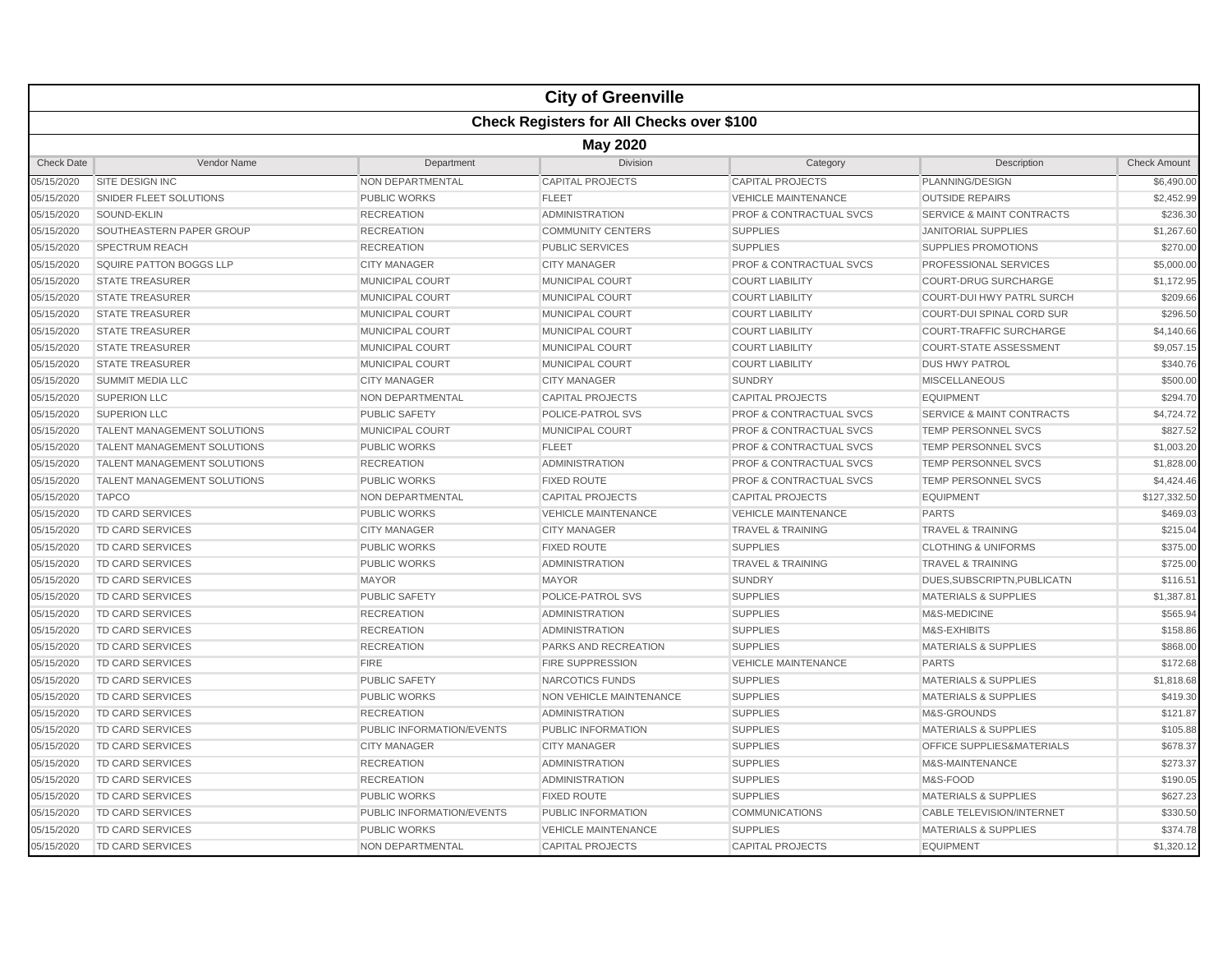|                   |                                                  |                             | <b>City of Greenville</b>            |                                |                                  |                     |  |  |  |  |
|-------------------|--------------------------------------------------|-----------------------------|--------------------------------------|--------------------------------|----------------------------------|---------------------|--|--|--|--|
|                   | <b>Check Registers for All Checks over \$100</b> |                             |                                      |                                |                                  |                     |  |  |  |  |
|                   | <b>May 2020</b>                                  |                             |                                      |                                |                                  |                     |  |  |  |  |
| <b>Check Date</b> | Vendor Name                                      | Department                  | <b>Division</b>                      | Category                       | Description                      | <b>Check Amount</b> |  |  |  |  |
| 05/15/2020        | TD CARD SERVICES                                 | <b>HUMAN RESOURCES</b>      | <b>OCCUPATIONAL HEALTH</b>           | <b>TRAVEL &amp; TRAINING</b>   | <b>TRAVEL &amp; TRAINING</b>     | \$824.06            |  |  |  |  |
| 05/15/2020        | <b>TD CARD SERVICES</b>                          | <b>PUBLIC WORKS</b>         | <b>BUILDING SERVICE DIVISION</b>     | <b>SUPPLIES</b>                | <b>MATERIALS &amp; SUPPLIES</b>  | \$339.67            |  |  |  |  |
| 05/15/2020        | TD CARD SERVICES                                 | <b>RECREATION</b>           | <b>ADMINISTRATION</b>                | <b>SUPPLIES</b>                | M&S-CURATORIAL                   | \$108.53            |  |  |  |  |
| 05/15/2020        | <b>TD CARD SERVICES</b>                          | <b>FIRE</b>                 | <b>FIRE SERVICES</b>                 | <b>SUPPLIES</b>                | <b>MATERIALS &amp; SUPPLIES</b>  | \$7,736.22          |  |  |  |  |
| 05/15/2020        | TD CARD SERVICES                                 | <b>FIRE</b>                 | <b>FIRE SUPPRESSION</b>              | <b>SUPPLIES</b>                | OFFICE SUPPLIES&MATERIALS        | \$237.16            |  |  |  |  |
| 05/15/2020        | TD CARD SERVICES                                 | <b>RECREATION</b>           | <b>EDUCATION</b>                     | <b>SUNDRY</b>                  | <b>RESTRD DONATION EXPENSE</b>   | \$342.74            |  |  |  |  |
| 05/15/2020        | <b>TD CARD SERVICES</b>                          | <b>FIRE</b>                 | <b>FIRE SUPPRESSION</b>              | <b>SUPPLIES</b>                | <b>MATERIALS &amp; SUPPLIES</b>  | \$3,283.26          |  |  |  |  |
| 05/15/2020        | <b>TD CARD SERVICES</b>                          | <b>RECREATION</b>           | ADMINISTRATION                       | <b>SUPPLIES</b>                | M&S-VETERINARY                   | \$334.00            |  |  |  |  |
| 05/15/2020        | <b>TD CARD SERVICES</b>                          | <b>CITY ATTORNEY</b>        | <b>CITY ATTORNEY</b>                 | <b>SUNDRY</b>                  | DUES.SUBSCRIPTN.PUBLICATN        | \$524.70            |  |  |  |  |
| 05/15/2020        | <b>TD CARD SERVICES</b>                          | <b>CITY MANAGER</b>         | <b>CITY MANAGER</b>                  | <b>SUNDRY</b>                  | <b>MISCELLANEOUS</b>             | \$103.14            |  |  |  |  |
| 05/15/2020        | <b>TD CARD SERVICES</b>                          | <b>PUBLIC SAFETY</b>        | POLICE-PATROL SVS                    | <b>TRAVEL &amp; TRAINING</b>   | <b>TRAVEL &amp; TRAINING</b>     | \$391.83            |  |  |  |  |
| 05/15/2020        | <b>TD CARD SERVICES</b>                          | <b>ECONOMIC DEVELOPMENT</b> | <b>BUILDING &amp; PROPERTY MAINT</b> | <b>SUPPLIES</b>                | OFFICE SUPPLIES&MATERIALS        | \$157.80            |  |  |  |  |
| 05/15/2020        | <b>TD CARD SERVICES</b>                          | <b>RECREATION</b>           | <b>EDUCATION</b>                     | <b>SUPPLIES</b>                | <b>MATERIALS &amp; SUPPLIES</b>  | \$320.00            |  |  |  |  |
| 05/15/2020        | TEC UTILITIES SUPPLY INC                         | <b>PUBLIC WORKS</b>         | <b>SEWERS BUREAU</b>                 | <b>SUPPLIES</b>                | <b>MATERIALS &amp; SUPPLIES</b>  | \$508.80            |  |  |  |  |
| 05/15/2020        | TERRACON CONSULTANTS INC                         | <b>NON DEPARTMENTAL</b>     | <b>MISC GRANTS</b>                   | <b>CAPITAL PROJECTS</b>        | PROJECT EXPENSE                  | \$2,855.00          |  |  |  |  |
| 05/15/2020        | <b>TIGER MOVING LLC</b>                          | <b>PUBLIC WORKS</b>         | <b>BUILDING SERVICE DIVISION</b>     | <b>REPAIR &amp; MAINT SVCS</b> | <b>REPAIRS &amp; MAINTENANCE</b> | \$382.20            |  |  |  |  |
| 05/15/2020        | TMS SOUTH INC                                    | <b>PUBLIC WORKS</b>         | <b>BUILDING SERVICE DIVISION</b>     | <b>SUPPLIES</b>                | <b>MATERIALS &amp; SUPPLIES</b>  | \$1,891.06          |  |  |  |  |
| 05/15/2020        | <b>TRADD MANAGEMENT</b>                          | <b>PUBLIC WORKS</b>         | PARKING ADMINISTRATION               | POINSETT GARAGE                | REFUND PARKING MONTHLY PMT       | \$288.00            |  |  |  |  |
| 05/15/2020        | <b>TRAFFIC LOGIX CORPORATION</b>                 | <b>PUBLIC WORKS</b>         | <b>TRAFFIC ENGINEERING</b>           | <b>SUPPLIES</b>                | <b>M&amp;S-TRAFFIC CALMING</b>   | \$57,805.00         |  |  |  |  |
| 05/15/2020        | <b>TRAFFIC SIGNAL INC</b>                        | <b>PUBLIC WORKS</b>         | <b>TRAFFIC ENGINEERING</b>           | <b>SUPPLIES</b>                | M&S-SIGNALS                      | \$2,476.00          |  |  |  |  |
| 05/15/2020        | <b>TRUCKPROLLC</b>                               | <b>PUBLIC WORKS</b>         | <b>VEHICLE MAINTENANCE</b>           | <b>VEHICLE MAINTENANCE</b>     | <b>SMALL PARTS</b>               | \$106.61            |  |  |  |  |
| 05/15/2020        | <b>ULINE INC</b>                                 | <b>FIRE</b>                 | <b>FIRE SUPPRESSION</b>              | <b>SUPPLIES</b>                | <b>MATERIALS &amp; SUPPLIES</b>  | \$231.57            |  |  |  |  |
| 05/15/2020        | UMDC DEPARTMENT OF PATHOLOGY                     | <b>RECREATION</b>           | <b>ADMINISTRATION</b>                | PROF & CONTRACTUAL SVCS        | PROFESSIONAL SERVICES            | \$230.00            |  |  |  |  |
| 05/15/2020        | <b>UNIFIRST</b>                                  | <b>PUBLIC WORKS</b>         | <b>VEHICLE MAINTENANCE</b>           | <b>SUPPLIES</b>                | <b>CLOTHING &amp; UNIFORMS</b>   | \$223.14            |  |  |  |  |
| 05/15/2020        | UNITED ELECTRICAL DISTRIBUTORS INC               | <b>PUBLIC WORKS</b>         | <b>SEWERS BUREAU</b>                 | <b>SUPPLIES</b>                | <b>MATERIALS &amp; SUPPLIES</b>  | \$198.54            |  |  |  |  |
| 05/15/2020        | UNITED ELECTRICAL DISTRIBUTORS INC               | <b>PUBLIC WORKS</b>         | <b>BUILDING SERVICE DIVISION</b>     | <b>SUPPLIES</b>                | <b>MATERIALS &amp; SUPPLIES</b>  | \$4,907.18          |  |  |  |  |
| 05/15/2020        | UNITED ELECTRICAL DISTRIBUTORS INC               | <b>NON DEPARTMENTAL</b>     | <b>CAPITAL PROJECTS</b>              | <b>CAPITAL PROJECTS</b>        | <b>EQUIPMENT</b>                 | \$170.08            |  |  |  |  |
| 05/15/2020        | UNITED WAY OF GREENVILLE COUNTY                  | OFFICE OF MGMT & BUDGET     | <b>ACCOUNTING</b>                    | PR-WH                          | <b>UNITED WAY</b>                | \$2,186.57          |  |  |  |  |
| 05/15/2020        | UPSTATE VET SPECIALIST                           | <b>PUBLIC SAFETY</b>        | POLICE-PATROL SVS                    | <b>SUNDRY</b>                  | <b>MISCELLANEOUS</b>             | \$500.00            |  |  |  |  |
| 05/15/2020        | <b>VERIZON WIRELESS</b>                          | <b>RECREATION</b>           | <b>TOURISM DISTRICT</b>              | <b>COMMUNICATIONS</b>          | <b>OTHER</b>                     | \$533.07            |  |  |  |  |
| 05/15/2020        | <b>VERIZON WIRELESS</b>                          | OFFICE OF MGMT & BUDGET     | <b>REVENUE</b>                       | <b>COMMUNICATIONS</b>          | <b>OTHER</b>                     | \$114.03            |  |  |  |  |
| 05/15/2020        | <b>VERIZON WIRELESS</b>                          | <b>RECREATION</b>           | TREE MAINTENANCE BUREAU              | <b>COMMUNICATIONS</b>          | <b>OTHER</b>                     | \$287.82            |  |  |  |  |
| 05/15/2020        | <b>VERIZON WIRELESS</b>                          | OFFICE OF MGMT & BUDGET     | <b>INFORMATION TECHNOLOGY</b>        | <b>COMMUNICATIONS</b>          | TELECOMMUNICATIONS/WIRELE        | \$1,328.07          |  |  |  |  |
| 05/15/2020        | <b>VERIZON WIRELESS</b>                          | <b>PUBLIC WORKS</b>         | <b>TRAFFIC ENGINEERING</b>           | <b>COMMUNICATIONS</b>          | <b>OTHER</b>                     | \$228.06            |  |  |  |  |
| 05/15/2020        | <b>VERIZON WIRELESS</b>                          | <b>PUBLIC WORKS</b>         | STORMWATER MANAGEMENT                | <b>COMMUNICATIONS</b>          | <b>TELEPHONE</b>                 | \$280.28            |  |  |  |  |
| 05/15/2020        | <b>VERIZON WIRELESS</b>                          | <b>PUBLIC WORKS</b>         | <b>VEHICLE MAINTENANCE</b>           | <b>COMMUNICATIONS</b>          | <b>CELLULAR PHONE SERVICE</b>    | \$819.14            |  |  |  |  |
| 05/15/2020        | <b>VERIZON WIRELESS</b>                          | <b>PUBLIC WORKS</b>         | <b>BUILDING SERVICE DIVISION</b>     | <b>COMMUNICATIONS</b>          | <b>OTHER</b>                     | \$453.70            |  |  |  |  |
| 05/15/2020        | <b>VERIZON WIRELESS</b>                          | <b>CITY MANAGER</b>         | <b>CITY MANAGER</b>                  | <b>COMMUNICATIONS</b>          | <b>OTHER</b>                     | \$131.56            |  |  |  |  |
| 05/15/2020        | <b>VERIZON WIRELESS</b>                          | <b>PUBLIC WORKS</b>         | <b>FIXED ROUTE</b>                   | <b>COMMUNICATIONS</b>          | <b>CABLE TELEVISION/INTERNET</b> | \$1,179.12          |  |  |  |  |
| 05/15/2020        | <b>VERIZON WIRELESS</b>                          | PUBLIC WORKS                | <b>SEWERS BUREAU</b>                 | <b>COMMUNICATIONS</b>          | <b>OTHER</b>                     | \$854.35            |  |  |  |  |
| 05/15/2020        | <b>VERIZON WIRELESS</b>                          | <b>PUBLIC SAFETY</b>        | POLICE-PATROL SVS                    | COMMUNICATIONS                 | <b>OTHER</b>                     | \$7,137.65          |  |  |  |  |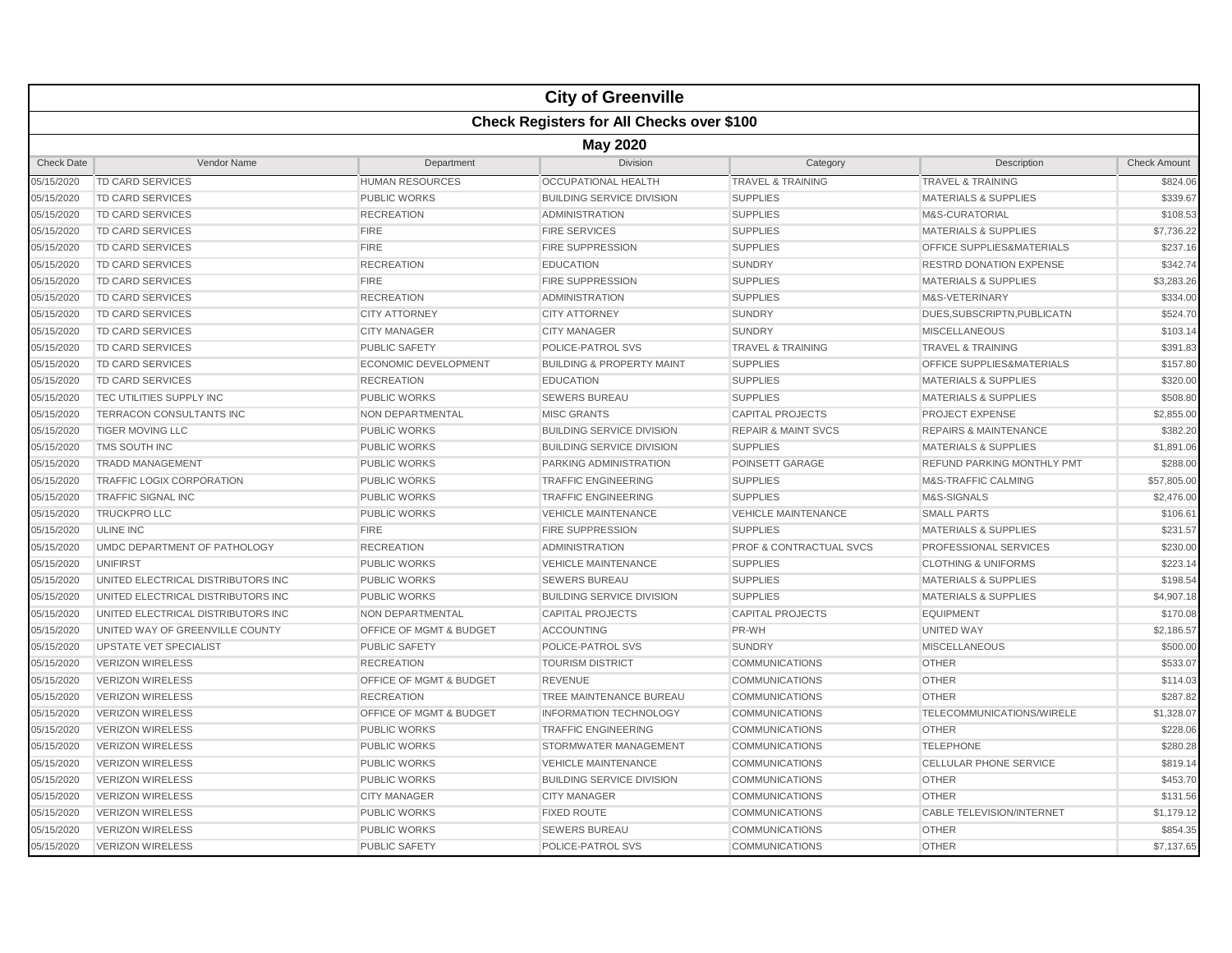|                   | <b>City of Greenville</b>                        |                                    |                                      |                                    |                                      |                     |  |  |  |
|-------------------|--------------------------------------------------|------------------------------------|--------------------------------------|------------------------------------|--------------------------------------|---------------------|--|--|--|
|                   | <b>Check Registers for All Checks over \$100</b> |                                    |                                      |                                    |                                      |                     |  |  |  |
|                   | <b>May 2020</b>                                  |                                    |                                      |                                    |                                      |                     |  |  |  |
| <b>Check Date</b> | Vendor Name                                      | Department                         | Division                             | Category                           | Description                          | <b>Check Amount</b> |  |  |  |
| 05/15/2020        | <b>VERIZON WIRELESS</b>                          | <b>PUBLIC WORKS</b>                | <b>PUBLIC WORKS</b>                  | <b>COMMUNICATIONS</b>              | <b>OTHER</b>                         | \$249.20            |  |  |  |
| 05/15/2020        | <b>VERIZON WIRELESS</b>                          | ECONOMIC DEVELOPMENT               | <b>BUILDING &amp; PROPERTY MAINT</b> | <b>COMMUNICATIONS</b>              | <b>OTHER</b>                         | \$205.01            |  |  |  |
| 05/15/2020        | <b>VERIZON WIRELESS</b>                          | <b>RECREATION</b>                  | PARKS MAINTENANCE                    | <b>COMMUNICATIONS</b>              | <b>OTHER</b>                         | \$976.37            |  |  |  |
| 05/15/2020        | <b>VERIZON WIRELESS</b>                          | <b>PUBLIC WORKS</b>                | <b>FLEET</b>                         | <b>COMMUNICATIONS</b>              | <b>OTHER</b>                         | \$165.92            |  |  |  |
| 05/15/2020        | <b>VERIZON WIRELESS</b>                          | OFFICE OF MGMT & BUDGET            | GIS                                  | <b>COMMUNICATIONS</b>              | TELECOMMUNICATIONS/WIRELE            | \$114.03            |  |  |  |
| 05/15/2020        | <b>VERIZON WIRELESS</b>                          | <b>PUBLIC WORKS</b>                | <b>STREETS BUREAU</b>                | <b>COMMUNICATIONS</b>              | <b>OTHER</b>                         | \$405.68            |  |  |  |
| 05/15/2020        | <b>VERIZON WIRELESS</b>                          | <b>RECREATION</b>                  | <b>COMMUNITY CENTERS</b>             | <b>COMMUNICATIONS</b>              | <b>CABLE TELEVISION/INTERNET</b>     | \$152.19            |  |  |  |
| 05/15/2020        | <b>VERIZON WIRELESS</b>                          | <b>PUBLIC WORKS</b>                | <b>PARKING ADMINISTRATION</b>        | <b>COMMUNICATIONS</b>              | <b>OTHER</b>                         | \$1,048.76          |  |  |  |
| 05/15/2020        | <b>VERIZON WIRELESS</b>                          | <b>RECREATION</b>                  | PARKS AND RECREATION                 | <b>COMMUNICATIONS</b>              | <b>OTHER</b>                         | \$243.53            |  |  |  |
| 05/15/2020        | <b>VERIZON WIRELESS</b>                          | <b>PUBLIC WORKS</b>                | <b>ENGINEERING</b>                   | <b>COMMUNICATIONS</b>              | <b>OTHER</b>                         | \$763.93            |  |  |  |
| 05/15/2020        | <b>VERIZON WIRELESS</b>                          | <b>RECREATION</b>                  | <b>COMMUNITY CENTERS</b>             | <b>COMMUNICATIONS</b>              | <b>OTHER</b>                         | \$133.70            |  |  |  |
| 05/15/2020        | <b>VERIZON WIRELESS</b>                          | <b>RECREATION</b>                  | <b>EDUCATION</b>                     | <b>SUNDRY</b>                      | <b>RESTRD DONATION EXPENSE</b>       | \$111.43            |  |  |  |
| 05/15/2020        | <b>VERIZON WIRELESS</b>                          | <b>PUBLIC WORKS</b>                | RESIDENTIAL COLL BUREAU              | <b>COMMUNICATIONS</b>              | <b>OTHER</b>                         | \$628.84            |  |  |  |
| 05/15/2020        | <b>VERIZON WIRELESS</b>                          | <b>PUBLIC WORKS</b>                | <b>STORM DRAINS BUREAU</b>           | <b>COMMUNICATIONS</b>              | <b>OTHER</b>                         | \$423.67            |  |  |  |
| 05/15/2020        | <b>VERIZON WIRELESS</b>                          | PUBLIC INFORMATION/EVENTS          | <b>EVENTS MANAGEMENT</b>             | <b>COMMUNICATIONS</b>              | <b>OTHER</b>                         | \$114.03            |  |  |  |
| 05/15/2020        | <b>VERIZON WIRELESS</b>                          | <b>PUBLIC WORKS</b>                | <b>CONSTRUCTION &amp; INSPECTION</b> | <b>COMMUNICATIONS</b>              | <b>OTHER</b>                         | \$502.42            |  |  |  |
| 05/15/2020        | <b>VERIZON WIRELESS</b>                          | <b>RECREATION</b>                  | <b>BEAUTIFICATION BUREAU</b>         | <b>COMMUNICATIONS</b>              | <b>OTHER</b>                         | \$555.69            |  |  |  |
| 05/15/2020        | <b>VERIZON WIRELESS</b>                          | <b>PUBLIC SAFETY</b>               | POLICE-PATROL SVS                    | <b>SUNDRY</b>                      | <b>MISCELLANEOUS</b>                 | \$304.08            |  |  |  |
| 05/15/2020        | <b>VERIZON WIRELESS</b>                          | <b>RECREATION</b>                  | <b>ADMINISTRATION</b>                | <b>COMMUNICATIONS</b>              | <b>TELEPHONE</b>                     | \$1,156.70          |  |  |  |
| 05/15/2020        | <b>VICTOR STANLEY INC</b>                        | <b>RECREATION</b>                  | <b>TOURISM DISTRICT</b>              | <b>SUPPLIES</b>                    | <b>MATERIALS &amp; SUPPLIES</b>      | \$440.40            |  |  |  |
| 05/15/2020        | <b>VISITGREENVILLESC</b>                         | NON DEPARTMENTAL                   | <b>ACCOMMODATION TAX</b>             | <b>PROF &amp; CONTRACTUAL SVCS</b> | <b>SPECIAL PROJECTS</b>              | \$29,500.00         |  |  |  |
| 05/15/2020        | <b>VISITGREENVILLESC</b>                         | NON DEPARTMENTAL                   | <b>ACCOMMODATION TAX</b>             | <b>PROF &amp; CONTRACTUAL SVCS</b> | <b>TOURISM PROMOTIONS</b>            | \$342,090.76        |  |  |  |
| 05/15/2020        | <b>VORTEX SERVICES LLC</b>                       | NON DEPARTMENTAL                   | <b>CAPITAL PROJECTS</b>              | <b>CAPITAL PROJECTS</b>            | <b>CONSTRUCTION</b>                  | \$100,769.40        |  |  |  |
| 05/15/2020        | W W WILLIAMS                                     | <b>PUBLIC WORKS</b>                | <b>VEHICLE MAINTENANCE</b>           | <b>VEHICLE MAINTENANCE</b>         | <b>PARTS</b>                         | \$368.28            |  |  |  |
| 05/15/2020        | <b>WELLS FARGO &amp; CO</b>                      | <b>RECREATION</b>                  | <b>TOURISM DISTRICT</b>              | <b>PROF &amp; CONTRACTUAL SVCS</b> | PROFESSIONAL SERVICES                | \$100.00            |  |  |  |
| 05/15/2020        | WK DICKSON & CO, INC                             | <b>PUBLIC WORKS</b>                | PARKING ADMINISTRATION               | <b>PARKING DEPOSITS</b>            | <b>REFUND PARKING DEPOSIT</b>        | \$504.00            |  |  |  |
| 05/15/2020        | WYOMING CHILD SUPPORT ENFORCEMENT                | OFFICE OF MGMT & BUDGET            | <b>ACCOUNTING</b>                    | PR-WH                              | <b>GARNISHMENTS</b>                  | \$154.61            |  |  |  |
| 05/15/2020        | <b>ZOETIS US LLC</b>                             | <b>RECREATION</b>                  | <b>ADMINISTRATION</b>                | <b>SUPPLIES</b>                    | M&S-MEDICINE                         | \$266.70            |  |  |  |
| 05/22/2020        | 1ST TIMOTHY 4:4 LLC                              | <b>PUBLIC WORKS</b>                | <b>PARKING ADMINISTRATION</b>        | <b>PROF &amp; CONTRACTUAL SVCS</b> | <b>RENTAL EXPENSE</b>                | \$240.00            |  |  |  |
| 05/22/2020        | ACROSS THE STREET PRODUCTIONS INC                | <b>FIRE</b>                        | <b>FIRE SUPPRESSION</b>              | <b>TRAVEL &amp; TRAINING</b>       | <b>TRAVEL &amp; TRAINING</b>         | \$4,703.10          |  |  |  |
| 05/22/2020        | <b>ADT SECURITY SERVICES</b>                     | <b>RECREATION</b>                  | <b>EDUCATION</b>                     | <b>PROF &amp; CONTRACTUAL SVCS</b> | <b>SERVICE &amp; MAINT CONTRACTS</b> | \$206.49            |  |  |  |
| 05/22/2020        | <b>ADT SECURITY SERVICES</b>                     | <b>RECREATION</b>                  | <b>ADMINISTRATION</b>                | <b>PROF &amp; CONTRACTUAL SVCS</b> | <b>SERVICE &amp; MAINT CONTRACTS</b> | \$249.06            |  |  |  |
| 05/22/2020        | <b>ADT SECURITY SERVICES</b>                     | <b>RECREATION</b>                  | <b>PUBLIC SERVICES</b>               | <b>PROF &amp; CONTRACTUAL SVCS</b> | <b>SERVICE &amp; MAINT CONTRACTS</b> | \$249.06            |  |  |  |
| 05/22/2020        | ADVANCED SECURITY CONNECTIONS LLC                | NON DEPARTMENTAL                   | <b>CAPITAL PROJECTS</b>              | PROF & CONTRACTUAL SVCS            | <b>SERVICE &amp; MAINT CONTRACTS</b> | \$962.50            |  |  |  |
| 05/22/2020        | AHG S.C. 0722                                    | ZO <sub>O</sub>                    | <b>ZOO EDUCATION</b>                 | <b>EDUCATION</b>                   | REFUND ZOO OVERNIGHT WORKSHOP        | \$500.00            |  |  |  |
| 05/22/2020        | ALDRIDGE FAMILY PRODUCE                          | <b>RECREATION</b>                  | <b>ADMINISTRATION</b>                | <b>SUPPLIES</b>                    | M&S-FOOD                             | \$944.98            |  |  |  |
| 05/22/2020        | ALERT-ALL CORP                                   | <b>FIRE</b>                        | <b>FIRE SUPPRESSION</b>              | <b>SUPPLIES</b>                    | <b>MATERIALS &amp; SUPPLIES</b>      | \$2,100.50          |  |  |  |
| 05/22/2020        | ALLIED UNIVERSAL SECURITY SERV                   | OFFICE OF MGMT & BUDGET            | <b>REVENUE</b>                       | <b>BUSINESS LIC &amp; PERMITS</b>  | <b>REFUND BUSINESS LICENSE</b>       | \$12,081.48         |  |  |  |
| 05/22/2020        | AMY FAULKENBERRY                                 | <b>RECREATION</b>                  | <b>COMMUNITY CENTERS</b>             | <b>COMMUNITY CENTERS</b>           | <b>REFUND SUMMER CAMP</b>            | \$150.00            |  |  |  |
| 05/22/2020        | ASIA PACIFIC SUPERMARKET                         | <b>OFFICE OF MGMT &amp; BUDGET</b> | <b>REVENUE</b>                       | <b>BUSINESS LICENSE(HOLDING)</b>   | <b>BUSINESS LICENSE REFUND</b>       | \$521.39            |  |  |  |
| 05/22/2020        | <b>ASSETWORKS LLC</b>                            | <b>PUBLIC WORKS</b>                | <b>FLEET</b>                         | <b>MACHINERY AND EQUIPMENT</b>     | <b>DATA PROCESSING EQUIPMENT</b>     | \$2,972.50          |  |  |  |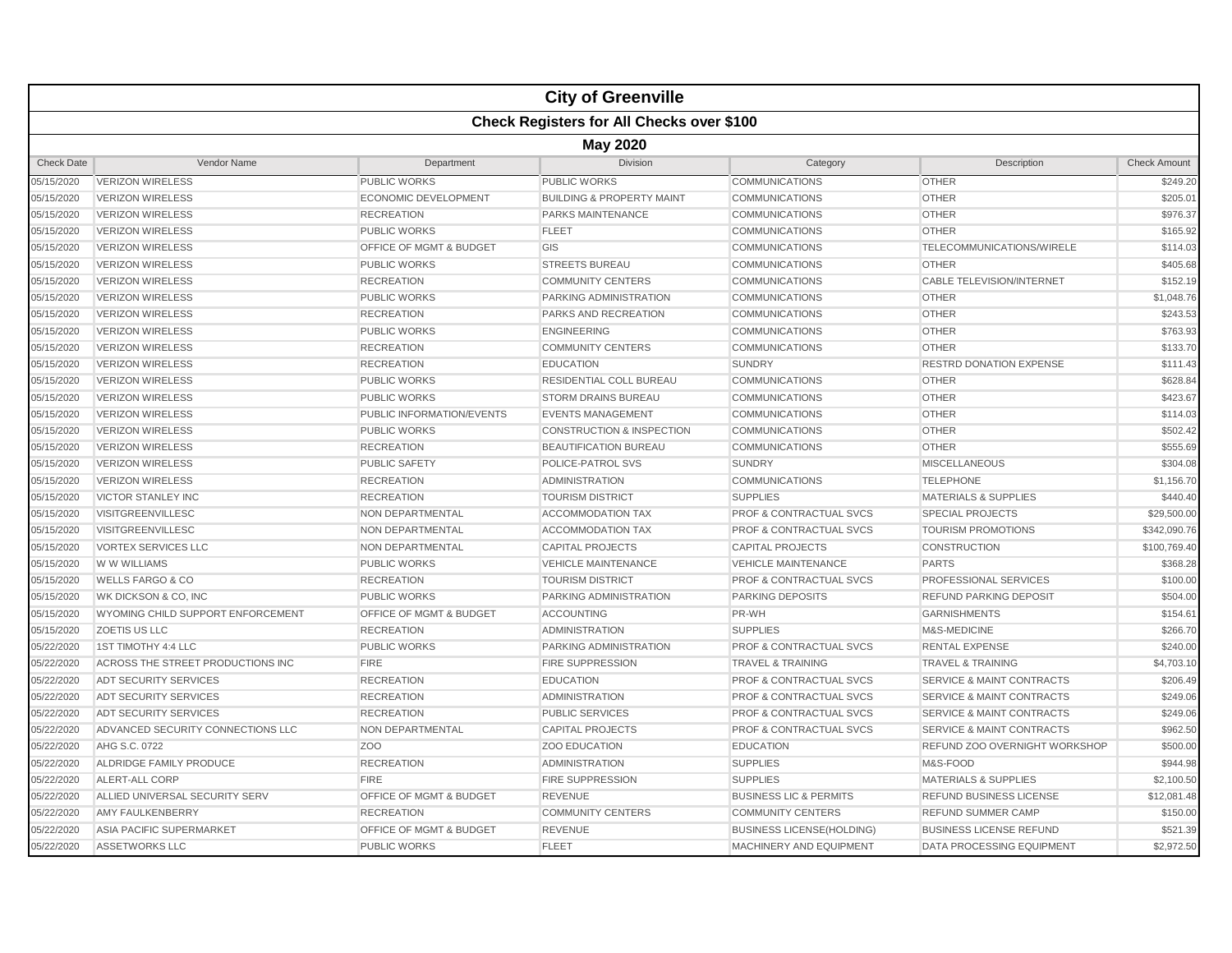|                   |                                                  |                                    | <b>City of Greenville</b>            |                                    |                                      |                     |  |  |  |  |
|-------------------|--------------------------------------------------|------------------------------------|--------------------------------------|------------------------------------|--------------------------------------|---------------------|--|--|--|--|
|                   | <b>Check Registers for All Checks over \$100</b> |                                    |                                      |                                    |                                      |                     |  |  |  |  |
|                   | <b>May 2020</b>                                  |                                    |                                      |                                    |                                      |                     |  |  |  |  |
| <b>Check Date</b> | Vendor Name                                      | Department                         | <b>Division</b>                      | Category                           | Description                          | <b>Check Amount</b> |  |  |  |  |
| 05/22/2020        | BEE BEES DRIVE THRU                              | OFFICE OF MGMT & BUDGET            | <b>REVENUE</b>                       | <b>BUSINESS LICENSE(HOLDING)</b>   | <b>BUSINESS LICENSE REFUND</b>       | \$124.65            |  |  |  |  |
| 05/22/2020        | <b>BLANCHARD MACHINERY CO</b>                    | <b>PUBLIC WORKS</b>                | <b>STORM DRAINS BUREAU</b>           | <b>PROF &amp; CONTRACTUAL SVCS</b> | <b>EQUIPMENT RENTAL</b>              | \$602.05            |  |  |  |  |
| 05/22/2020        | <b>BLINDS AMERICA</b>                            | NON DEPARTMENTAL                   | <b>CAPITAL PROJECTS</b>              | <b>CAPITAL PROJECTS</b>            | <b>EQUIPMENT</b>                     | \$2,290.00          |  |  |  |  |
| 05/22/2020        | BLOSSMAN GAS INC 052                             | <b>PUBLIC WORKS</b>                | <b>FLEET</b>                         | <b>VEHICLE MAINTENANCE</b>         | <b>FUEL</b>                          | \$107.39            |  |  |  |  |
| 05/22/2020        | BLUE 360 MEDIA LLC                               | <b>MUNICIPAL COURT</b>             | MUNICIPAL COURT                      | <b>SUNDRY</b>                      | DUES, SUBSCRIPTN, PUBLICATN          | \$274.30            |  |  |  |  |
| 05/22/2020        | <b>BRAVO1 PROTECTION</b>                         | <b>PUBLIC WORKS</b>                | PARKING ADMINISTRATION               | <b>PROF &amp; CONTRACTUAL SVCS</b> | <b>SERVICE &amp; MAINT CONTRACTS</b> | \$1,582.14          |  |  |  |  |
| 05/22/2020        | BRIDGESTONE AMERICAS TIRE OPERATION              | <b>PUBLIC WORKS</b>                | <b>FIXED ROUTE</b>                   | <b>VEHICLE MAINTENANCE</b>         | <b>TIRES AND TUBES</b>               | \$2,225.70          |  |  |  |  |
| 05/22/2020        | <b>BUNNELL-LAMMONS ENGINEERING</b>               | NON DEPARTMENTAL                   | <b>CAPITAL PROJECTS</b>              | <b>CAPITAL PROJECTS</b>            | <b>PROJECT EXPENSE</b>               | \$1,049.50          |  |  |  |  |
| 05/22/2020        | C & J PORTABLE TOILETS                           | C.D. DIVISION                      | <b>CDBG PROJECTS</b>                 | <b>SUPPLIES</b>                    | <b>CLOTHING &amp; UNIFORMS</b>       | \$359.97            |  |  |  |  |
| 05/22/2020        | <b>CAMERON CAMPBELL WORKING CASH</b>             | <b>PUBLIC EVENTS</b>               | <b>SPECIAL EVENT</b>                 | PETTY CASH                         | WORKING CASH SPECIAL EVENT           | \$600.00            |  |  |  |  |
| 05/22/2020        | <b>CAMFIELD, KEVIN</b>                           | <b>OFFICE OF MGMT &amp; BUDGET</b> | <b>REVENUE</b>                       | <b>BUSINESS LICENSE(HOLDING)</b>   | <b>BUSINESS LICENSE REFUND</b>       | \$216.00            |  |  |  |  |
| 05/22/2020        | CAPITOL CONSTRUCTION OF THE CAROLIN              | <b>NON DEPARTMENTAL</b>            | <b>CAPITAL PROJECTS</b>              | <b>CAPITAL PROJECTS</b>            | <b>CONSTRUCTION</b>                  | \$38,459.35         |  |  |  |  |
| 05/22/2020        | CAROLINA LANDSCAPE LIGHTING                      | NON DEPARTMENTAL                   | <b>CAPITAL PROJECTS</b>              | <b>CAPITAL PROJECTS</b>            | <b>CONSTRUCTION</b>                  | \$1,300.00          |  |  |  |  |
| 05/22/2020        | CDW/G                                            | <b>PUBLIC WORKS</b>                | <b>ADMINISTRATION</b>                | <b>SUPPLIES</b>                    | <b>MATERIALS &amp; SUPPLIES</b>      | \$105.46            |  |  |  |  |
| 05/22/2020        | CDW/G                                            | <b>PUBLIC WORKS</b>                | <b>PUBLIC WORKS</b>                  | <b>SUPPLIES</b>                    | <b>MATERIALS &amp; SUPPLIES</b>      | \$117.99            |  |  |  |  |
| 05/22/2020        | CDW/G                                            | <b>CITY ATTORNEY</b>               | <b>CITY ATTORNEY</b>                 | <b>SUPPLIES</b>                    | <b>MATERIALS &amp; SUPPLIES</b>      | \$443.46            |  |  |  |  |
| 05/22/2020        | CDW/G                                            | <b>PUBLIC SAFETY</b>               | POLICE-PATROL SVS                    | <b>SUPPLIES</b>                    | <b>MATERIALS &amp; SUPPLIES</b>      | \$640.76            |  |  |  |  |
| 05/22/2020        | CDW/G                                            | <b>RECREATION</b>                  | PARKS MAINTENANCE                    | <b>SUPPLIES</b>                    | <b>MATERIALS &amp; SUPPLIES</b>      | \$361.38            |  |  |  |  |
| 05/22/2020        | CDW/G                                            | <b>CITY MANAGER</b>                | <b>CITY CLERK</b>                    | <b>SUNDRY</b>                      | <b>MISCELLANEOUS</b>                 | \$443.36            |  |  |  |  |
| 05/22/2020        | CDW/G                                            | <b>OFFICE OF MGMT &amp; BUDGET</b> | <b>INFORMATION TECHNOLOGY</b>        | <b>SUPPLIES</b>                    | <b>MATERIALS &amp; SUPPLIES</b>      | \$675.83            |  |  |  |  |
| 05/22/2020        | <b>CINTAS</b>                                    | <b>PUBLIC WORKS</b>                | <b>FLEET</b>                         | <b>SUPPLIES</b>                    | <b>CLOTHING &amp; UNIFORMS</b>       | \$851.82            |  |  |  |  |
| 05/22/2020        | <b>CITY GLASS LLC</b>                            | <b>OFFICE OF MGMT &amp; BUDGET</b> | <b>REVENUE</b>                       | <b>BUSINESS LICENSE(HOLDING)</b>   | <b>BUSINESS LICENSE REFUND</b>       | \$213.00            |  |  |  |  |
| 05/22/2020        | <b>CITY WELDING SERVICE</b>                      | <b>PUBLIC WORKS</b>                | <b>FLEET</b>                         | <b>VEHICLE MAINTENANCE</b>         | <b>OUTSIDE REPAIRS</b>               | \$389.50            |  |  |  |  |
| 05/22/2020        | <b>CLEMSON UNIVERSITY</b>                        | <b>PUBLIC WORKS</b>                | <b>CONSTRUCTION &amp; INSPECTION</b> | <b>TRAVEL &amp; TRAINING</b>       | <b>TRAVEL &amp; TRAINING</b>         | \$550.00            |  |  |  |  |
| 05/22/2020        | <b>COMMUNICATION SERVICE CENTER INC</b>          | <b>PUBLIC WORKS</b>                | PARKING ADMINISTRATION               | <b>COMMUNICATIONS</b>              | <b>OTHER</b>                         | \$114.48            |  |  |  |  |
| 05/22/2020        | CONCRETE SUPPLY COMPANY LLC                      | <b>PUBLIC WORKS</b>                | <b>STREETS BUREAU</b>                | <b>SUPPLIES</b>                    | <b>MATERIALS &amp; SUPPLIES</b>      | \$2,417.86          |  |  |  |  |
| 05/22/2020        | COTTAGE GROVE VINTAGE MARKET                     | OFFICE OF MGMT & BUDGET            | <b>REVENUE</b>                       | <b>BUSINESS LICENSE(HOLDING)</b>   | <b>BUSINESS LICENSE REFUND</b>       | \$321.73            |  |  |  |  |
| 05/22/2020        | CRESCENT SUPPLY CO INC                           | <b>PUBLIC WORKS</b>                | <b>BROAD STREET GARAGE</b>           | <b>REPAIR &amp; MAINT SVCS</b>     | <b>REPAIRS &amp; MAINTENANCE</b>     | \$171.32            |  |  |  |  |
| 05/22/2020        | <b>CZB LLC</b>                                   | NON DEPARTMENTAL                   | <b>CAPITAL PROJECTS</b>              | <b>CAPITAL PROJECTS</b>            | PLANNING/DESIGN                      | \$32,625.00         |  |  |  |  |
| 05/22/2020        | <b>DELL MARKETING LP</b>                         | OFFICE OF MGMT & BUDGET            | <b>INFORMATION TECHNOLOGY</b>        | <b>MIS PROJECTS</b>                | PCS/UPGRADES                         | \$16,897.05         |  |  |  |  |
| 05/22/2020        | <b>DESIGNLAB INC</b>                             | <b>PUBLIC SAFETY</b>               | POLICE-PATROL SVS                    | <b>SUPPLIES</b>                    | <b>CLOTHING &amp; UNIFORMS</b>       | \$1,012.06          |  |  |  |  |
| 05/22/2020        | <b>DIRECTV</b>                                   | <b>FIRE</b>                        | <b>FIRE SUPPRESSION</b>              | <b>COMMUNICATIONS</b>              | <b>CABLE TELEVISION/INTERNET</b>     | \$650.66            |  |  |  |  |
| 05/22/2020        | <b>DIRECTV</b>                                   | <b>FIRE</b>                        | <b>FIRE SERVICES</b>                 | <b>PROF &amp; CONTRACTUAL SVCS</b> | <b>SERVICE &amp; MAINT CONTRACTS</b> | \$172.76            |  |  |  |  |
| 05/22/2020        | DIXIE RUBBER & PLASTICS INC                      | <b>PUBLIC WORKS</b>                | <b>BUILDING SERVICE DIVISION</b>     | <b>SUPPLIES</b>                    | <b>MATERIALS &amp; SUPPLIES</b>      | \$422.94            |  |  |  |  |
| 05/22/2020        | <b>DUKE ENERGY</b>                               | <b>PUBLIC WORKS</b>                | <b>TRAFFIC ENGINEERING</b>           | <b>UTILITIES</b>                   | <b>ELECTRICITY</b>                   | \$1,461.44          |  |  |  |  |
| 05/22/2020        | <b>DUKE ENERGY</b>                               | C.D. DIVISION                      | <b>CDBG PROJECTS</b>                 | <b>CD PROJECTS</b>                 | PUBLIC SERVICES (GENERAL)            | \$130.90            |  |  |  |  |
| 05/22/2020        | <b>DUKE ENERGY</b>                               | <b>RECREATION</b>                  | <b>COMMUNITY CENTERS</b>             | <b>UTILITIES</b>                   | <b>ELECTRICITY</b>                   | \$365.18            |  |  |  |  |
| 05/22/2020        | <b>DUKE ENERGY</b>                               | <b>RECREATION</b>                  | PARKS MAINTENANCE                    | <b>UTILITIES</b>                   | <b>ELECTRICITY</b>                   | \$435.13            |  |  |  |  |
| 05/22/2020        | <b>E&amp;D CONTRACTING SERVICES INC</b>          | NON DEPARTMENTAL                   | <b>CAPITAL PROJECTS</b>              | <b>CAPITAL PROJECTS</b>            | <b>CONSTRUCTION</b>                  | \$169,200,00        |  |  |  |  |
| 05/22/2020        | ECHOLS OIL COMPANY INC                           | PUBLIC WORKS                       | <b>FLEET</b>                         | <b>VEHICLE MAINTENANCE</b>         | <b>FUEL</b>                          | \$1,373.31          |  |  |  |  |
| 05/22/2020        | <b>EMBLEM ENTERPRISES INC</b>                    | <b>FIRE</b>                        | <b>FIRE SUPPRESSION</b>              | <b>SUPPLIES</b>                    | <b>CLOTHING &amp; UNIFORMS</b>       | \$1,294.97          |  |  |  |  |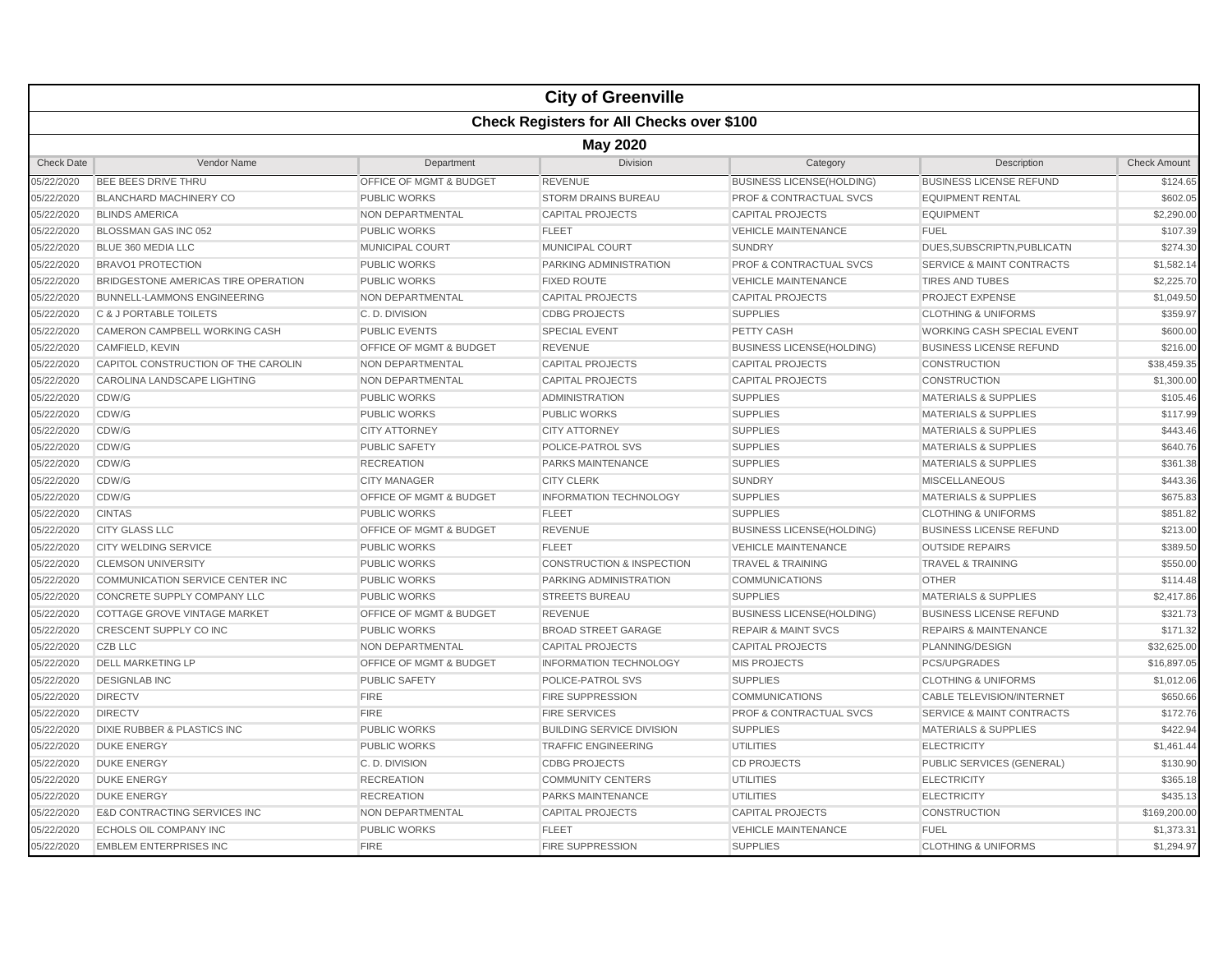|                   |                                                  |                         | <b>City of Greenville</b>            |                                    |                                      |                     |  |  |  |  |
|-------------------|--------------------------------------------------|-------------------------|--------------------------------------|------------------------------------|--------------------------------------|---------------------|--|--|--|--|
|                   | <b>Check Registers for All Checks over \$100</b> |                         |                                      |                                    |                                      |                     |  |  |  |  |
|                   | <b>May 2020</b>                                  |                         |                                      |                                    |                                      |                     |  |  |  |  |
| <b>Check Date</b> | Vendor Name                                      | Department              | <b>Division</b>                      | Category                           | Description                          | <b>Check Amount</b> |  |  |  |  |
| 05/22/2020        | FAIRFOREST OF GREENVILLE LLC                     | <b>PUBLIC SAFETY</b>    | POLICE-PATROL SVS                    | <b>PROF &amp; CONTRACTUAL SVCS</b> | RENTAL OF REAL PROPERTY              | \$7,200.00          |  |  |  |  |
| 05/22/2020        | <b>FLINT EQUIPMENT CO</b>                        | <b>PUBLIC WORKS</b>     | <b>FLEET</b>                         | <b>VEHICLE MAINTENANCE</b>         | <b>OUTSIDE REPAIRS</b>               | \$1,426.98          |  |  |  |  |
| 05/22/2020        | <b>FLINT EQUIPMENT CO</b>                        | <b>PUBLIC WORKS</b>     | <b>STORM DRAINS BUREAU</b>           | PROF & CONTRACTUAL SVCS            | <b>EQUIPMENT RENTAL</b>              | \$3,931.70          |  |  |  |  |
| 05/22/2020        | <b>GILLIG LLC</b>                                | <b>PUBLIC WORKS</b>     | <b>VEHICLE MAINTENANCE</b>           | <b>VEHICLE MAINTENANCE</b>         | <b>PARTS</b>                         | \$2,475.48          |  |  |  |  |
| 05/22/2020        | GRAINGER 803858935                               | <b>PUBLIC WORKS</b>     | <b>FLEET</b>                         | <b>SUPPLIES</b>                    | <b>MATERIALS &amp; SUPPLIES</b>      | \$229.43            |  |  |  |  |
| 05/22/2020        | GRAINGER 803858935                               | <b>PUBLIC WORKS</b>     | <b>STORM DRAINS BUREAU</b>           | <b>SUPPLIES</b>                    | <b>MATERIALS &amp; SUPPLIES</b>      | \$152.62            |  |  |  |  |
| 05/22/2020        | GRAINGER 803858935                               | <b>PUBLIC WORKS</b>     | <b>STREETS BUREAU</b>                | <b>SUPPLIES</b>                    | <b>MATERIALS &amp; SUPPLIES</b>      | \$168.85            |  |  |  |  |
| 05/22/2020        | GRAINGER 803858935                               | <b>PUBLIC WORKS</b>     | <b>SEWERS BUREAU</b>                 | <b>SUPPLIES</b>                    | <b>MATERIALS &amp; SUPPLIES</b>      | \$353.59            |  |  |  |  |
| 05/22/2020        | GRAINGER 803858935                               | <b>FIRE</b>             | <b>FIRE SERVICES</b>                 | <b>SUPPLIES</b>                    | <b>MATERIALS &amp; SUPPLIES</b>      | \$873.15            |  |  |  |  |
| 05/22/2020        | GRAINGER 803858935                               | <b>PUBLIC WORKS</b>     | RESIDENTIAL COLL BUREAU              | <b>SUPPLIES</b>                    | <b>MATERIALS &amp; SUPPLIES</b>      | \$475.30            |  |  |  |  |
| 05/22/2020        | GRAINGER 803858935                               | <b>PUBLIC WORKS</b>     | <b>CBD TIF CREW</b>                  | <b>SUPPLIES</b>                    | <b>MATERIALS &amp; SUPPLIES</b>      | \$231.27            |  |  |  |  |
| 05/22/2020        | <b>GREENVILLE ARENA DISTRICT</b>                 | NON DEPARTMENTAL        | <b>CAPITAL PROJECTS</b>              | <b>CAPITAL PROJECTS</b>            | <b>CONSTRUCTION</b>                  | \$50,000.00         |  |  |  |  |
| 05/22/2020        | <b>GREENVILLE COUNTY</b>                         | <b>PUBLIC SAFETY</b>    | POLICE-PATROL SVS                    | <b>PROF &amp; CONTRACTUAL SVCS</b> | <b>PROFESSIONAL SERVICES</b>         | \$3,803.80          |  |  |  |  |
| 05/22/2020        | <b>GREENVILLE COUNTY SOLID WASTE</b>             | <b>PUBLIC WORKS</b>     | <b>GARBAGE DISPOSAL BUREAU</b>       | <b>PROF &amp; CONTRACTUAL SVCS</b> | <b>DISPOSAL CHARGES</b>              | \$8,770.08          |  |  |  |  |
| 05/22/2020        | <b>GREENVILLE FENCE SALES INC</b>                | <b>PUBLIC SAFETY</b>    | POLICE-PATROL SVS                    | <b>SUNDRY</b>                      | <b>MISCELLANEOUS</b>                 | \$172.50            |  |  |  |  |
| 05/22/2020        | GREENVILLE OFFICE SUPPLY CO INC                  | <b>HUMAN RESOURCES</b>  | <b>OCCUPATIONAL HEALTH</b>           | <b>SUPPLIES</b>                    | <b>MATERIALS &amp; SUPPLIES</b>      | \$104.88            |  |  |  |  |
| 05/22/2020        | GREENVILLE OFFICE SUPPLY CO INC                  | <b>PUBLIC WORKS</b>     | <b>ENFORCEMENT</b>                   | <b>SUPPLIES</b>                    | OFFICE SUPPLIES&MATERIALS            | \$278.02            |  |  |  |  |
| 05/22/2020        | <b>GREENVILLE SHRM</b>                           | <b>HUMAN RESOURCES</b>  | <b>HUMAN RESOURCES</b>               | <b>TRAVEL &amp; TRAINING</b>       | <b>TRAVEL &amp; TRAINING</b>         | \$215.00            |  |  |  |  |
| 05/22/2020        | <b>GREENVILLE WATER</b>                          | <b>PUBLIC WORKS</b>     | <b>BUILDING SERVICE DIVISION</b>     | <b>UTILITIES</b>                   | <b>OTHER</b>                         | \$1,071.15          |  |  |  |  |
| 05/22/2020        | <b>GREENVILLE WATER</b>                          | <b>RECREATION</b>       | <b>TOURISM DISTRICT</b>              | <b>UTILITIES</b>                   | <b>OTHER</b>                         | \$551.77            |  |  |  |  |
| 05/22/2020        | <b>HARPER CORPORATION</b>                        | <b>NON DEPARTMENTAL</b> | <b>CAPITAL PROJECTS</b>              | <b>CAPITAL PROJECTS</b>            | PLANNING/DESIGN                      | \$14,056.88         |  |  |  |  |
| 05/22/2020        | <b>HARRISON'S WORKWEAR</b>                       | <b>PUBLIC WORKS</b>     | <b>CONSTRUCTION &amp; INSPECTION</b> | <b>SUPPLIES</b>                    | <b>CLOTHING &amp; UNIFORMS</b>       | \$148.36            |  |  |  |  |
| 05/22/2020        | HOLDER ELECTRIC SUPPLY INC                       | <b>FIRE</b>             | <b>FIRE SERVICES</b>                 | <b>SUPPLIES</b>                    | <b>MATERIALS &amp; SUPPLIES</b>      | \$1,398.76          |  |  |  |  |
| 05/22/2020        | HOME DEPOT CREDIT SERVICE 0978                   | <b>PUBLIC WORKS</b>     | <b>NON VEHICLE MAINTENANCE</b>       | <b>SUPPLIES</b>                    | <b>MATERIALS &amp; SUPPLIES</b>      | \$115.25            |  |  |  |  |
| 05/22/2020        | HOME DEPOT CREDIT SERVICE 5898                   | <b>FIRE</b>             | <b>FIRE SUPPRESSION</b>              | <b>SUPPLIES</b>                    | <b>MATERIALS &amp; SUPPLIES</b>      | \$714.16            |  |  |  |  |
| 05/22/2020        | HOME DEPOT CREDIT SERVICE 5906                   | <b>PUBLIC WORKS</b>     | <b>BUILDING SERVICE DIVISION</b>     | <b>SUPPLIES</b>                    | <b>MATERIALS &amp; SUPPLIES</b>      | \$109.03            |  |  |  |  |
| 05/22/2020        | HOME DEPOT CREDIT SERVICE 5914                   | <b>RECREATION</b>       | <b>ADMINISTRATION</b>                | <b>SUNDRY</b>                      | <b>RESTRD DONATION EXPENSE</b>       | \$1,333.36          |  |  |  |  |
| 05/22/2020        | HOME DEPOT CREDIT SERVICE 5914                   | <b>RECREATION</b>       | <b>ADMINISTRATION</b>                | <b>SUPPLIES</b>                    | M&S-MAINTENANCE                      | \$164.37            |  |  |  |  |
| 05/22/2020        | HOME DEPOT CREDIT SERVICE 5922                   | <b>RECREATION</b>       | RIGHTS-OF-WAY                        | <b>SUPPLIES</b>                    | <b>MATERIALS &amp; SUPPLIES</b>      | \$161.45            |  |  |  |  |
| 05/22/2020        | HOME DEPOT CREDIT SERVICE 9599                   | <b>PUBLIC SAFETY</b>    | POLICE-PATROL SVS                    | <b>SUPPLIES</b>                    | <b>MATERIALS &amp; SUPPLIES</b>      | \$189.74            |  |  |  |  |
| 05/22/2020        | HOME DEPOT PRO                                   | <b>PUBLIC WORKS</b>     | NON VEHICLE MAINTENANCE              | <b>SUPPLIES</b>                    | <b>JANITORIAL SUPPLIES</b>           | \$724.94            |  |  |  |  |
| 05/22/2020        | HOME DEPOT PRO                                   | <b>PUBLIC WORKS</b>     | <b>VEHICLE MAINTENANCE</b>           | <b>SUPPLIES</b>                    | <b>BUS WASHING SUPPLIES</b>          | \$369.90            |  |  |  |  |
| 05/22/2020        | <b>INSIGHT PARTNERS</b>                          | <b>PUBLIC WORKS</b>     | <b>BUILDING SERVICE DIVISION</b>     | <b>MACHINERY AND EQUIPMENT</b>     | MACHINERY AND EQUIPMENT              | \$25,890.64         |  |  |  |  |
| 05/22/2020        | <b>IRON MOUNTAIN 27128</b>                       | <b>MUNICIPAL COURT</b>  | <b>MUNICIPAL COURT</b>               | <b>PROF &amp; CONTRACTUAL SVCS</b> | PROFESSIONAL SERVICES                | \$134.70            |  |  |  |  |
| 05/22/2020        | <b>IRON MOUNTAIN 27128</b>                       | PUBLIC SAFETY           | POLICE-PATROL SVS                    | <b>PROF &amp; CONTRACTUAL SVCS</b> | <b>SERVICE &amp; MAINT CONTRACTS</b> | \$548.41            |  |  |  |  |
| 05/22/2020        | <b>IVEY COMMUNICATIONS INC</b>                   | <b>NON DEPARTMENTAL</b> | <b>CAPITAL PROJECTS</b>              | <b>CAPITAL PROJECTS</b>            | <b>EQUIPMENT</b>                     | \$9,066.63          |  |  |  |  |
| 05/22/2020        | JACKIE MAULDIN'S INC                             | <b>PUBLIC SAFETY</b>    | POLICE-PATROL SVS                    | <b>SUNDRY</b>                      | <b>MISCELLANEOUS</b>                 | \$280.00            |  |  |  |  |
| 05/22/2020        | <b>JASON HURDICH</b>                             | <b>CITY MANAGER</b>     | <b>CITY MANAGER</b>                  | <b>PROF &amp; CONTRACTUAL SVCS</b> | PROFESSIONAL SERVICES                | \$356.23            |  |  |  |  |
| 05/22/2020        | <b>JENICKA WRIGHT</b>                            | <b>RECREATION</b>       | <b>PUBLIC SERVICES</b>               | <b>BUILDING &amp; SPACE RENTAL</b> | <b>REFUND RENTAL SEARS REC CTR</b>   | \$220.00            |  |  |  |  |
| 05/22/2020        | JOHNSON CONTROLS SECURITY SOLUTIONS              | <b>FIRE</b>             | <b>FIRE SERVICES</b>                 | <b>PROF &amp; CONTRACTUAL SVCS</b> | <b>SERVICE &amp; MAINT CONTRACTS</b> | \$3,181.23          |  |  |  |  |
| 05/22/2020        | <b>JONATHAN ROBERTS</b>                          | <b>PUBLIC SAFETY</b>    | POLICE-PATROL SVS                    | <b>SUPPLIES</b>                    | <b>CLOTHING &amp; UNIFORMS</b>       | \$180.15            |  |  |  |  |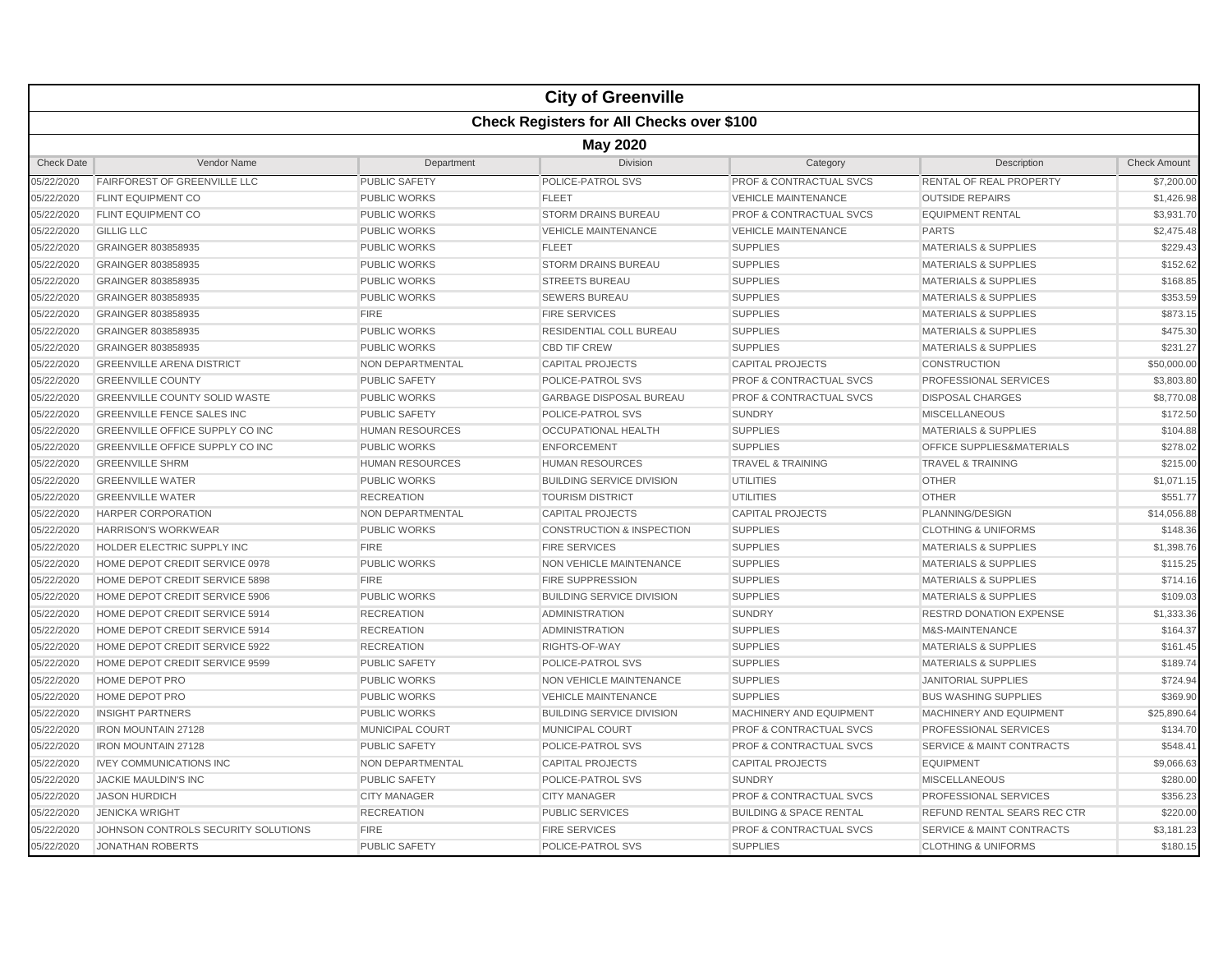|                   |                                                  |                                    | <b>City of Greenville</b>        |                                    |                                      |                     |  |  |  |
|-------------------|--------------------------------------------------|------------------------------------|----------------------------------|------------------------------------|--------------------------------------|---------------------|--|--|--|
|                   | <b>Check Registers for All Checks over \$100</b> |                                    |                                  |                                    |                                      |                     |  |  |  |
|                   | <b>May 2020</b>                                  |                                    |                                  |                                    |                                      |                     |  |  |  |
| <b>Check Date</b> | Vendor Name                                      | Department                         | <b>Division</b>                  | Category                           | Description                          | <b>Check Amount</b> |  |  |  |
| 05/22/2020        | <b>JUSANDRA ROBINSON</b>                         | <b>RECREATION</b>                  | PUBLIC SERVICES                  | <b>BUILDING &amp; SPACE RENTAL</b> | REFUND RENTAL SEARS REC CTR          | \$280.00            |  |  |  |
| 05/22/2020        | <b>KAREN K CRAWFORD</b>                          | OFFICE OF MGMT & BUDGET            | <b>ACCOUNTING</b>                | <b>TRAVEL &amp; TRAINING</b>       | <b>TRAVEL &amp; TRAINING</b>         | \$298.00            |  |  |  |
| 05/22/2020        | LABORATORY CORPORATION OF AMERICA                | <b>HUMAN RESOURCES</b>             | <b>OCCUPATIONAL HEALTH</b>       | <b>PROF &amp; CONTRACTUAL SVCS</b> | <b>PROFESSIONAL SERVICES</b>         | \$477.30            |  |  |  |
| 05/22/2020        | <b>LANDSCAPERS SUPPLY</b>                        | <b>RECREATION</b>                  | <b>BEAUTIFICATION BUREAU</b>     | <b>SUPPLIES</b>                    | <b>MATERIALS &amp; SUPPLIES</b>      | \$260.62            |  |  |  |
| 05/22/2020        | <b>LANDSCAPERS SUPPLY</b>                        | <b>PUBLIC WORKS</b>                | <b>STORM DRAINS BUREAU</b>       | <b>SUPPLIES</b>                    | <b>MATERIALS &amp; SUPPLIES</b>      | \$405.29            |  |  |  |
| 05/22/2020        | <b>LANDSCAPERS SUPPLY</b>                        | <b>RECREATION</b>                  | ADMINISTRATION                   | <b>SUPPLIES</b>                    | M&S-GROUNDS                          | \$314.79            |  |  |  |
| 05/22/2020        | <b>LESLIES POOL SUPPLIES</b>                     | <b>RECREATION</b>                  | <b>TOURISM DISTRICT</b>          | <b>REPAIR &amp; MAINT SVCS</b>     | <b>FOUNTAIN REPAIR</b>               | \$863.40            |  |  |  |
| 05/22/2020        | LOEBSACK AND BROWNLEE PLLC                       | OFFICE OF MGMT & BUDGET            | <b>REVENUE</b>                   | <b>BUSINESS LICENSE(HOLDING)</b>   | <b>BUSINESS LICENSE REFUND</b>       | \$489.00            |  |  |  |
| 05/22/2020        | LOWES                                            | <b>PUBLIC SAFETY</b>               | POLICE-PATROL SVS                | <b>SUPPLIES</b>                    | <b>MATERIALS &amp; SUPPLIES</b>      | \$504.49            |  |  |  |
| 05/22/2020        | LOWES                                            | <b>FIRE</b>                        | <b>FIRE SUPPRESSION</b>          | <b>SUPPLIES</b>                    | <b>MATERIALS &amp; SUPPLIES</b>      | \$372.52            |  |  |  |
| 05/22/2020        | <b>MARATHON STAFFING INC</b>                     | <b>PUBLIC SAFETY</b>               | POLICE-DISPATCH BUREAU           | <b>PROF &amp; CONTRACTUAL SVCS</b> | <b>TEMP PERSONNEL SVCS</b>           | \$3,056.47          |  |  |  |
| 05/22/2020        | MARIETTA LAWN & GARDEN INC                       | <b>RECREATION</b>                  | <b>PARKS MAINTENANCE</b>         | <b>REPAIR &amp; MAINT SVCS</b>     | <b>SMALL ENGINE</b>                  | \$185.32            |  |  |  |
| 05/22/2020        | MAVIN CONSTRUCTION LLC                           | NON DEPARTMENTAL                   | <b>CAPITAL PROJECTS</b>          | <b>CAPITAL PROJECTS</b>            | PLANNING/DESIGN                      | \$1,500.00          |  |  |  |
| 05/22/2020        | MIKE'S BODY SHOP & TOWING INC                    | <b>PUBLIC WORKS</b>                | <b>CU-ICAR SHUTTLE</b>           | <b>VEHICLE MAINTENANCE</b>         | <b>OUTSIDE REPAIRS</b>               | \$350.00            |  |  |  |
| 05/22/2020        | MIKE'S BODY SHOP & TOWING INC                    | <b>PUBLIC WORKS</b>                | <b>VEHICLE MAINTENANCE</b>       | <b>VEHICLE MAINTENANCE</b>         | <b>OUTSIDE REPAIRS</b>               | \$375.00            |  |  |  |
| 05/22/2020        | <b>MINUTEMAN PRESS</b>                           | <b>RECREATION</b>                  | <b>PARKS AND RECREATION</b>      | <b>SUPPLIES</b>                    | <b>MATERIALS &amp; SUPPLIES</b>      | \$758.96            |  |  |  |
| 05/22/2020        | <b>MOTOROLA SOLUTIONS INC</b>                    | <b>PUBLIC SAFETY</b>               | POLICE-DISPATCH BUREAU           | <b>REPAIR &amp; MAINT SVCS</b>     | <b>RADIO MAINTENANCE</b>             | \$19,099.94         |  |  |  |
| 05/22/2020        | MOTOROLA-PALMETTO 800                            | <b>PUBLIC WORKS</b>                | <b>FIXED ROUTE</b>               | <b>COMMUNICATIONS</b>              | <b>OTHER</b>                         | \$1,234.73          |  |  |  |
| 05/22/2020        | PANAGAKOS ASPHALT PAVING INC                     | <b>PUBLIC WORKS</b>                | <b>STREETS BUREAU</b>            | <b>SUPPLIES</b>                    | <b>MATERIALS &amp; SUPPLIES</b>      | \$1,000.64          |  |  |  |
| 05/22/2020        | PANAGAKOS ASPHALT PAVING INC                     | <b>PUBLIC WORKS</b>                | <b>STORM DRAINS BUREAU</b>       | <b>SUPPLIES</b>                    | <b>MATERIALS &amp; SUPPLIES</b>      | \$500.32            |  |  |  |
| 05/22/2020        | PANAGAKOS ASPHALT PAVING INC                     | <b>PUBLIC WORKS</b>                | <b>SEWERS BUREAU</b>             | <b>SUPPLIES</b>                    | <b>MATERIALS &amp; SUPPLIES</b>      | \$500.32            |  |  |  |
| 05/22/2020        | PIEDMONT NATURAL GAS CO INC                      | <b>PUBLIC WORKS</b>                | <b>FLEET</b>                     | <b>UTILITIES</b>                   | GAS                                  | \$222.11            |  |  |  |
| 05/22/2020        | PIEDMONT NATURAL GAS CO INC                      | <b>FIRE</b>                        | <b>FIRE SERVICES</b>             | <b>UTILITIES</b>                   | GAS                                  | \$565.63            |  |  |  |
| 05/22/2020        | PIEDMONT NATURAL GAS CO INC                      | <b>PUBLIC WORKS</b>                | NON VEHICLE MAINTENANCE          | <b>UTILITIES</b>                   | GAS                                  | \$361.37            |  |  |  |
| 05/22/2020        | PIEDMONT NATURAL GAS CO INC                      | <b>RECREATION</b>                  | ADMINISTRATION                   | <b>UTILITIES</b>                   | GAS                                  | \$336.18            |  |  |  |
| 05/22/2020        | PIEDMONT NATURAL GAS CO INC                      | <b>PUBLIC WORKS</b>                | <b>BUILDING SERVICE DIVISION</b> | UTILITIES                          | GAS                                  | \$533.00            |  |  |  |
| 05/22/2020        | PIEDMONT NATURAL GAS CO INC                      | <b>RECREATION</b>                  | <b>COMMUNITY CENTERS</b>         | <b>UTILITIES</b>                   | GAS                                  | \$233.05            |  |  |  |
| 05/22/2020        | PIPER PRINTING LLC                               | NON DEPARTMENTAL                   | <b>CAPITAL PROJECTS</b>          | <b>CAPITAL PROJECTS</b>            | <b>CONSTRUCTION</b>                  | \$1,500.00          |  |  |  |
| 05/22/2020        | <b>PLATOS CLOSET</b>                             | <b>OFFICE OF MGMT &amp; BUDGET</b> | <b>REVENUE</b>                   | <b>BUSINESS LIC &amp; PERMITS</b>  | <b>REFUND BUSINESS LICENSE</b>       | \$396.16            |  |  |  |
| 05/22/2020        | PRAXAIR DISTRIBUTION INC                         | <b>PUBLIC WORKS</b>                | <b>FLEET</b>                     | <b>SUPPLIES</b>                    | <b>MATERIALS &amp; SUPPLIES</b>      | \$192.06            |  |  |  |
| 05/22/2020        | PREMIER GROWERS INC                              | <b>RECREATION</b>                  | <b>TOURISM DISTRICT</b>          | <b>SUPPLIES</b>                    | <b>MATERIALS &amp; SUPPLIES</b>      | \$6,329.40          |  |  |  |
| 05/22/2020        | PREMIER GROWERS INC                              | <b>RECREATION</b>                  | <b>BEAUTIFICATION BUREAU</b>     | <b>SUPPLIES</b>                    | <b>MATERIALS &amp; SUPPLIES</b>      | \$549.00            |  |  |  |
| 05/22/2020        | PRESORT PLUS INC                                 | <b>RECREATION</b>                  | PUBLIC SERVICES                  | <b>PRINTING</b>                    | PRINTING & BINDING                   | \$458.55            |  |  |  |
| 05/22/2020        | PRESSURE PROS INC                                | <b>PUBLIC WORKS</b>                | POINSETT GARAGE                  | <b>PROF &amp; CONTRACTUAL SVCS</b> | <b>SERVICE &amp; MAINT CONTRACTS</b> | \$6,375.00          |  |  |  |
| 05/22/2020        | PRESSURE PROS INC                                | <b>PUBLIC WORKS</b>                | <b>CHURCH STREET GARAGE</b>      | <b>PROF &amp; CONTRACTUAL SVCS</b> | <b>SERVICE &amp; MAINT CONTRACTS</b> | \$6,712.50          |  |  |  |
| 05/22/2020        | PROFORMA RHINO GRAPHICS                          | <b>FIRE</b>                        | <b>FIRE SERVICES</b>             | <b>SUPPLIES</b>                    | <b>MATERIALS &amp; SUPPLIES</b>      | \$2,289.20          |  |  |  |
| 05/22/2020        | R J SHIRLEY INC                                  | <b>RECREATION</b>                  | TREE MAINTENANCE BUREAU          | <b>PROF &amp; CONTRACTUAL SVCS</b> | PROFESSIONAL SERVICES                | \$1,373.40          |  |  |  |
| 05/22/2020        | <b>RANGER FIRE INC</b>                           | OFFICE OF MGMT & BUDGET            | <b>REVENUE</b>                   | <b>BUSINESS LICENSE(HOLDING)</b>   | <b>BUSINESS LICENSE REFUND</b>       | \$414.00            |  |  |  |
| 05/22/2020        | <b>READ'S UNIFORMS INC</b>                       | <b>FIRE</b>                        | <b>FIRE SERVICES</b>             | <b>SUPPLIES</b>                    | <b>CLOTHING &amp; UNIFORMS</b>       | \$551.51            |  |  |  |
| 05/22/2020        | <b>READ'S UNIFORMS INC</b>                       | <b>FIRE</b>                        | <b>FIRE SUPPRESSION</b>          | <b>SUPPLIES</b>                    | <b>CLOTHING &amp; UNIFORMS</b>       | \$2,852.81          |  |  |  |
| 05/22/2020        | <b>RILEY POPE &amp; LANEY, LLC</b>               | <b>CITY MANAGER</b>                | <b>CITY MANAGER</b>              | <b>PROF &amp; CONTRACTUAL SVCS</b> | PROFESSIONAL SERVICES                | \$6.612.50          |  |  |  |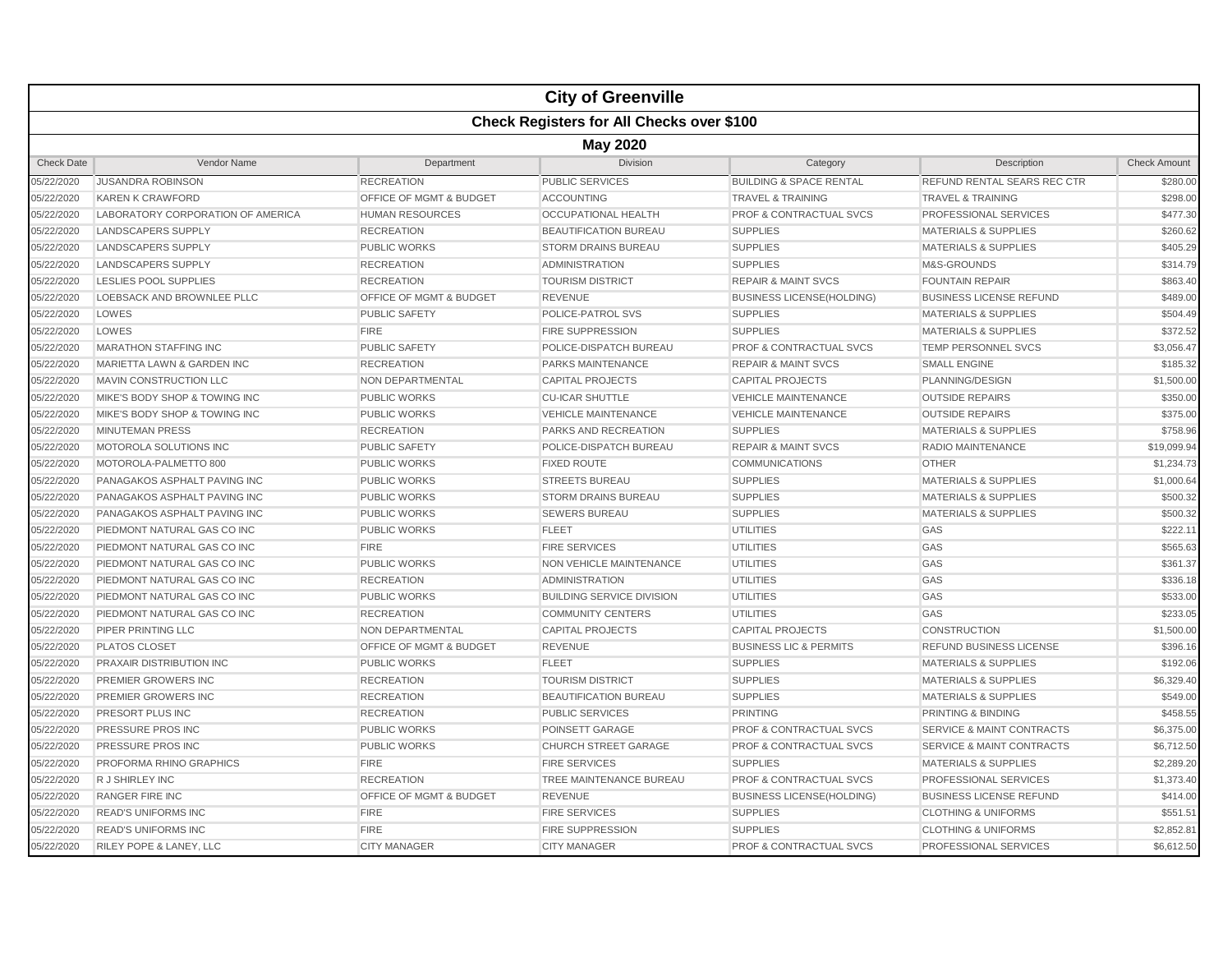|                   |                                                  |                                    | <b>City of Greenville</b>        |                                    |                                      |                     |  |  |  |  |
|-------------------|--------------------------------------------------|------------------------------------|----------------------------------|------------------------------------|--------------------------------------|---------------------|--|--|--|--|
|                   | <b>Check Registers for All Checks over \$100</b> |                                    |                                  |                                    |                                      |                     |  |  |  |  |
|                   | <b>May 2020</b>                                  |                                    |                                  |                                    |                                      |                     |  |  |  |  |
| <b>Check Date</b> | Vendor Name                                      | Department                         | <b>Division</b>                  | Category                           | Description                          | <b>Check Amount</b> |  |  |  |  |
| 05/22/2020        | RIVERPLACE DEVELOPMENT II LLC                    | <b>PUBLIC WORKS</b>                | <b>RIVERPLACE GARAGE</b>         | <b>PROF &amp; CONTRACTUAL SVCS</b> | <b>SERVICE &amp; MAINT CONTRACTS</b> | \$123.20            |  |  |  |  |
| 05/22/2020        | RIVERPLACE DEVELOPMENT II LLC                    | <b>PUBLIC WORKS</b>                | RIVERPLACE GARAGE                | <b>UTILITIES</b>                   | <b>ELECTRICITY</b>                   | \$192.24            |  |  |  |  |
| 05/22/2020        | <b>SAFE INDUSTRIES</b>                           | <b>FIRE</b>                        | <b>FIRE SERVICES</b>             | <b>SUPPLIES</b>                    | <b>MATERIALS &amp; SUPPLIES</b>      | \$48,034.87         |  |  |  |  |
| 05/22/2020        | <b>SAFE INDUSTRIES</b>                           | <b>FIRE</b>                        | <b>FIRE SUPPRESSION</b>          | <b>SUPPLIES</b>                    | <b>CLOTHING &amp; UNIFORMS</b>       | \$82,642.90         |  |  |  |  |
| 05/22/2020        | <b>SAFETY PRODUCTS INC</b>                       | <b>PUBLIC WORKS</b>                | <b>ENGINEERING</b>               | <b>SUPPLIES</b>                    | <b>MATERIALS &amp; SUPPLIES</b>      | \$225.07            |  |  |  |  |
| 05/22/2020        | SAFETY PRODUCTS INC                              | <b>PUBLIC WORKS</b>                | <b>SEWERS BUREAU</b>             | <b>SUPPLIES</b>                    | <b>MATERIALS &amp; SUPPLIES</b>      | \$294.12            |  |  |  |  |
| 05/22/2020        | <b>SAFETY PRODUCTS INC</b>                       | <b>PUBLIC WORKS</b>                | RESIDENTIAL COLL BUREAU          | <b>SUPPLIES</b>                    | <b>MATERIALS &amp; SUPPLIES</b>      | \$447.73            |  |  |  |  |
| 05/22/2020        | <b>SAFETY PRODUCTS INC</b>                       | <b>PUBLIC WORKS</b>                | PARKING ADMINISTRATION           | <b>SUPPLIES</b>                    | <b>MATERIALS &amp; SUPPLIES</b>      | \$395.99            |  |  |  |  |
| 05/22/2020        | SAFETY PRODUCTS INC                              | <b>PUBLIC WORKS</b>                | <b>TRAFFIC ENGINEERING</b>       | <b>SUPPLIES</b>                    | <b>MATERIALS &amp; SUPPLIES</b>      | \$178.37            |  |  |  |  |
| 05/22/2020        | <b>SAFETY PRODUCTS INC</b>                       | <b>PUBLIC WORKS</b>                | <b>STREETS BUREAU</b>            | <b>SUPPLIES</b>                    | <b>MATERIALS &amp; SUPPLIES</b>      | \$357.91            |  |  |  |  |
| 05/22/2020        | SAFETY PRODUCTS INC                              | PUBLIC WORKS                       | <b>BUILDING SERVICE DIVISION</b> | <b>SUPPLIES</b>                    | <b>MATERIALS &amp; SUPPLIES</b>      | \$153.29            |  |  |  |  |
| 05/22/2020        | SAFETY PRODUCTS INC                              | <b>PUBLIC WORKS</b>                | <b>FLEET</b>                     | <b>SUPPLIES</b>                    | <b>MATERIALS &amp; SUPPLIES</b>      | \$231.68            |  |  |  |  |
| 05/22/2020        | <b>SAFETY PRODUCTS INC</b>                       | <b>PUBLIC WORKS</b>                | <b>STORM DRAINS BUREAU</b>       | <b>SUPPLIES</b>                    | <b>MATERIALS &amp; SUPPLIES</b>      | \$268.64            |  |  |  |  |
| 05/22/2020        | <b>SAM'S CLUB</b>                                | <b>FIRE</b>                        | <b>FIRE SUPPRESSION</b>          | <b>SUPPLIES</b>                    | <b>MATERIALS &amp; SUPPLIES</b>      | \$971.87            |  |  |  |  |
| 05/22/2020        | <b>SAM'S CLUB</b>                                | <b>FIRE</b>                        | <b>FIRE SUPPRESSION</b>          | <b>SUPPLIES</b>                    | <b>JANITORIAL SUPPLIES</b>           | \$424.92            |  |  |  |  |
| 05/22/2020        | <b>SHERWIN WILLIAMS</b>                          | <b>RECREATION</b>                  | <b>ADMINISTRATION</b>            | <b>SUNDRY</b>                      | <b>RESTRD DONATION EXPENSE</b>       | \$592.47            |  |  |  |  |
| 05/22/2020        | <b>SIGNATURES</b>                                | <b>FIRE</b>                        | <b>FIRE SERVICES</b>             | <b>SUPPLIES</b>                    | <b>MATERIALS &amp; SUPPLIES</b>      | \$2,120.00          |  |  |  |  |
| 05/22/2020        | SITE DESIGN INC                                  | NON DEPARTMENTAL                   | <b>CAPITAL PROJECTS</b>          | <b>CAPITAL PROJECTS</b>            | PLANNING/DESIGN                      | \$288.00            |  |  |  |  |
| 05/22/2020        | SMITH TURF & IRRIGATION                          | <b>RECREATION</b>                  | PARKS MAINTENANCE                | <b>REPAIR &amp; MAINT SVCS</b>     | <b>FOUNTAIN REPAIR</b>               | \$518.83            |  |  |  |  |
| 05/22/2020        | SNIDER FLEET SOLUTIONS                           | <b>PUBLIC WORKS</b>                | <b>FLEET</b>                     | <b>VEHICLE MAINTENANCE</b>         | <b>OUTSIDE REPAIRS</b>               | \$2,869.07          |  |  |  |  |
| 05/22/2020        | SODFATHER INC                                    | <b>PUBLIC WORKS</b>                | <b>STREETS BUREAU</b>            | <b>PROF &amp; CONTRACTUAL SVCS</b> | <b>SERVICE &amp; MAINT CONTRACTS</b> | \$366.53            |  |  |  |  |
| 05/22/2020        | SODFATHER INC                                    | <b>PUBLIC WORKS</b>                | <b>SEWERS BUREAU</b>             | PROF & CONTRACTUAL SVCS            | MAINTENANCE CONTRACTS                | \$875.79            |  |  |  |  |
| 05/22/2020        | <b>SODFATHER INC</b>                             | <b>PUBLIC WORKS</b>                | <b>STORM DRAINS BUREAU</b>       | <b>PROF &amp; CONTRACTUAL SVCS</b> | <b>SERVICE &amp; MAINT CONTRACTS</b> | \$2,361.84          |  |  |  |  |
| 05/22/2020        | <b>SOFTWAREONE INC</b>                           | <b>OFFICE OF MGMT &amp; BUDGET</b> | <b>INFORMATION TECHNOLOGY</b>    | <b>SUPPLIES</b>                    | <b>MATERIALS &amp; SUPPLIES</b>      | \$198.80            |  |  |  |  |
| 05/22/2020        | SOUTH CAROLINA CHILDREN'S THEATRE                | <b>NON DEPARTMENTAL</b>            | <b>CAPITAL PROJECTS</b>          | <b>CAPITAL PROJECTS</b>            | <b>PROJECT EXPENSE</b>               | \$72,216.00         |  |  |  |  |
| 05/22/2020        | SOUTHEASTERN PAPER GROUP                         | <b>RECREATION</b>                  | <b>TOURISM DISTRICT</b>          | <b>SUPPLIES</b>                    | <b>JANITORIAL SUPPLIES</b>           | \$494.49            |  |  |  |  |
| 05/22/2020        | <b>T2 SYSTEMS CANADA INC</b>                     | <b>PUBLIC WORKS</b>                | <b>ENFORCEMENT</b>               | <b>PROF &amp; CONTRACTUAL SVCS</b> | <b>SERVICE &amp; MAINT CONTRACTS</b> | \$106.00            |  |  |  |  |
| 05/22/2020        | <b>TALENT MANAGEMENT SOLUTIONS</b>               | <b>PUBLIC WORKS</b>                | <b>FLEET</b>                     | <b>PROF &amp; CONTRACTUAL SVCS</b> | <b>TEMP PERSONNEL SVCS</b>           | \$1,003.20          |  |  |  |  |
| 05/22/2020        | <b>TALENT MANAGEMENT SOLUTIONS</b>               | MUNICIPAL COURT                    | <b>MUNICIPAL COURT</b>           | PROF & CONTRACTUAL SVCS            | TEMP PERSONNEL SVCS                  | \$827.52            |  |  |  |  |
| 05/22/2020        | <b>TALENT MANAGEMENT SOLUTIONS</b>               | <b>RECREATION</b>                  | <b>ADMINISTRATION</b>            | <b>PROF &amp; CONTRACTUAL SVCS</b> | <b>TEMP PERSONNEL SVCS</b>           | \$1,391.24          |  |  |  |  |
| 05/22/2020        | <b>TALENT MANAGEMENT SOLUTIONS</b>               | <b>PUBLIC WORKS</b>                | <b>FIXED ROUTE</b>               | <b>PROF &amp; CONTRACTUAL SVCS</b> | <b>TEMP PERSONNEL SVCS</b>           | \$4,631.46          |  |  |  |  |
| 05/22/2020        | <b>TALENT MANAGEMENT SOLUTIONS</b>               | <b>PUBLIC WORKS</b>                | <b>STREETS BUREAU</b>            | <b>PROF &amp; CONTRACTUAL SVCS</b> | <b>TEMP PERSONNEL SVCS</b>           | \$945.36            |  |  |  |  |
| 05/22/2020        | <b>TD CARD SERVICES</b>                          | <b>PUBLIC WORKS</b>                | <b>FLEET</b>                     | <b>VEHICLE MAINTENANCE</b>         | <b>OUTSIDE REPAIRS</b>               | \$568.14            |  |  |  |  |
| 05/22/2020        | TD CARD SERVICES                                 | <b>HUMAN RESOURCES</b>             | <b>HUMAN RESOURCES</b>           | <b>TRAVEL &amp; TRAINING</b>       | <b>TRAVEL &amp; TRAINING</b>         | \$515.00            |  |  |  |  |
| 05/22/2020        | TD CARD SERVICES                                 | PUBLIC WORKS                       | STORMWATER MANAGEMENT            | <b>TRAVEL &amp; TRAINING</b>       | <b>TRAVEL &amp; TRAINING</b>         | \$766.79            |  |  |  |  |
| 05/22/2020        | <b>TD CARD SERVICES</b>                          | <b>PUBLIC WORKS</b>                | <b>ENGINEERING</b>               | <b>TRAVEL &amp; TRAINING</b>       | <b>TRAVEL &amp; TRAINING</b>         | \$325.44            |  |  |  |  |
| 05/22/2020        | <b>TD CARD SERVICES</b>                          | <b>PUBLIC WORKS</b>                | <b>FLEET</b>                     | <b>TRAVEL &amp; TRAINING</b>       | <b>TRAVEL &amp; TRAINING</b>         | \$274.15            |  |  |  |  |
| 05/22/2020        | THOMAS BROTHERS NURSERY AND LA                   | OFFICE OF MGMT & BUDGET            | <b>REVENUE</b>                   | <b>BUSINESS LICENSE(HOLDING)</b>   | <b>BUSINESS LICENSE REFUND</b>       | \$210.00            |  |  |  |  |
| 05/22/2020        | <b>THOMSON REUTERS - WEST</b>                    | <b>PUBLIC SAFETY</b>               | POLICE-PATROL SVS                | <b>PROF &amp; CONTRACTUAL SVCS</b> | PROFESSIONAL SERVICES                | \$405.98            |  |  |  |  |
| 05/22/2020        | <b>TIFFANY GAYLE</b>                             | <b>RECREATION</b>                  | <b>COMMUNITY CENTERS</b>         | <b>COMMUNITY CENTERS</b>           | <b>REFUND SUMMER CAMP</b>            | \$150.00            |  |  |  |  |
| 05/22/2020        | <b>TRUCKPRO LLC</b>                              | <b>FIRE</b>                        | <b>FIRE SUPPRESSION</b>          | <b>VEHICLE MAINTENANCE</b>         | <b>PARTS</b>                         | \$353.21            |  |  |  |  |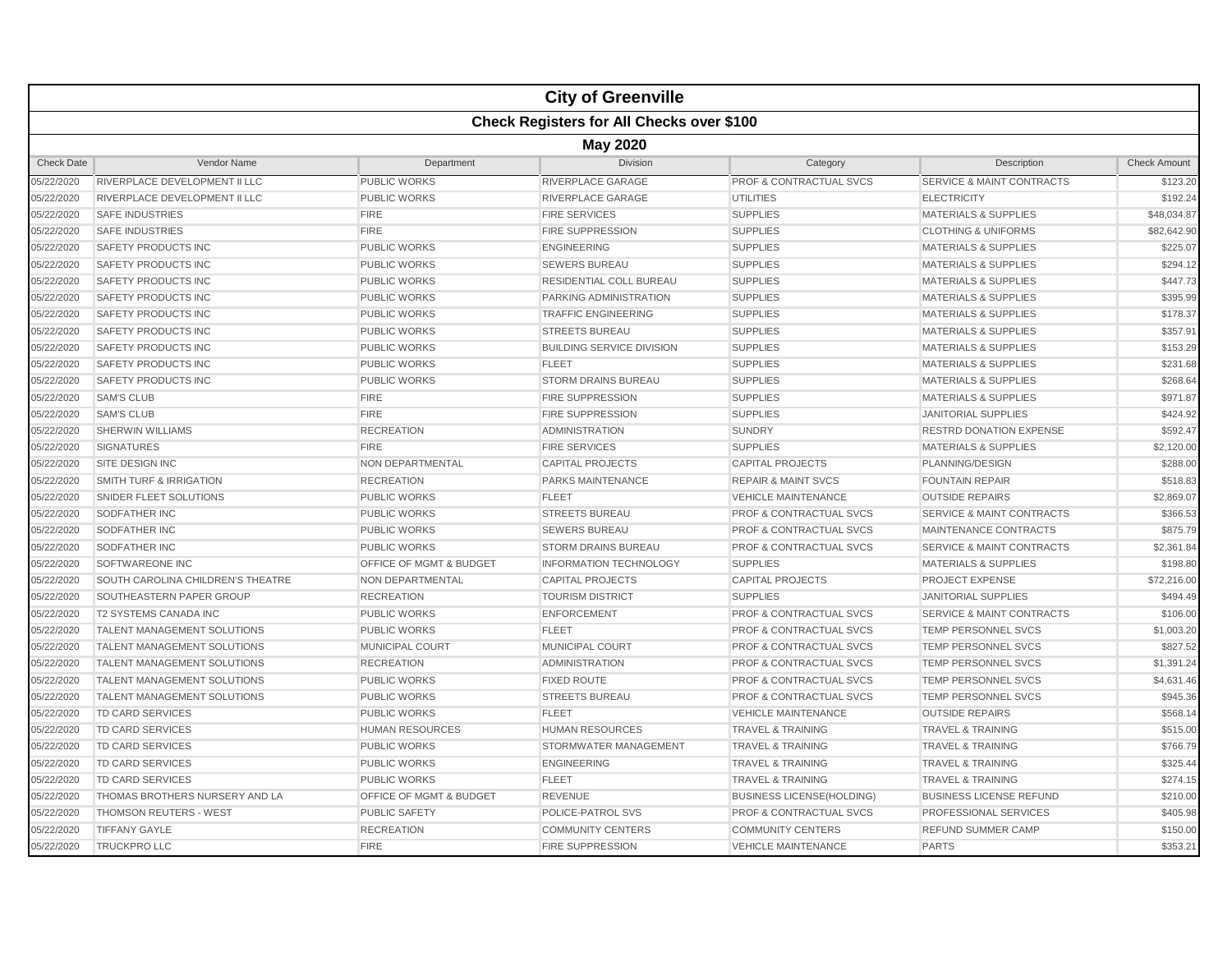|                   |                                                  |                                    | <b>City of Greenville</b>            |                                    |                                      |                     |  |  |  |
|-------------------|--------------------------------------------------|------------------------------------|--------------------------------------|------------------------------------|--------------------------------------|---------------------|--|--|--|
|                   | <b>Check Registers for All Checks over \$100</b> |                                    |                                      |                                    |                                      |                     |  |  |  |
|                   | <b>May 2020</b>                                  |                                    |                                      |                                    |                                      |                     |  |  |  |
| <b>Check Date</b> | Vendor Name                                      | Department                         | <b>Division</b>                      | Category                           | Description                          | <b>Check Amount</b> |  |  |  |
| 05/22/2020        | <b>TRUCOLOR</b>                                  | <b>PUBLIC WORKS</b>                | <b>FIXED ROUTE</b>                   | <b>PRINTING</b>                    | PRINTING & BINDING                   | \$289.42            |  |  |  |
| 05/22/2020        | <b>ULINE INC</b>                                 | <b>RECREATION</b>                  | <b>PUBLIC SERVICES</b>               | <b>PROF &amp; CONTRACTUAL SVCS</b> | <b>SERVICE &amp; MAINT CONTRACTS</b> | \$4,935.03          |  |  |  |
| 05/22/2020        | <b>ULINE INC</b>                                 | <b>RECREATION</b>                  | PARKS AND RECREATION                 | <b>SUPPLIES</b>                    | <b>MATERIALS &amp; SUPPLIES</b>      | \$336.69            |  |  |  |
| 05/22/2020        | <b>UNIFIRST</b>                                  | <b>PUBLIC WORKS</b>                | <b>VEHICLE MAINTENANCE</b>           | <b>SUPPLIES</b>                    | <b>CLOTHING &amp; UNIFORMS</b>       | \$109.71            |  |  |  |
| 05/22/2020        | <b>UPSTATE MATERIALS INC</b>                     | <b>RECREATION</b>                  | <b>ADMINISTRATION</b>                | <b>SUPPLIES</b>                    | M&S-GROUNDS                          | \$588.50            |  |  |  |
| 05/22/2020        | URBAN DESIGN ASSOCIATES LTD                      | <b>ECONOMIC DEVELOPMENT</b>        | PLANNING AND ZONING                  | <b>PROF &amp; CONTRACTUAL SVCS</b> | PROFESSIONAL SERVICES                | \$618.29            |  |  |  |
| 05/22/2020        | USI INSURANCE SERVICES                           | <b>HUMAN RESOURCES</b>             | <b>HEALTH CARE</b>                   | <b>PROF &amp; CONTRACTUAL SVCS</b> | PROFESSIONAL SERVICES                | \$6,000.00          |  |  |  |
| 05/22/2020        | <b>VERIZON WIRELESS</b>                          | <b>FIRE</b>                        | <b>FIRE</b>                          | <b>COMMUNICATIONS</b>              | <b>OTHER</b>                         | \$6,637.63          |  |  |  |
| 05/22/2020        | <b>VERIZON WIRELESS</b>                          | <b>OFFICE OF MGMT &amp; BUDGET</b> | <b>INFORMATION TECHNOLOGY</b>        | <b>COMMUNICATIONS</b>              | TELECOMMUNICATIONS/WIRELE            | \$119.12            |  |  |  |
| 05/22/2020        | <b>VERIZON WIRELESS</b>                          | <b>PUBLIC SAFETY</b>               | POLICE-PATROL SVS                    | <b>COMMUNICATIONS</b>              | <b>OTHER</b>                         | \$8,847.45          |  |  |  |
| 05/22/2020        | <b>VIRGINIA STROUD</b>                           | C.D. DIVISION                      | <b>CDBG PROJECTS</b>                 | <b>SUPPLIES</b>                    | <b>MATERIALS &amp; SUPPLIES</b>      | \$600.52            |  |  |  |
| 05/22/2020        | <b>VIRGINIA STROUD</b>                           | C. D. DIVISION                     | <b>CDBG PROJECTS</b>                 | <b>TRAVEL &amp; TRAINING</b>       | <b>TRAVEL &amp; TRAINING</b>         | \$125.00            |  |  |  |
| 05/22/2020        | <b>WEST ENVIRONMENTAL</b>                        | ECONOMIC DEVELOPMENT               | <b>BUILDING &amp; PROPERTY MAINT</b> | PROF & CONTRACTUAL SVCS            | <b>DEMOLITIONS</b>                   | \$18,156.00         |  |  |  |
| 05/22/2020        | WILDLANDS ENGINEERING INC                        | NON DEPARTMENTAL                   | <b>CAPITAL PROJECTS</b>              | <b>CAPITAL PROJECTS</b>            | PLANNING/DESIGN                      | \$5,863.57          |  |  |  |
| 05/22/2020        | <b>WILLOW TREE LANDSCAPING INC</b>               | <b>RECREATION</b>                  | <b>BEAUTIFICATION BUREAU</b>         | <b>SUPPLIES</b>                    | <b>MATERIALS &amp; SUPPLIES</b>      | \$3,028.50          |  |  |  |
| 05/22/2020        | <b>WP LAW INC</b>                                | <b>RECREATION</b>                  | <b>BEAUTIFICATION BUREAU</b>         | <b>SUPPLIES</b>                    | <b>MATERIALS &amp; SUPPLIES</b>      | \$126.46            |  |  |  |
| 05/29/2020        | AAA SUPPLY INC                                   | <b>PUBLIC WORKS</b>                | <b>BUILDING SERVICE DIVISION</b>     | <b>SUPPLIES</b>                    | <b>MATERIALS &amp; SUPPLIES</b>      | \$186.20            |  |  |  |
| 05/29/2020        | ALDRIDGE FAMILY PRODUCE                          | <b>RECREATION</b>                  | <b>ADMINISTRATION</b>                | <b>SUPPLIES</b>                    | M&S-FOOD                             | \$404.51            |  |  |  |
| 05/29/2020        | ALGONQUIN PRODUCTS                               | <b>PUBLIC WORKS</b>                | <b>VEHICLE MAINTENANCE</b>           | <b>SUPPLIES</b>                    | <b>BUS WASHING SUPPLIES</b>          | \$1,899.50          |  |  |  |
| 05/29/2020        | AMERICAN PUBLIC WORKS ASSOCIATION                | <b>PUBLIC WORKS</b>                | <b>FLEET</b>                         | <b>TRAVEL &amp; TRAINING</b>       | <b>TRAVEL &amp; TRAINING</b>         | \$218.00            |  |  |  |
| 05/29/2020        | APCO INTERNATIONAL INC                           | <b>PUBLIC SAFETY</b>               | POLICE-PATROL SVS                    | <b>TRAVEL &amp; TRAINING</b>       | <b>TRAVEL &amp; TRAINING</b>         | \$390.00            |  |  |  |
| 05/29/2020        | ARAMARK EDUCATIONAL SERVICES                     | OFFICE OF MGMT & BUDGET            | <b>REVENUE</b>                       | <b>BUSINESS LICENSE(HOLDING)</b>   | <b>BUSINESS LICENSE REFUND</b>       | \$186.05            |  |  |  |
| 05/29/2020        | ASE AUTOMOTIVE SERV EXCELLENCE                   | <b>PUBLIC WORKS</b>                | <b>FLEET</b>                         | <b>TRAVEL &amp; TRAINING</b>       | <b>TRAVEL &amp; TRAINING</b>         | \$477.00            |  |  |  |
| 05/29/2020        | A-TECH SERVICES LLC                              | <b>PUBLIC WORKS</b>                | <b>FLEET</b>                         | <b>VEHICLE MAINTENANCE</b>         | <b>OUTSIDE REPAIRS</b>               | \$1,705.90          |  |  |  |
| 05/29/2020        | <b>BEAU WELLING DESIGN</b>                       | <b>ECONOMIC DEVELOPMENT</b>        | ECONOMIC DEVELOPMENT                 | <b>PROF &amp; CONTRACTUAL SVCS</b> | PROFESSIONAL SERVICES                | \$8,075.00          |  |  |  |
| 05/29/2020        | <b>BRAVO1 PROTECTION</b>                         | <b>PUBLIC WORKS</b>                | PARKING ADMINISTRATION               | <b>PROF &amp; CONTRACTUAL SVCS</b> | <b>SERVICE &amp; MAINT CONTRACTS</b> | \$1,603.14          |  |  |  |
| 05/29/2020        | <b>BUDDY SKINNER</b>                             | <b>ECONOMIC DEVELOPMENT</b>        | <b>BUILDING &amp; PROPERTY MAINT</b> | <b>SUNDRY</b>                      | DUES, SUBSCRIPTN, PUBLICATN          | \$130.00            |  |  |  |
| 05/29/2020        | <b>BUNNELL-LAMMONS ENGINEERING</b>               | NON DEPARTMENTAL                   | <b>CAPITAL PROJECTS</b>              | <b>CAPITAL PROJECTS</b>            | PLANNING/DESIGN                      | \$2,062.50          |  |  |  |
| 05/29/2020        | C F EVANS CONSTRUCTION COMPANY                   | OFFICE OF MGMT & BUDGET            | <b>REVENUE</b>                       | <b>BUSINESS LICENSE(HOLDING)</b>   | <b>BUSINESS LICENSE REFUND</b>       | \$150.00            |  |  |  |
| 05/29/2020        | CAP CAMPERDOWN LLC                               | NON DEPARTMENTAL                   | <b>CAPITAL PROJECTS</b>              | <b>CAPITAL PROJECTS</b>            | CONSTRUCTION                         | \$253,211.50        |  |  |  |
| 05/29/2020        | <b>CAPITOL POWER GROUP LLC</b>                   | OFFICE OF MGMT & BUDGET            | <b>INFORMATION TECHNOLOGY</b>        | <b>PROF &amp; CONTRACTUAL SVCS</b> | <b>SERVICE &amp; MAINT CONTRACTS</b> | \$3,080.41          |  |  |  |
| 05/29/2020        | CAROLINA INDUSTRIAL EQUIPMENT INC                | <b>PUBLIC WORKS</b>                | <b>FLEET</b>                         | <b>VEHICLE MAINTENANCE</b>         | <b>OUTSIDE REPAIRS</b>               | \$2,125.00          |  |  |  |
| 05/29/2020        | <b>CASCADES RETIREMENT LLC</b>                   | OFFICE OF MGMT & BUDGET            | <b>REVENUE</b>                       | <b>BUSINESS LICENSE(HOLDING)</b>   | <b>BUSINESS LICENSE REFUND</b>       | \$5,331.99          |  |  |  |
| 05/29/2020        | CDW/G                                            | <b>NON DEPARTMENTAL</b>            | <b>CAPITAL PROJECTS</b>              | <b>CAPITAL PROJECTS</b>            | <b>CONSTRUCTION</b>                  | \$1,762.17          |  |  |  |
| 05/29/2020        | CHARTER COMMUNICATIONS                           | <b>RECREATION</b>                  | <b>COMMUNITY CENTERS</b>             | <b>COMMUNICATIONS</b>              | <b>CABLE TELEVISION/INTERNET</b>     | \$450.09            |  |  |  |
| 05/29/2020        | <b>CHARTER COMMUNICATIONS</b>                    | <b>PUBLIC SAFETY</b>               | POLICE-PATROL SVS                    | <b>COMMUNICATIONS</b>              | <b>OTHER</b>                         | \$405.59            |  |  |  |
| 05/29/2020        | <b>CHARTER COMMUNICATIONS</b>                    | <b>PUBLIC WORKS</b>                | <b>PUBLIC WORKS</b>                  | <b>PROF &amp; CONTRACTUAL SVCS</b> | PROFESSIONAL SERVICES                | \$384.72            |  |  |  |
| 05/29/2020        | CHARTER COMMUNICATIONS                           | <b>PUBLIC WORKS</b>                | <b>BUILDING SERVICE DIVISION</b>     | <b>COMMUNICATIONS</b>              | <b>OTHER</b>                         | \$105.14            |  |  |  |
| 05/29/2020        | <b>CINTAS</b>                                    | <b>PUBLIC WORKS</b>                | <b>FLEET</b>                         | <b>SUPPLIES</b>                    | <b>CLOTHING &amp; UNIFORMS</b>       | \$179.55            |  |  |  |
| 05/29/2020        | <b>CISION</b>                                    | PUBLIC INFORMATION/EVENTS          | PUBLIC INFORMATION                   | <b>PROF &amp; CONTRACTUAL SVCS</b> | PROFESSIONAL SERVICES                | \$12,720.00         |  |  |  |
| 05/29/2020        | <b>COMMERCE CLUB</b>                             | <b>CITY MANAGER</b>                | <b>CITY MANAGER</b>                  | <b>SUNDRY</b>                      | <b>MISCELLANEOUS</b>                 | \$157.00            |  |  |  |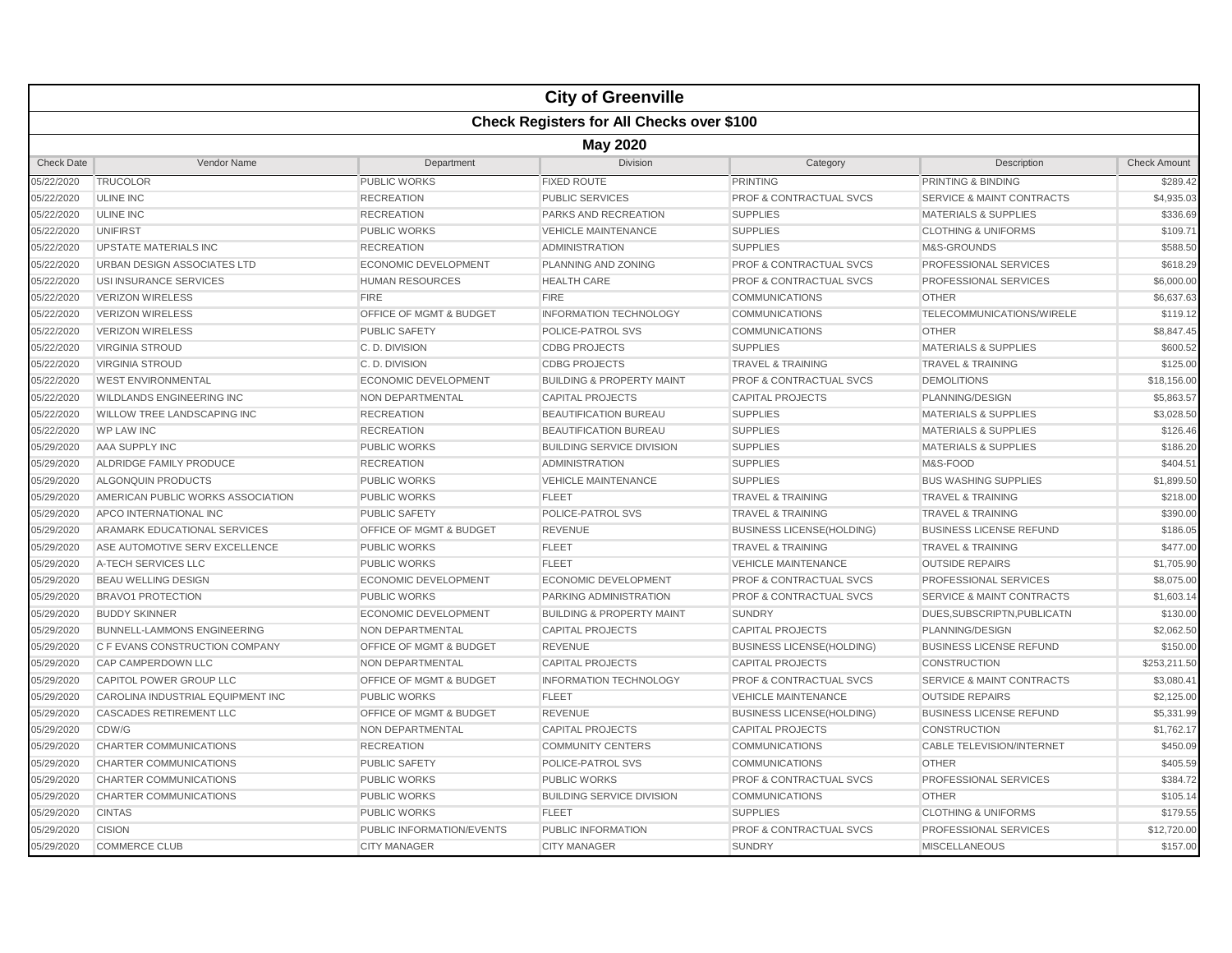|                   |                                        |                                    | <b>City of Greenville</b>                        |                                    |                                      |                     |  |  |  |
|-------------------|----------------------------------------|------------------------------------|--------------------------------------------------|------------------------------------|--------------------------------------|---------------------|--|--|--|
|                   |                                        |                                    | <b>Check Registers for All Checks over \$100</b> |                                    |                                      |                     |  |  |  |
|                   | <b>May 2020</b>                        |                                    |                                                  |                                    |                                      |                     |  |  |  |
| <b>Check Date</b> | Vendor Name                            | Department                         | <b>Division</b>                                  | Category                           | Description                          | <b>Check Amount</b> |  |  |  |
| 05/29/2020        | <b>CORK AND TAP</b>                    | OFFICE OF MGMT & BUDGET            | <b>REVENUE</b>                                   | <b>BUSINESS LICENSE(HOLDING)</b>   | <b>BUSINESS LICENSE REFUND</b>       | \$108.52            |  |  |  |
| 05/29/2020        | <b>COVETRUS NORTH AMERICA</b>          | <b>RECREATION</b>                  | <b>ADMINISTRATION</b>                            | <b>SUPPLIES</b>                    | M&S-VETERINARY                       | \$367.07            |  |  |  |
| 05/29/2020        | <b>CUTLER REPAVING INC</b>             | NON DEPARTMENTAL                   | <b>CAPITAL PROJECTS</b>                          | <b>CAPITAL PROJECTS</b>            | <b>CONSTRUCTION</b>                  | \$242,610.33        |  |  |  |
| 05/29/2020        | <b>DARROHN ENGINEERING LLC</b>         | NON DEPARTMENTAL                   | <b>CAPITAL PROJECTS</b>                          | <b>CAPITAL PROJECTS</b>            | PLANNING/DESIGN                      | \$3,900.00          |  |  |  |
| 05/29/2020        | <b>DELL MARKETING LP</b>               | <b>OFFICE OF MGMT &amp; BUDGET</b> | <b>INFORMATION TECHNOLOGY</b>                    | <b>MIS PROJECTS</b>                | <b>PCS/UPGRADES</b>                  | \$2,407.22          |  |  |  |
| 05/29/2020        | <b>DEREK LOFTIS</b>                    | <b>CITY MANAGER</b>                | <b>DONATIONS</b>                                 | CONTRIBUTIONS/DONATIONS            | <b>K9 PROGRAM</b>                    | \$611.18            |  |  |  |
| 05/29/2020        | <b>DESIGNLAB INC</b>                   | <b>PUBLIC SAFETY</b>               | POLICE-PATROL SVS                                | <b>SUPPLIES</b>                    | <b>CLOTHING &amp; UNIFORMS</b>       | \$4,903.41          |  |  |  |
| 05/29/2020        | DIVERSIFIED ELECTRONICS INC            | <b>PUBLIC SAFETY</b>               | POLICE-PATROL SVS                                | <b>SUPPLIES</b>                    | <b>MATERIALS &amp; SUPPLIES</b>      | \$337.08            |  |  |  |
| 05/29/2020        | <b>DIVERSIFIED ELECTRONICS INC</b>     | <b>PUBLIC SAFETY</b>               | POLICE-PATROL SVS                                | <b>REPAIR &amp; MAINT SVCS</b>     | <b>REPAIRS &amp; MAINTENANCE</b>     | \$164.25            |  |  |  |
| 05/29/2020        | DIXIE RUBBER & PLASTICS INC            | <b>FIRE</b>                        | <b>FIRE SERVICES</b>                             | <b>SUPPLIES</b>                    | <b>MATERIALS &amp; SUPPLIES</b>      | \$164.41            |  |  |  |
| 05/29/2020        | <b>DIXIE RUBBER &amp; PLASTICS INC</b> | <b>FIRE</b>                        | <b>FIRE SUPPRESSION</b>                          | <b>VEHICLE MAINTENANCE</b>         | <b>PARTS</b>                         | \$178.19            |  |  |  |
| 05/29/2020        | <b>DOCUSIGN INC</b>                    | <b>RECREATION</b>                  | PARKS AND RECREATION                             | <b>SUNDRY</b>                      | DUES, SUBSCRIPTN, PUBLICATN          | \$284.00            |  |  |  |
| 05/29/2020        | <b>DOCUSIGN INC</b>                    | <b>HUMAN RESOURCES</b>             | <b>HUMAN RESOURCES</b>                           | <b>PROF &amp; CONTRACTUAL SVCS</b> | <b>PROFESSIONAL SERVICES</b>         | \$284.00            |  |  |  |
| 05/29/2020        | <b>DOCUSIGN INC</b>                    | <b>RECREATION</b>                  | <b>PUBLIC SERVICES</b>                           | <b>SUNDRY</b>                      | DUES, SUBSCRIPTN, PUBLICATN          | \$284.00            |  |  |  |
| 05/29/2020        | <b>DOCUSIGN INC</b>                    | OFFICE OF MGMT & BUDGET            | <b>INFORMATION TECHNOLOGY</b>                    | <b>SUPPLIES</b>                    | <b>MATERIALS &amp; SUPPLIES</b>      | \$568.02            |  |  |  |
| 05/29/2020        | <b>DON EDWARDS</b>                     | OFFICE OF MGMT & BUDGET            | <b>INFORMATION TECHNOLOGY</b>                    | <b>TRAVEL &amp; TRAINING</b>       | <b>LOCAL TRANSPORTATION</b>          | \$128.69            |  |  |  |
| 05/29/2020        | <b>DUKE ENERGY</b>                     | <b>RECREATION</b>                  | <b>PARKS MAINTENANCE</b>                         | <b>UTILITIES</b>                   | <b>ELECTRICITY</b>                   | \$2,408.65          |  |  |  |
| 05/29/2020        | <b>DUKE ENERGY</b>                     | <b>PUBLIC WORKS</b>                | <b>FLEET</b>                                     | <b>UTILITIES</b>                   | <b>ELECTRICITY</b>                   | \$2,709.35          |  |  |  |
| 05/29/2020        | <b>DUKE ENERGY</b>                     | <b>PUBLIC WORKS</b>                | <b>BUILDING SERVICE DIVISION</b>                 | <b>UTILITIES</b>                   | <b>ELECTRICITY</b>                   | \$4,245.08          |  |  |  |
| 05/29/2020        | <b>DUKE ENERGY</b>                     | <b>PUBLIC WORKS</b>                | <b>TRAFFIC ENGINEERING</b>                       | <b>UTILITIES</b>                   | <b>ELECTRICITY</b>                   | \$1,821.40          |  |  |  |
| 05/29/2020        | <b>DUKE ENERGY CORP</b>                | <b>CITY MANAGER</b>                | UTILITY UNDERGROUNDING FU                        | <b>SUNDRY</b>                      | UNDERGROUNDING EXPEND                | \$14,778.18         |  |  |  |
| 05/29/2020        | <b>DUKE ENERGY CORP</b>                | NON DEPARTMENTAL                   | <b>CAPITAL PROJECTS</b>                          | <b>CAPITAL PROJECTS</b>            | <b>CONSTRUCTION</b>                  | \$39,611.78         |  |  |  |
| 05/29/2020        | <b>DVS</b>                             | NON DEPARTMENTAL                   | <b>CAPITAL PROJECTS</b>                          | <b>CAPITAL PROJECTS</b>            | PLANNING/DESIGN                      | \$4,960.00          |  |  |  |
| 05/29/2020        | ECHOLS OIL COMPANY INC                 | <b>PUBLIC WORKS</b>                | <b>FLEET</b>                                     | <b>VEHICLE MAINTENANCE</b>         | <b>FUEL</b>                          | \$1,675.70          |  |  |  |
| 05/29/2020        | ECHOLS OIL COMPANY INC                 | <b>PUBLIC WORKS</b>                | <b>FIXED ROUTE</b>                               | <b>VEHICLE MAINTENANCE</b>         | <b>LUBRICANTS</b>                    | \$199.10            |  |  |  |
| 05/29/2020        | <b>ED IRICK</b>                        | <b>RECREATION</b>                  | PUBLIC SERVICES                                  | <b>RECREATION FEES</b>             | REFUND FALLS PARK RENTAL             | \$1,000.00          |  |  |  |
| 05/29/2020        | <b>EMERGENCYMD LLC</b>                 | <b>HUMAN RESOURCES</b>             | <b>OCCUPATIONAL HEALTH</b>                       | PROF & CONTRACTUAL SVCS            | PROFESSIONAL SERVICES                | \$870.76            |  |  |  |
| 05/29/2020        | ENVIRO-MASTER SERVICES OF GREENVILL    | <b>RECREATION</b>                  | <b>ADMINISTRATION</b>                            | <b>PROF &amp; CONTRACTUAL SVCS</b> | <b>SERVICE &amp; MAINT CONTRACTS</b> | \$198.00            |  |  |  |
| 05/29/2020        | <b>ERIC KOEPKE</b>                     | <b>PUBLIC SAFETY</b>               | POLICE-PATROL SVS                                | <b>SUPPLIES</b>                    | <b>CLOTHING &amp; UNIFORMS</b>       | \$106.00            |  |  |  |
| 05/29/2020        | <b>ESRIINC</b>                         | <b>OFFICE OF MGMT &amp; BUDGET</b> | GIS                                              | <b>TRAVEL &amp; TRAINING</b>       | <b>TRAVEL &amp; TRAINING</b>         | \$7,315.00          |  |  |  |
| 05/29/2020        | <b>EXCEPTIONAL PRODUCTS INC</b>        | <b>RECREATION</b>                  | <b>TOURISM DISTRICT</b>                          | <b>SUPPLIES</b>                    | <b>MATERIALS &amp; SUPPLIES</b>      | \$4,140.00          |  |  |  |
| 05/29/2020        | <b>FAIRWAY FORD INC</b>                | <b>PUBLIC WORKS</b>                | <b>FLEET</b>                                     | <b>VEHICLE MAINTENANCE</b>         | <b>OUTSIDE REPAIRS</b>               | \$570.51            |  |  |  |
| 05/29/2020        | <b>FEDERAL EXPRESS CORP</b>            | <b>RECREATION</b>                  | <b>ADMINISTRATION</b>                            | <b>COMMUNICATIONS</b>              | <b>POSTAGE</b>                       | \$446.98            |  |  |  |
| 05/29/2020        | <b>FEDERAL EXPRESS CORP</b>            | <b>PUBLIC SAFETY</b>               | POLICE-PATROL SVS                                | <b>SUPPLIES</b>                    | <b>MATERIALS &amp; SUPPLIES</b>      | \$143.05            |  |  |  |
| 05/29/2020        | <b>FGP INTERNATIONAL</b>               | PUBLIC INFORMATION/EVENTS          | PUBLIC INFORMATION                               | <b>PROF &amp; CONTRACTUAL SVCS</b> | <b>TEMP PERSONNEL SVCS</b>           | \$125.33            |  |  |  |
| 05/29/2020        | <b>FIREFOLD</b>                        | OFFICE OF MGMT & BUDGET            | <b>INFORMATION TECHNOLOGY</b>                    | <b>SUPPLIES</b>                    | <b>MATERIALS &amp; SUPPLIES</b>      | \$121.48            |  |  |  |
| 05/29/2020        | <b>FIRST SUN EAP</b>                   | <b>HUMAN RESOURCES</b>             | <b>OCCUPATIONAL HEALTH</b>                       | PROF & CONTRACTUAL SVCS            | PROFESSIONAL SERVICES                | \$1,554.00          |  |  |  |
| 05/29/2020        | FISHER SCIENTIFIC COMPANY LLC          | <b>PUBLIC SAFETY</b>               | POLICE-PATROL SVS                                | <b>SUPPLIES</b>                    | <b>MATERIALS &amp; SUPPLIES</b>      | \$586.18            |  |  |  |
| 05/29/2020        | <b>GENGHIS GRILL</b>                   | <b>OFFICE OF MGMT &amp; BUDGET</b> | <b>REVENUE</b>                                   | <b>BUSINESS LICENSE(HOLDING)</b>   | <b>BUSINESS LICENSE REFUND</b>       | \$146.06            |  |  |  |
| 05/29/2020        | <b>GILLIG LLC</b>                      | <b>PUBLIC WORKS</b>                | <b>VEHICLE MAINTENANCE</b>                       | <b>VEHICLE MAINTENANCE</b>         | <b>PARTS</b>                         | \$520.71            |  |  |  |
| 05/29/2020        | GIMME-A-SIGN CO INC                    | <b>ECONOMIC DEVELOPMENT</b>        | <b>ECONOMIC DEVELOPMENT</b>                      | PROF & CONTRACTUAL SVCS            | <b>SERVICE &amp; MAINT CONTRACTS</b> | \$1,496.19          |  |  |  |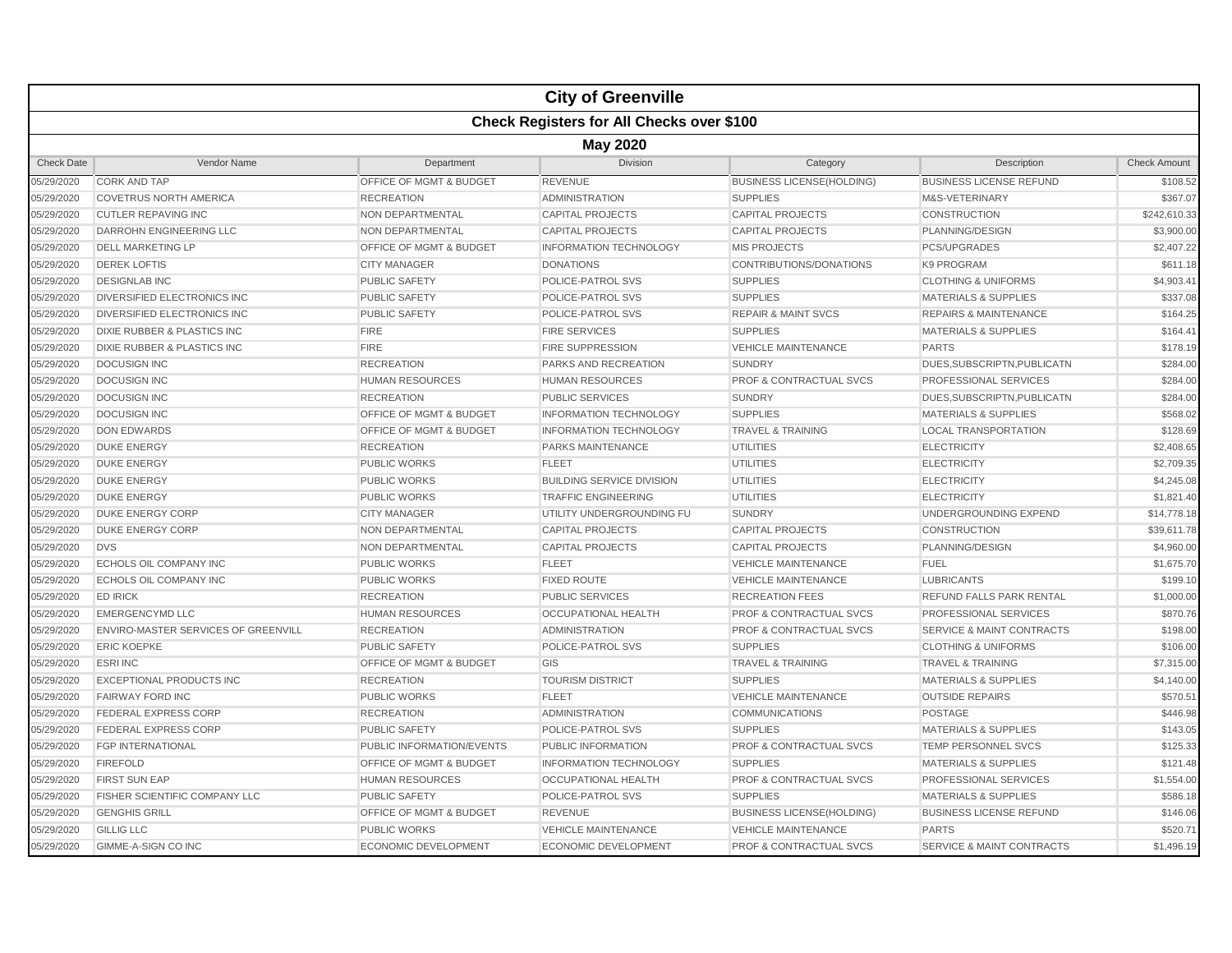|                   |                                                  |                             | <b>City of Greenville</b>        |                                    |                                      |                     |  |  |  |
|-------------------|--------------------------------------------------|-----------------------------|----------------------------------|------------------------------------|--------------------------------------|---------------------|--|--|--|
|                   | <b>Check Registers for All Checks over \$100</b> |                             |                                  |                                    |                                      |                     |  |  |  |
|                   | <b>May 2020</b>                                  |                             |                                  |                                    |                                      |                     |  |  |  |
| <b>Check Date</b> | Vendor Name                                      | Department                  | <b>Division</b>                  | Category                           | Description                          | <b>Check Amount</b> |  |  |  |
| 05/29/2020        | GIMME-A-SIGN CO INC                              | ECONOMIC DEVELOPMENT        | PLANNING AND ZONING              | <b>PRINTING</b>                    | PRINTING & BINDING                   | \$1,352.56          |  |  |  |
| 05/29/2020        | GRAINGER 803858935                               | <b>PUBLIC WORKS</b>         | <b>FLEET</b>                     | <b>SUPPLIES</b>                    | <b>MATERIALS &amp; SUPPLIES</b>      | \$4,240.00          |  |  |  |
| 05/29/2020        | <b>GREENVILLE COUNTY</b>                         | <b>PUBLIC SAFETY</b>        | POLICE-PATROL SVS                | <b>UTILITIES</b>                   | <b>ELECTRICITY</b>                   | \$11,398.57         |  |  |  |
| 05/29/2020        | <b>GREENVILLE COUNTY</b>                         | <b>PUBLIC SAFETY</b>        | POLICE-PATROL SVS                | <b>UTILITIES</b>                   | GAS                                  | \$3,158.85          |  |  |  |
| 05/29/2020        | <b>GREENVILLE COUNTY</b>                         | PUBLIC SAFETY               | POLICE-PATROL SVS                | <b>PROF &amp; CONTRACTUAL SVCS</b> | <b>PROFESSIONAL SERVICES</b>         | \$3,285.73          |  |  |  |
| 05/29/2020        | <b>GREENVILLE COUNTY</b>                         | <b>PUBLIC SAFETY</b>        | POLICE-PATROL SVS                | <b>UTILITIES</b>                   | <b>WATER</b>                         | \$3,518.31          |  |  |  |
| 05/29/2020        | <b>GREENVILLE COUNTY</b>                         | <b>MUNICIPAL COURT</b>      | <b>MUNICIPAL COURT</b>           | <b>PROF &amp; CONTRACTUAL SVCS</b> | PROFESSIONAL SERVICES                | \$13,913.44         |  |  |  |
| 05/29/2020        | <b>GREENVILLE COUNTY ANIMAL CARE SERV</b>        | <b>PUBLIC SAFETY</b>        | POLICE-PATROL SVS                | <b>PROF &amp; CONTRACTUAL SVCS</b> | <b>SERVICE &amp; MAINT CONTRACTS</b> | \$600.00            |  |  |  |
| 05/29/2020        | <b>GREENVILLE FENCE SALES INC</b>                | <b>RECREATION</b>           | <b>PARKS MAINTENANCE</b>         | <b>SUPPLIES</b>                    | <b>MATERIALS &amp; SUPPLIES</b>      | \$165.84            |  |  |  |
| 05/29/2020        | <b>GREENVILLE NEWS</b>                           | C. D. DIVISION              | <b>CDBG PROJECTS</b>             | <b>SUNDRY</b>                      | <b>MISCELLANEOUS</b>                 | \$184.90            |  |  |  |
| 05/29/2020        | <b>GREENVILLE NEWS</b>                           | OFFICE OF MGMT & BUDGET     | <b>PURCHASING</b>                | <b>PROF &amp; CONTRACTUAL SVCS</b> | ADVERTISING EXPENSE                  | \$118.80            |  |  |  |
| 05/29/2020        | <b>GREENVILLE NEWS SUBSCRIPTIONS</b>             | <b>ECONOMIC DEVELOPMENT</b> | <b>ECONOMIC DEVELOPMENT</b>      | <b>SUNDRY</b>                      | DUES.SUBSCRIPTN.PUBLICATN            | \$512.06            |  |  |  |
| 05/29/2020        | <b>GREENVILLE OFFICE SUPPLY CO INC</b>           | <b>CITY ATTORNEY</b>        | <b>CITY ATTORNEY</b>             | <b>SUPPLIES</b>                    | <b>MATERIALS &amp; SUPPLIES</b>      | \$3,243.07          |  |  |  |
| 05/29/2020        | <b>GREENVILLE OFFICE SUPPLY CO INC</b>           | <b>ECONOMIC DEVELOPMENT</b> | <b>ECONOMIC DEVELOPMENT</b>      | <b>SUPPLIES</b>                    | <b>MATERIALS &amp; SUPPLIES</b>      | \$116.92            |  |  |  |
| 05/29/2020        | <b>GREENVILLE WATER</b>                          | <b>PUBLIC WORKS</b>         | <b>FLEET</b>                     | <b>UTILITIES</b>                   | <b>OTHER</b>                         | \$1,597.22          |  |  |  |
| 05/29/2020        | <b>GREENVILLE WATER</b>                          | <b>PUBLIC WORKS</b>         | <b>BUILDING SERVICE DIVISION</b> | UTILITIES                          | <b>OTHER</b>                         | \$631.39            |  |  |  |
| 05/29/2020        | HOME DEPOT CREDIT SERVICE 5914                   | <b>RECREATION</b>           | <b>ADMINISTRATION</b>            | <b>SUNDRY</b>                      | <b>RESTRD DONATION EXPENSE</b>       | \$233.20            |  |  |  |
| 05/29/2020        | <b>INTERNAL REVENUE SERVICE</b>                  | OFFICE OF MGMT & BUDGET     | <b>ACCOUNTING</b>                | PR-WH                              | <b>GARNISHMENTS</b>                  | \$150.00            |  |  |  |
| 05/29/2020        | <b>IRON MOUNTAIN 27129</b>                       | OFFICE OF MGMT & BUDGET     | <b>INFORMATION TECHNOLOGY</b>    | <b>PROF &amp; CONTRACTUAL SVCS</b> | <b>SERVICE &amp; MAINT CONTRACTS</b> | \$583.47            |  |  |  |
| 05/29/2020        | <b>IVEY COMMUNICATIONS INC</b>                   | <b>NON DEPARTMENTAL</b>     | <b>CAPITAL PROJECTS</b>          | <b>CAPITAL PROJECTS</b>            | <b>EQUIPMENT</b>                     | \$5,893.43          |  |  |  |
| 05/29/2020        | <b>JACK DOHENY COMPANIES INC</b>                 | <b>PUBLIC WORKS</b>         | <b>FLEET</b>                     | <b>VEHICLE MAINTENANCE</b>         | <b>OUTSIDE REPAIRS</b>               | \$2,041.84          |  |  |  |
| 05/29/2020        | <b>JASMINE POOLE</b>                             | <b>RECREATION</b>           | <b>PUBLIC SERVICES</b>           | <b>BUILDING &amp; SPACE RENTAL</b> | <b>REFUND RENTAL SEARS REC CTR</b>   | \$210.00            |  |  |  |
| 05/29/2020        | <b>JEFFREY SPARKS</b>                            | OFFICE OF MGMT & BUDGET     | <b>REVENUE</b>                   | <b>MISCELLANEOUS REVENUE</b>       | <b>MISCELLANEOUS CHGS &amp; FEES</b> | \$125.00            |  |  |  |
| 05/29/2020        | JOHNSON CONTROLS SECURITY SOLUTIONS              | <b>PUBLIC WORKS</b>         | <b>TRAFFIC ENGINEERING</b>       | <b>PROF &amp; CONTRACTUAL SVCS</b> | <b>SERVICE &amp; MAINT CONTRACTS</b> | \$155.19            |  |  |  |
| 05/29/2020        | JOHNSTONE SUPPLY OF GREENVILLE                   | <b>PUBLIC WORKS</b>         | <b>BUILDING SERVICE DIVISION</b> | <b>SUPPLIES</b>                    | <b>MATERIALS &amp; SUPPLIES</b>      | \$350.73            |  |  |  |
| 05/29/2020        | KENTUCKY CHILD SUPPORT ENFORCEMENT               | OFFICE OF MGMT & BUDGET     | <b>ACCOUNTING</b>                | PR-WH                              | <b>GARNISHMENTS</b>                  | \$177.69            |  |  |  |
| 05/29/2020        | KIMBERLY COX NEELY                               | <b>RECREATION</b>           | <b>PUBLIC SERVICES</b>           | <b>BUILDING &amp; SPACE RENTAL</b> | <b>REFUND RENTAL SEARS REC CTR</b>   | \$210.00            |  |  |  |
| 05/29/2020        | <b>KOZLAREK LAW LLC</b>                          | <b>NON DEPARTMENTAL</b>     | <b>CAPITAL PROJECTS</b>          | <b>CAPITAL PROJECTS</b>            | PLANNING/DESIGN                      | \$7,500.00          |  |  |  |
| 05/29/2020        | LANDSCAPERS SUPPLY                               | <b>PUBLIC WORKS</b>         | <b>TRAFFIC ENGINEERING</b>       | <b>SUPPLIES</b>                    | M&S-SIGNALS                          | \$105.53            |  |  |  |
| 05/29/2020        | <b>LAWMEN'S SAFETY SUPPLY</b>                    | <b>PUBLIC SAFETY</b>        | POLICE-PATROL SVS                | <b>VEHICLE MAINTENANCE</b>         | POLICE CAR UPFITS                    | \$1,035.91          |  |  |  |
| 05/29/2020        | LEVEL 3 COMMUNICATIONS LLC                       | OFFICE OF MGMT & BUDGET     | <b>INFORMATION TECHNOLOGY</b>    | <b>COMMUNICATIONS</b>              | TELECOMMUNICATIONS/WIRELE            | \$1,181.11          |  |  |  |
| 05/29/2020        | MACK PEST SOLUTIONS INC                          | <b>PUBLIC WORKS</b>         | <b>BUILDING SERVICE DIVISION</b> | <b>PROF &amp; CONTRACTUAL SVCS</b> | <b>SERVICE &amp; MAINT CONTRACTS</b> | \$146.00            |  |  |  |
| 05/29/2020        | MARATHON STAFFING INC                            | <b>PUBLIC SAFETY</b>        | POLICE-DISPATCH BUREAU           | <b>PROF &amp; CONTRACTUAL SVCS</b> | <b>TEMP PERSONNEL SVCS</b>           | \$3,550.96          |  |  |  |
| 05/29/2020        | <b>MECO INC OF AUGUSTA</b>                       | <b>PUBLIC WORKS</b>         | <b>FLEET</b>                     | <b>PROF &amp; CONTRACTUAL SVCS</b> | <b>SERVICE &amp; MAINT CONTRACTS</b> | \$165.00            |  |  |  |
| 05/29/2020        | MIKE'S BODY SHOP & TOWING INC                    | <b>FIRE</b>                 | <b>FIRE SUPPRESSION</b>          | <b>VEHICLE MAINTENANCE</b>         | <b>PARTS</b>                         | \$175.00            |  |  |  |
| 05/29/2020        | MIKE'S BODY SHOP & TOWING INC                    | <b>PUBLIC WORKS</b>         | <b>FLEET</b>                     | <b>VEHICLE MAINTENANCE</b>         | <b>OUTSIDE REPAIRS</b>               | \$410.00            |  |  |  |
| 05/29/2020        | MOBILE COMMUNICATIONS AMERICA INC                | <b>PUBLIC WORKS</b>         | <b>SEWERS BUREAU</b>             | <b>COMMUNICATIONS</b>              | <b>OTHER</b>                         | \$542.70            |  |  |  |
| 05/29/2020        | MOBILE COMMUNICATIONS AMERICA INC                | <b>PUBLIC WORKS</b>         | <b>STREETS BUREAU</b>            | <b>COMMUNICATIONS</b>              | <b>OTHER</b>                         | \$419.76            |  |  |  |
| 05/29/2020        | MOBILE COMMUNICATIONS AMERICA INC                | <b>PUBLIC WORKS</b>         | RESIDENTIAL COLL BUREAU          | <b>COMMUNICATIONS</b>              | <b>OTHER</b>                         | \$705.96            |  |  |  |
| 05/29/2020        | MOBILE COMMUNICATIONS AMERICA INC                | <b>PUBLIC WORKS</b>         | <b>STORM DRAINS BUREAU</b>       | <b>COMMUNICATIONS</b>              | <b>OTHER</b>                         | \$267.12            |  |  |  |
| 05/29/2020        | <b>MORRIS BUSINESS SOLUTIONS</b>                 | OFFICE OF MGMT & BUDGET     | <b>INFORMATION TECHNOLOGY</b>    | <b>PROF &amp; CONTRACTUAL SVCS</b> | <b>EQUIPMENT RENTAL</b>              | \$3.459.74          |  |  |  |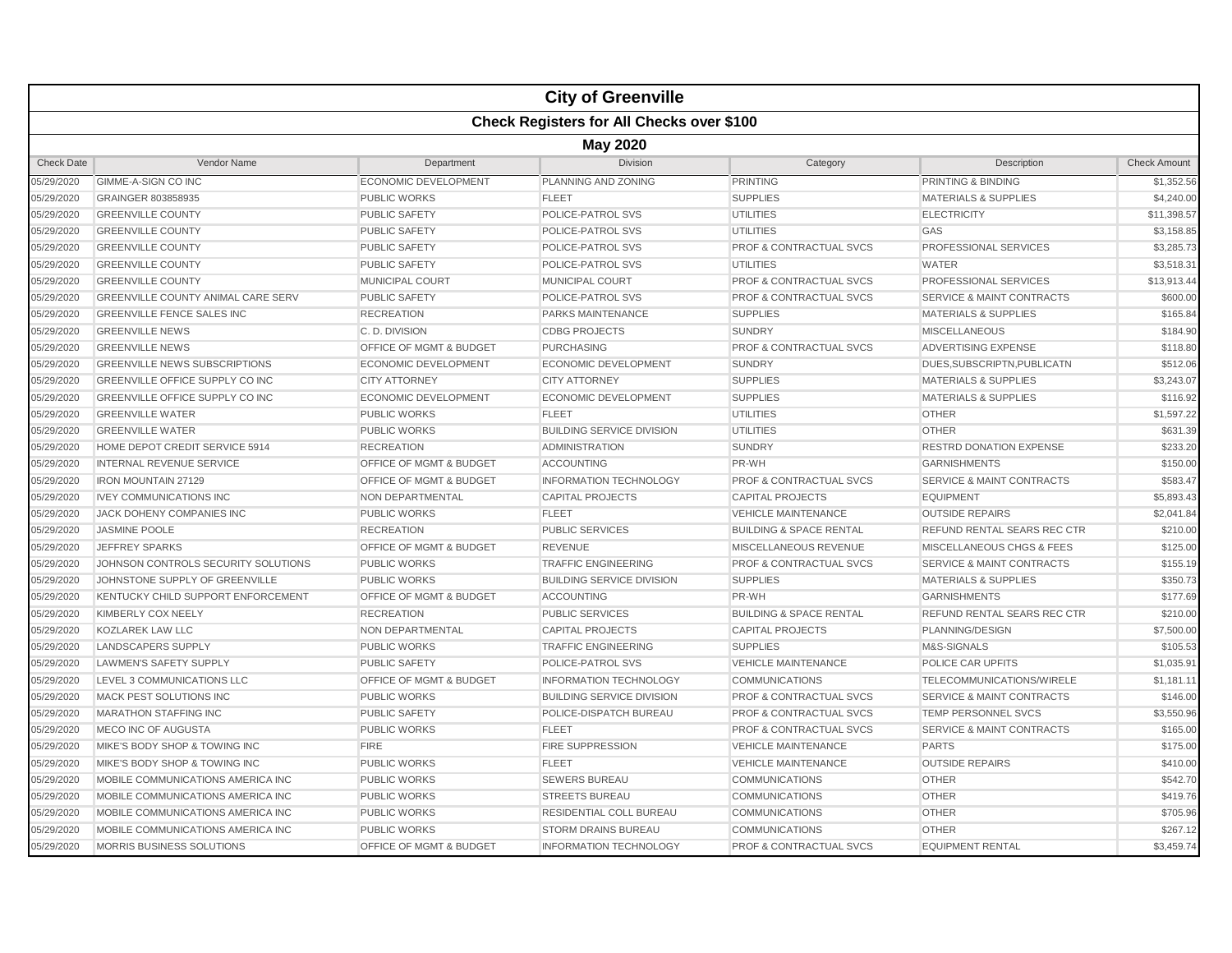|                   |                                                  |                                    | <b>City of Greenville</b>        |                                    |                                      |                     |  |  |  |  |
|-------------------|--------------------------------------------------|------------------------------------|----------------------------------|------------------------------------|--------------------------------------|---------------------|--|--|--|--|
|                   | <b>Check Registers for All Checks over \$100</b> |                                    |                                  |                                    |                                      |                     |  |  |  |  |
|                   | <b>May 2020</b>                                  |                                    |                                  |                                    |                                      |                     |  |  |  |  |
| <b>Check Date</b> | Vendor Name                                      | Department                         | <b>Division</b>                  | Category                           | Description                          | <b>Check Amount</b> |  |  |  |  |
| 05/29/2020        | NAPA AUTO PARTS                                  | <b>FIRE</b>                        | <b>FIRE SUPPRESSION</b>          | <b>VEHICLE MAINTENANCE</b>         | <b>PARTS</b>                         | \$1,097.67          |  |  |  |  |
| 05/29/2020        | <b>NAPA AUTO PARTS</b>                           | <b>FIRE</b>                        | <b>FIRE SERVICES</b>             | <b>SUPPLIES</b>                    | <b>MATERIALS &amp; SUPPLIES</b>      | \$745.42            |  |  |  |  |
| 05/29/2020        | NEIGHBORHOOD NETWORKS PUBLISHING                 | <b>RECREATION</b>                  | <b>PUBLIC SERVICES</b>           | <b>SUPPLIES</b>                    | SUPPLIES PROMOTIONS                  | \$100.00            |  |  |  |  |
| 05/29/2020        | <b>NGLIC</b>                                     | <b>HUMAN RESOURCES</b>             | <b>HEALTH CARE</b>               | <b>OTHER INSURANCE</b>             | <b>VISION - SUPERIOR</b>             | \$9,648.50          |  |  |  |  |
| 05/29/2020        | NORRIS SUPPLY CO                                 | <b>RECREATION</b>                  | PARKS AND RECREATION             | <b>SUPPLIES</b>                    | <b>MATERIALS &amp; SUPPLIES</b>      | \$113.42            |  |  |  |  |
| 05/29/2020        | <b>NORTHERN TOOL &amp; EQUIPMENT</b>             | <b>FIRE</b>                        | <b>FIRE SUPPRESSION</b>          | <b>SUPPLIES</b>                    | <b>MATERIALS &amp; SUPPLIES</b>      | \$148.38            |  |  |  |  |
| 05/29/2020        | OSBORN CONTRACT SERVICES INC                     | NON DEPARTMENTAL                   | <b>CAPITAL PROJECTS</b>          | <b>CAPITAL PROJECTS</b>            | <b>CONSTRUCTION</b>                  | \$60,582.90         |  |  |  |  |
| 05/29/2020        | <b>PROFORMA RHINO GRAPHICS</b>                   | <b>PUBLIC SAFETY</b>               | POLICE-PATROL SVS                | <b>PRINTING</b>                    | PRINTING & BINDING                   | \$109.40            |  |  |  |  |
| 05/29/2020        | PSYCHEMEDICS CORPORATION                         | <b>HUMAN RESOURCES</b>             | <b>OCCUPATIONAL HEALTH</b>       | <b>PROF &amp; CONTRACTUAL SVCS</b> | PROFESSIONAL SERVICES                | \$211.00            |  |  |  |  |
| 05/29/2020        | READ LAW FIRM LLC, THE                           | OFFICE OF MGMT & BUDGET            | <b>REVENUE</b>                   | <b>BUSINESS LICENSE(HOLDING)</b>   | <b>BUSINESS LICENSE REFUND</b>       | \$120.00            |  |  |  |  |
| 05/29/2020        | <b>RED WING SHOE STORE</b>                       | <b>FIRE</b>                        | <b>FIRE SUPPRESSION</b>          | <b>SUPPLIES</b>                    | <b>CLOTHING &amp; UNIFORMS</b>       | \$140.00            |  |  |  |  |
| 05/29/2020        | <b>S C DEPARTMENT OF REVENUE</b>                 | <b>OFFICE OF MGMT &amp; BUDGET</b> | <b>ACCOUNTING</b>                | PR-WH                              | <b>GARNISHMENTS</b>                  | \$156.90            |  |  |  |  |
| 05/29/2020        | <b>S C RETIREMENT SYSTEM</b>                     | OFFICE OF MGMT & BUDGET            | <b>ACCOUNTING</b>                | PR-WH                              | <b>RETIREMENT SVS PURCHASE</b>       | \$1,346.19          |  |  |  |  |
| 05/29/2020        | <b>SAFE INDUSTRIES</b>                           | <b>FIRE</b>                        | <b>FIRE SUPPRESSION</b>          | <b>SUPPLIES</b>                    | <b>CLOTHING &amp; UNIFORMS</b>       | \$3,902.48          |  |  |  |  |
| 05/29/2020        | <b>SAFE INDUSTRIES</b>                           | <b>FIRE</b>                        | <b>FIRE SERVICES</b>             | <b>SUPPLIES</b>                    | <b>CLOTHING &amp; UNIFORMS</b>       | \$655.02            |  |  |  |  |
| 05/29/2020        | <b>SAFE INDUSTRIES</b>                           | <b>FIRE</b>                        | <b>FIRE SUPPRESSION</b>          | <b>SUPPLIES</b>                    | <b>MATERIALS &amp; SUPPLIES</b>      | \$1,687.59          |  |  |  |  |
| 05/29/2020        | SAF-GARD SAFETY SHOE COMPANY                     | <b>FIRE</b>                        | <b>FIRE SUPPRESSION</b>          | <b>SUPPLIES</b>                    | <b>CLOTHING &amp; UNIFORMS</b>       | \$115.00            |  |  |  |  |
| 05/29/2020        | SALUDA CONSTRUCTION LLC                          | NON DEPARTMENTAL                   | <b>CAPITAL PROJECTS</b>          | <b>CAPITAL PROJECTS</b>            | <b>CONSTRUCTION</b>                  | \$97,325.10         |  |  |  |  |
| 05/29/2020        | SALUDA RIVER PET FOOD CENTER INC                 | <b>PUBLIC SAFETY</b>               | POLICE-PATROL SVS                | <b>SUPPLIES</b>                    | <b>MATERIALS &amp; SUPPLIES</b>      | \$129.71            |  |  |  |  |
| 05/29/2020        | <b>SC STATE DISBURSEMENT UNIT</b>                | OFFICE OF MGMT & BUDGET            | <b>ACCOUNTING</b>                | PR-WH                              | <b>GARNISHMENTS</b>                  | \$3,106.90          |  |  |  |  |
| 05/29/2020        | <b>SEJ SERVICES LLC</b>                          | <b>RECREATION</b>                  | <b>TOURISM DISTRICT</b>          | <b>PROF &amp; CONTRACTUAL SVCS</b> | <b>SERVICE &amp; MAINT CONTRACTS</b> | \$9,256.40          |  |  |  |  |
| 05/29/2020        | <b>SEJ SERVICES LLC</b>                          | <b>RECREATION</b>                  | PARKS MAINTENANCE                | <b>PROF &amp; CONTRACTUAL SVCS</b> | <b>SERVICE &amp; MAINT CONTRACTS</b> | \$11,923.70         |  |  |  |  |
| 05/29/2020        | <b>SMG</b>                                       | NON DEPARTMENTAL                   | NON DEPARTMENTAL                 | <b>PROF &amp; CONTRACTUAL SVCS</b> | <b>MANAGEMENT FEES</b>               | \$13,707.00         |  |  |  |  |
| 05/29/2020        | SMITH & JONES JANITORIAL SUPPLIES E              | <b>PUBLIC WORKS</b>                | <b>VEHICLE MAINTENANCE</b>       | <b>SUPPLIES</b>                    | <b>JANITORIAL SUPPLIES</b>           | \$316.41            |  |  |  |  |
| 05/29/2020        | <b>SNAP ON INDUSTRIAL</b>                        | <b>FIRE</b>                        | <b>FIRE SERVICES</b>             | <b>SUPPLIES</b>                    | <b>MATERIALS &amp; SUPPLIES</b>      | \$385.88            |  |  |  |  |
| 05/29/2020        | SNIDER FLEET SOLUTIONS                           | <b>PUBLIC WORKS</b>                | <b>FLEET</b>                     | <b>VEHICLE MAINTENANCE</b>         | <b>OUTSIDE REPAIRS</b>               | \$603.66            |  |  |  |  |
| 05/29/2020        | SOUTHEASTERN CHAPTER NSC                         | <b>PUBLIC WORKS</b>                | <b>STREETS BUREAU</b>            | <b>SUPPLIES</b>                    | <b>MATERIALS &amp; SUPPLIES</b>      | \$538.10            |  |  |  |  |
| 05/29/2020        | SOUTHEASTERN CHAPTER NSC                         | <b>PUBLIC WORKS</b>                | <b>STORM DRAINS BUREAU</b>       | <b>SUPPLIES</b>                    | <b>MATERIALS &amp; SUPPLIES</b>      | \$538.10            |  |  |  |  |
| 05/29/2020        | SOUTHEASTERN CHAPTER NSC                         | <b>PUBLIC WORKS</b>                | <b>SEWERS BUREAU</b>             | <b>SUPPLIES</b>                    | <b>MATERIALS &amp; SUPPLIES</b>      | \$538.10            |  |  |  |  |
| 05/29/2020        | SOUTHEASTERN DOCK & DOOR LLC                     | <b>PUBLIC WORKS</b>                | <b>STREETS BUREAU</b>            | PROF & CONTRACTUAL SVCS            | PROFESSIONAL SERVICES                | \$233.00            |  |  |  |  |
| 05/29/2020        | SOUTHEASTERN PAPER GROUP                         | <b>PUBLIC WORKS</b>                | <b>BUILDING SERVICE DIVISION</b> | <b>SUPPLIES</b>                    | <b>JANITORIAL SUPPLIES</b>           | \$222.81            |  |  |  |  |
| 05/29/2020        | SOUTHERN PAINTING & MAINTENANCE SPE              | <b>PUBLIC WORKS</b>                | <b>RECYCLING</b>                 | <b>SUPPLIES</b>                    | <b>MATERIALS &amp; SUPPLIES</b>      | \$1,500.00          |  |  |  |  |
| 05/29/2020        | <b>STATE TREASURER</b>                           | <b>LAW ENFORCEMENT</b>             | <b>LAW ENFORCEMENT</b>           | <b>COURT LIAB-CLAIMS/JUDGMNT</b>   | LEC-CONFISCATED MONIES               | \$463.69            |  |  |  |  |
| 05/29/2020        | <b>STONE AVE NURSERY LLC</b>                     | <b>RECREATION</b>                  | <b>BEAUTIFICATION BUREAU</b>     | <b>SUPPLIES</b>                    | <b>MATERIALS &amp; SUPPLIES</b>      | \$297.50            |  |  |  |  |
| 05/29/2020        | <b>SUPERION LLC</b>                              | <b>HUMAN RESOURCES</b>             | <b>HUMAN RESOURCES</b>           | <b>PROF &amp; CONTRACTUAL SVCS</b> | PROFESSIONAL SERVICES                | \$1,272.00          |  |  |  |  |
| 05/29/2020        | <b>SUPERION LLC</b>                              | OFFICE OF MGMT & BUDGET            | <b>INFORMATION TECHNOLOGY</b>    | <b>PROF &amp; CONTRACTUAL SVCS</b> | <b>SERVICE &amp; MAINT CONTRACTS</b> | \$13,838.16         |  |  |  |  |
| 05/29/2020        | SUPPORTIVE COUNSELING SERVICES                   | OFFICE OF MGMT & BUDGET            | <b>REVENUE</b>                   | <b>BUSINESS LICENSE(HOLDING)</b>   | <b>BUSINESS LICENSE REFUND</b>       | \$181.00            |  |  |  |  |
| 05/29/2020        | <b>SWANA</b>                                     | <b>PUBLIC WORKS</b>                | RESIDENTIAL COLL BUREAU          | <b>SUNDRY</b>                      | <b>MISCELLANEOUS</b>                 | \$223.00            |  |  |  |  |
| 05/29/2020        | <b>TALENT MANAGEMENT SOLUTIONS</b>               | MUNICIPAL COURT                    | <b>MUNICIPAL COURT</b>           | <b>PROF &amp; CONTRACTUAL SVCS</b> | <b>TEMP PERSONNEL SVCS</b>           | \$620.64            |  |  |  |  |
| 05/29/2020        | <b>TALENT MANAGEMENT SOLUTIONS</b>               | <b>PUBLIC WORKS</b>                | <b>STREETS BUREAU</b>            | <b>PROF &amp; CONTRACTUAL SVCS</b> | <b>TEMP PERSONNEL SVCS</b>           | \$1,497.60          |  |  |  |  |
| 05/29/2020        | <b>TALENT MANAGEMENT SOLUTIONS</b>               | <b>PUBLIC WORKS</b>                | <b>FLEET</b>                     | <b>PROF &amp; CONTRACTUAL SVCS</b> | <b>TEMP PERSONNEL SVCS</b>           | \$1,003.20          |  |  |  |  |